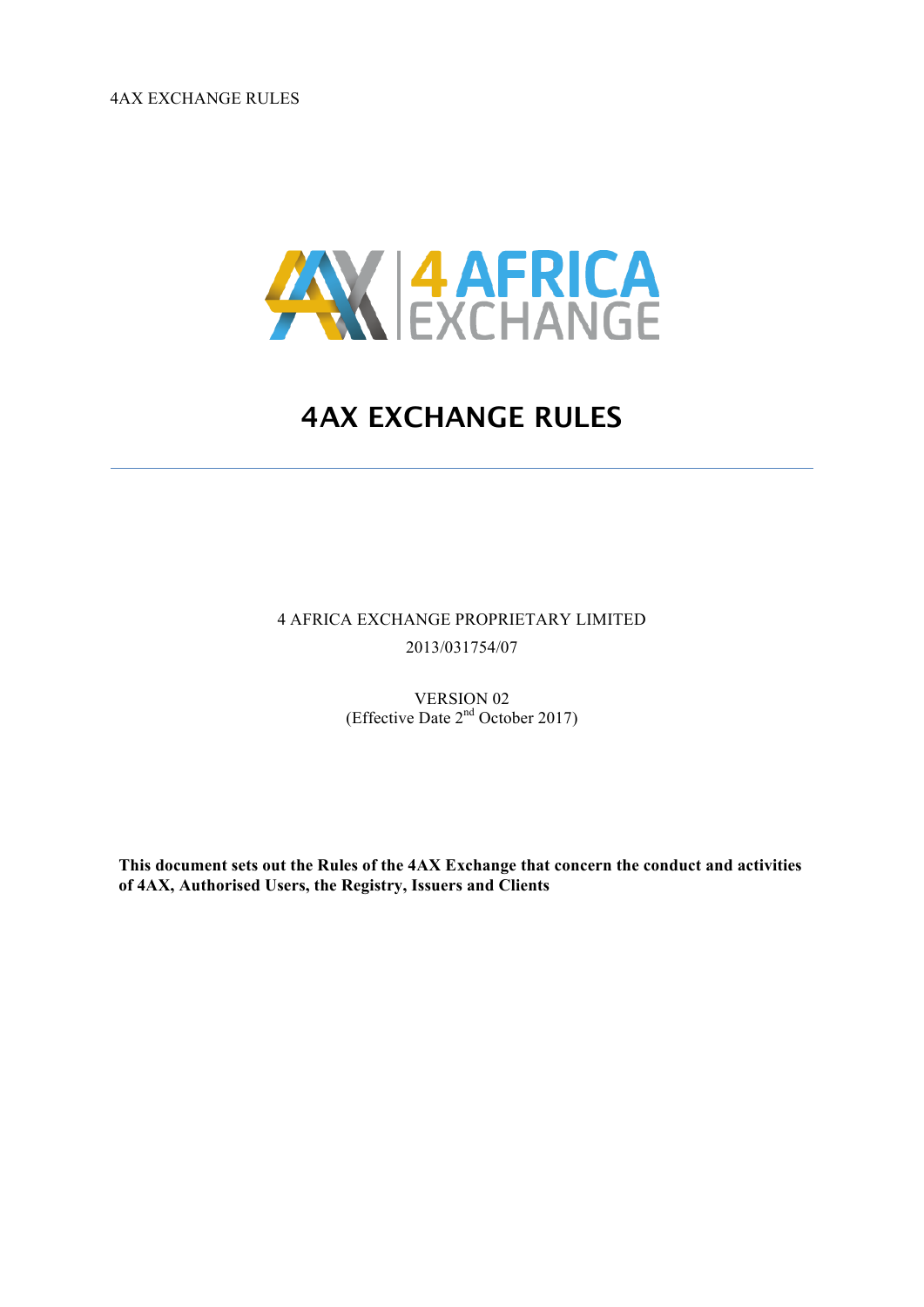

## **TABLE OF CONTENTS**

| 2  |  |
|----|--|
| 3  |  |
| 4  |  |
| 5  |  |
| 6  |  |
| 7  |  |
| 8  |  |
| 9  |  |
| 10 |  |
| 11 |  |
| 12 |  |
| 13 |  |
| 14 |  |
| 15 |  |
| 16 |  |
| 17 |  |
| 18 |  |
| 19 |  |
| 20 |  |
| 21 |  |
| 22 |  |
| 23 |  |
| 24 |  |
| 25 |  |
| 26 |  |
| 27 |  |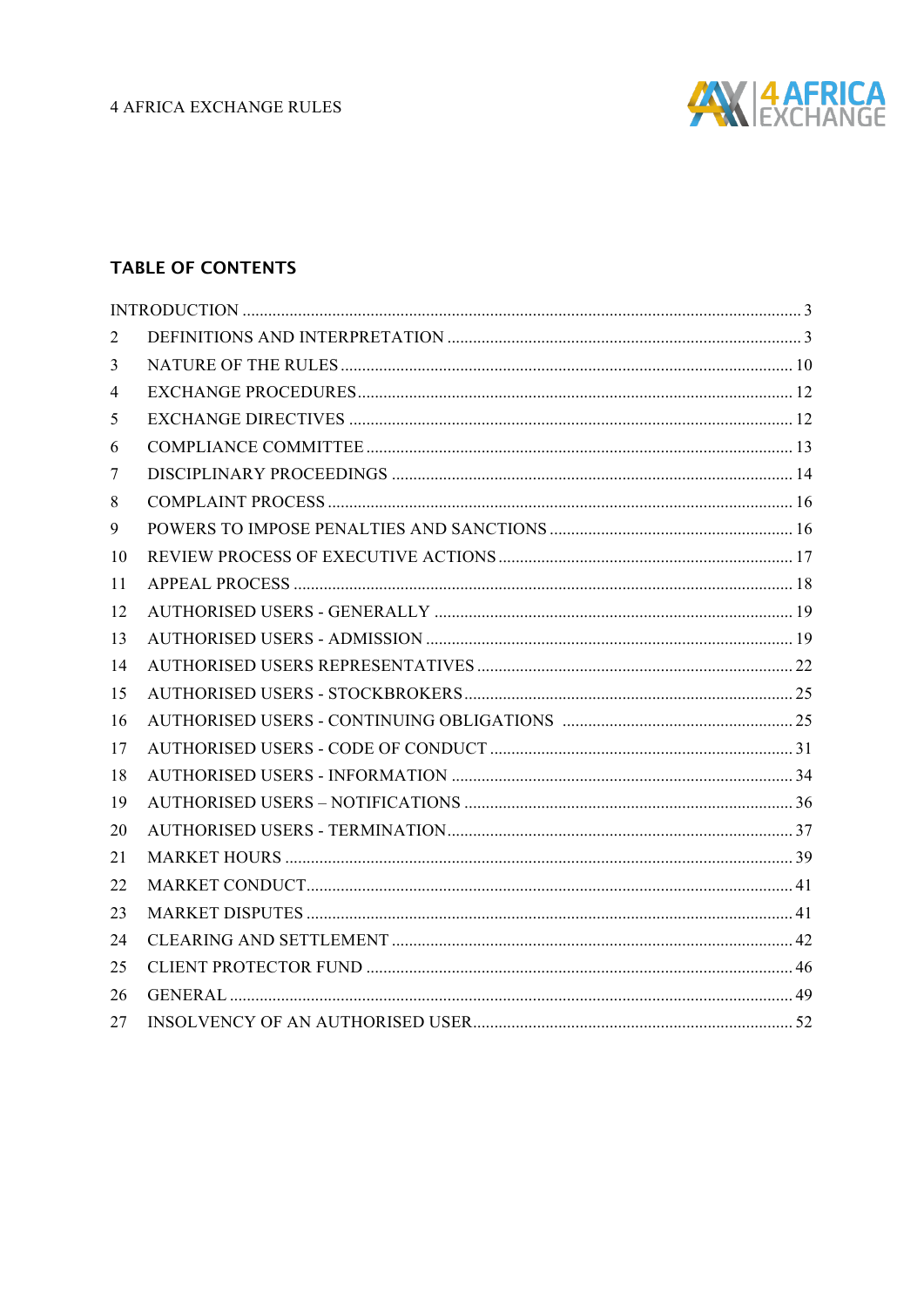

#### **INTRODUCTION**

- 1.1 4AX is licensed to operate an Exchange in South Africa to bring together buyers and sellers of Securities.
- 1.2 These Rules are the operating Rules in respect of the Exchange and are binding on the Exchange, all Authorised Users, Issuers and Clients.
- 1.3 These Rules should be read in conjunction with the FMA and any Procedures that 4AX may adopt from time to time.
- 1.4 These Rules apply to an Authorised User only to the extent that the Rules apply to the Securities Service or Services for which that Authorised User has been authorised by 4AX.
- 1.5 These Rules seek to promote an efficient, honest, transparent and fair market by defining how Authorised Users can participate on the Exchange, how the Exchange will operate and how compliance with the Rules will be enforced.

#### **2 DEFINITIONS AND INTERPRETATION**

2.1 In these **Rules** the following words shall have the following meanings:

| "Access Code"                                            | means a unique username and password that enables an Authorised<br>User Representative to access the Exchange Technology;                                                                                                                        |
|----------------------------------------------------------|--------------------------------------------------------------------------------------------------------------------------------------------------------------------------------------------------------------------------------------------------|
| "Advice"                                                 | has the meaning ascribed to it in the FMA;                                                                                                                                                                                                       |
| "Anti-Money Laundering<br>Laws"                          | means the legislation consisting of the FICA, Prevention of Organised<br>Crime Act, 121 of 1998 and the Protection of Constitutional<br>Democracy Against Terrorist and Related Activities Act, 33 of 2004;                                      |
| "Applicant"                                              | means the entity seeking to be admitted to participate as an Authorised<br>User on the Exchange;                                                                                                                                                 |
| "Application Form"                                       | means the application form for admission as an Authorised User as<br>set out in the Procedures;                                                                                                                                                  |
| "Approved Settlement<br>Bank"                            | means an authorised deposit taking institution which is the custodian<br>of Securities traded on the Exchange and has been delegated the<br>function of holding funds to facilitate the clearing and settlement<br>arrangements of the Exchange; |
| "Authorised User"                                        | has the meaning ascribed to it in the FMA;                                                                                                                                                                                                       |
| "Authorised User<br><b>Identification Number"</b>        | means the unique identification number allocated by the Exchange to<br>each Authorised User                                                                                                                                                      |
| "Authorised User<br><b>Additional</b><br>Representative" | means an additional Employee of an Authorised User that has been<br>authorised by the Authorised User to submit Orders and execute<br>Transactions on the Exchange on behalf of the Authorised User;                                             |
| "Authorised User's Cash<br>Account"                      | means the Authorised User's cash account with the Exchange which<br>reflects the Authorised User's cash balance held in the 4AX Escrow<br>Account;                                                                                               |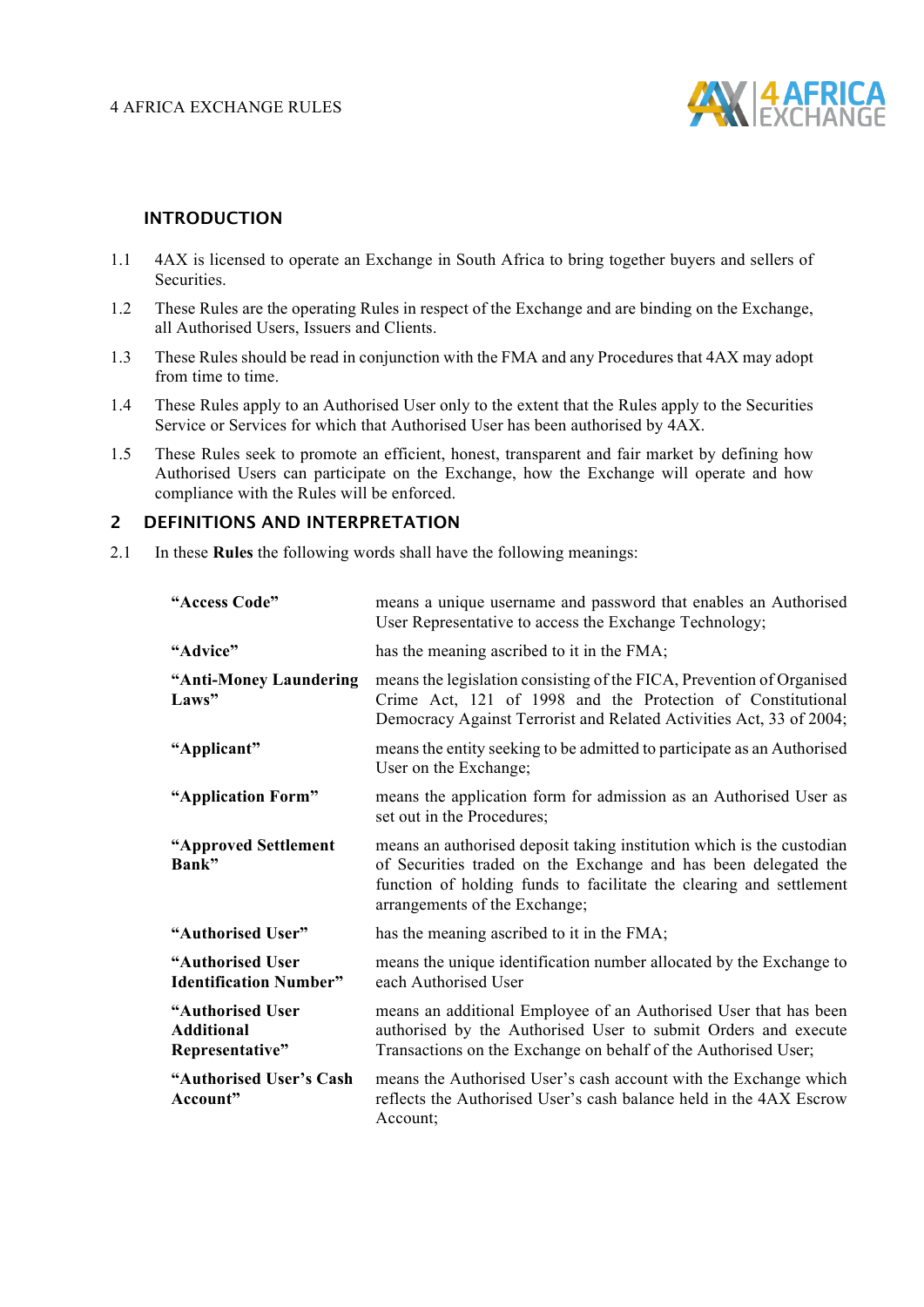

| "Authorised User's<br><b>Operations Account"</b>   | means the account at a bank registered in terms of the Banks Act<br>designated by the Authorised User for:                                                                                                                                                      |  |  |
|----------------------------------------------------|-----------------------------------------------------------------------------------------------------------------------------------------------------------------------------------------------------------------------------------------------------------------|--|--|
|                                                    | the transfer of funds <i>via</i> direct debit arrangements to the 4AX<br>a)<br>Operations Account; and                                                                                                                                                          |  |  |
|                                                    | the transfer of funds from the 4AX Escrow Account;<br>b)                                                                                                                                                                                                        |  |  |
| "Authorised User<br><b>Primary Representative"</b> | means an Employee of an Authorised User that has been authorised<br>by the Authorised User to submit Orders and execute Transactions on<br>the Exchange on behalf of the Authorised User and to act as the<br>primary point of contact for the Authorised User; |  |  |
| "Authorised User<br>Representative"                | means the Authorised User Primary Representative or an Authorised<br>User Additional Representative (if any);                                                                                                                                                   |  |  |
| "Bank"                                             | has the meaning ascribed to it in the Banks Act;                                                                                                                                                                                                                |  |  |
| "Banks Act"                                        | means the Banks Act, 94 of 1990, as amended;                                                                                                                                                                                                                    |  |  |
| "Bid"                                              | means an electronic message submitted on the Exchange to buy a<br>Security;                                                                                                                                                                                     |  |  |
| "Board"                                            | means the Board of directors of 4AX as constituted from time to time;                                                                                                                                                                                           |  |  |
| "Business Day"                                     | means any day that is not a Saturday, Sunday or official public holiday<br>in South Africa and on which the Exchange is open for business and<br>any other day notified by the Exchange to an Authorised User;                                                  |  |  |
| "Capital Adequacy<br>Requirements"                 | means the capital adequacy requirements, guarantee and risk<br>management requirements as set out under Rule 13.2.6;                                                                                                                                            |  |  |
| "Clear" or "Clearing"                              | has the meaning ascribed to it in the FMA;                                                                                                                                                                                                                      |  |  |
| "Client"                                           | has the meaning ascribed to it in the FMA;                                                                                                                                                                                                                      |  |  |
| "Client Protection Fund"<br>or "Fund"              | means the Client Protection Fund established in terms of Rule 25;                                                                                                                                                                                               |  |  |
| "Companies Act"                                    | means the Companies Act, 71 of 2008, as amended from time to time;                                                                                                                                                                                              |  |  |
| "Compliance<br>Committee"                          | means the committee established within the Exchange by the Board<br>to review and decide on a particular matter in accordance with these<br>Rules;                                                                                                              |  |  |
| "Control"                                          | has the meaning ascribed to it in the Companies Act;                                                                                                                                                                                                            |  |  |
| "CSD"                                              | means a central securities depositary and has the meaning ascribed to<br>it in the FMA;                                                                                                                                                                         |  |  |
| "CSD Rules"                                        | means the rules of the CSD as approved by the FSB;                                                                                                                                                                                                              |  |  |
| "Director"                                         | has the meaning ascribed to it in the Companies Act;                                                                                                                                                                                                            |  |  |
| "Dispute"                                          | means a market-related dispute referred to in Rule 23.1;                                                                                                                                                                                                        |  |  |
| "Employee"                                         | means a Director, employee, officer, agent, representative, consultant,<br>adviser or contractor of an Authorised User or the Exchange, as the<br>case may be;                                                                                                  |  |  |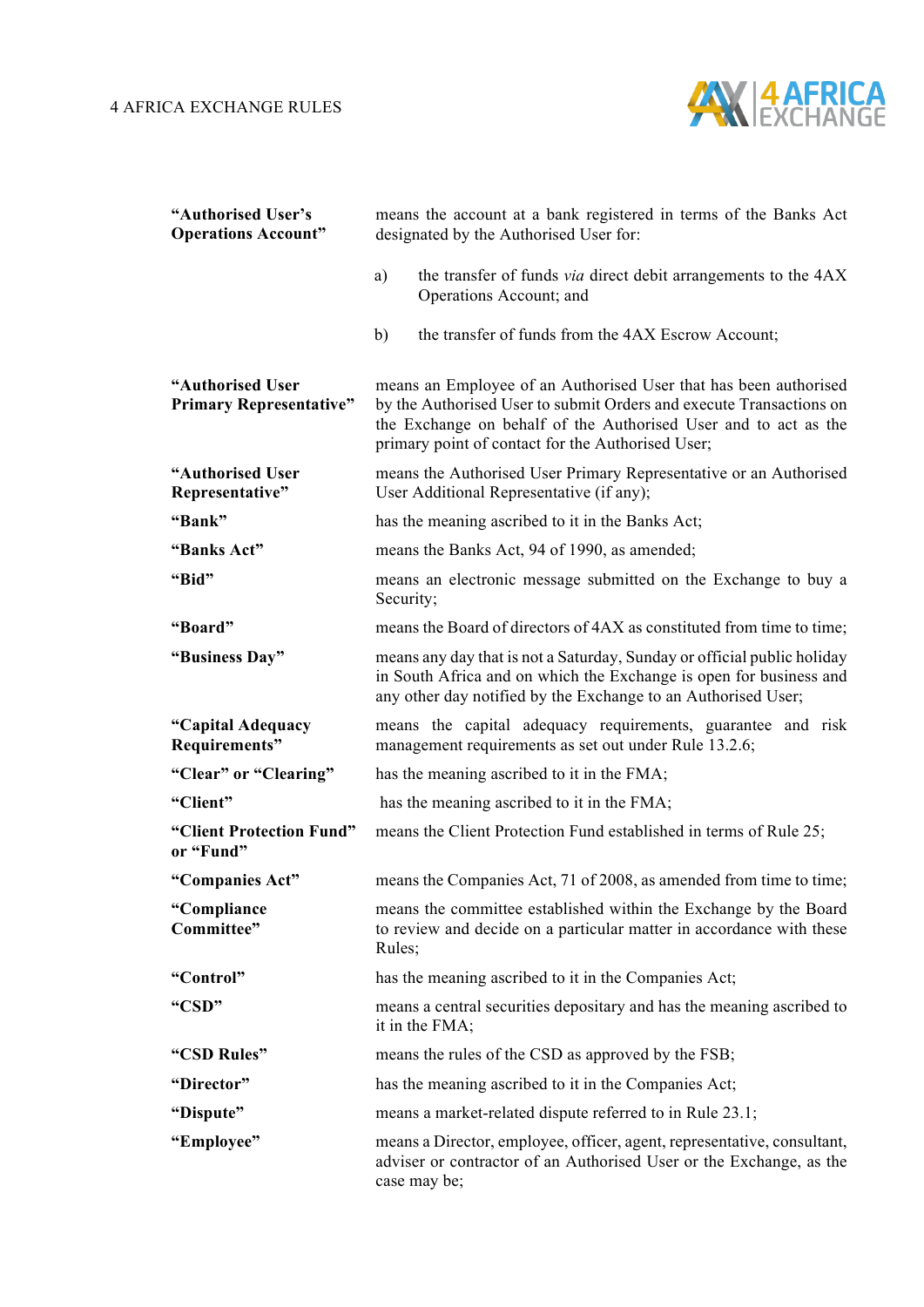

| "Exchange"                         | means the licensed and regulated exchange for specified types of<br>Securities to be operated by 4AX in terms of the Exchange Licence<br>and has the meaning ascribed to it in the FMA;                                                                  |
|------------------------------------|----------------------------------------------------------------------------------------------------------------------------------------------------------------------------------------------------------------------------------------------------------|
| "Exchange Directive"               | has the meaning ascribed to it in the FMA;                                                                                                                                                                                                               |
| "Exchange Licence"                 | means a licence to operate an Exchange issued in accordance with the<br>FMA;                                                                                                                                                                             |
| "Exchange Technology"              | means the electronic trading platform operated and maintained by the<br>Exchange allowing Authorised Users to trade Securities on the<br>Exchange;                                                                                                       |
| "FAIS"                             | means the Financial Advisory and Intermediary Services Act, 37 of<br>2002, as amended;                                                                                                                                                                   |
| "FICA"                             | means the Financial Intelligence Centre Act, 28 of 2001, as amended;                                                                                                                                                                                     |
| "FMA"                              | means the Financial Markets Act, 19 of 2012 and any subordinate<br>legislation including any regulations, notices or directives issued by<br>the Registrar;                                                                                              |
| "Force Majeure Event"              | means an event or circumstance that, acting reasonably, the Exchange<br>or an Authorised User could not have prevented or foreseen and<br>includes fire, flood, earthquake, epidemic, war and threat of or<br>preparation for war or, acts of terrorism; |
| "FSB"                              | means the Financial Services Board established under the Financial<br>Services Board Act, 97 of 1990;                                                                                                                                                    |
| "FSP"                              | has the meaning ascribed to a "Financial Services Provider" as<br>contemplated in terms of FAIS;                                                                                                                                                         |
| "Group" or "Group of<br>Companies" | means a holding company and all of its subsidiaries;                                                                                                                                                                                                     |
| "IFRS"                             | means the International Financial Reporting Standards formulated by<br>the International Accounting Standards Board;                                                                                                                                     |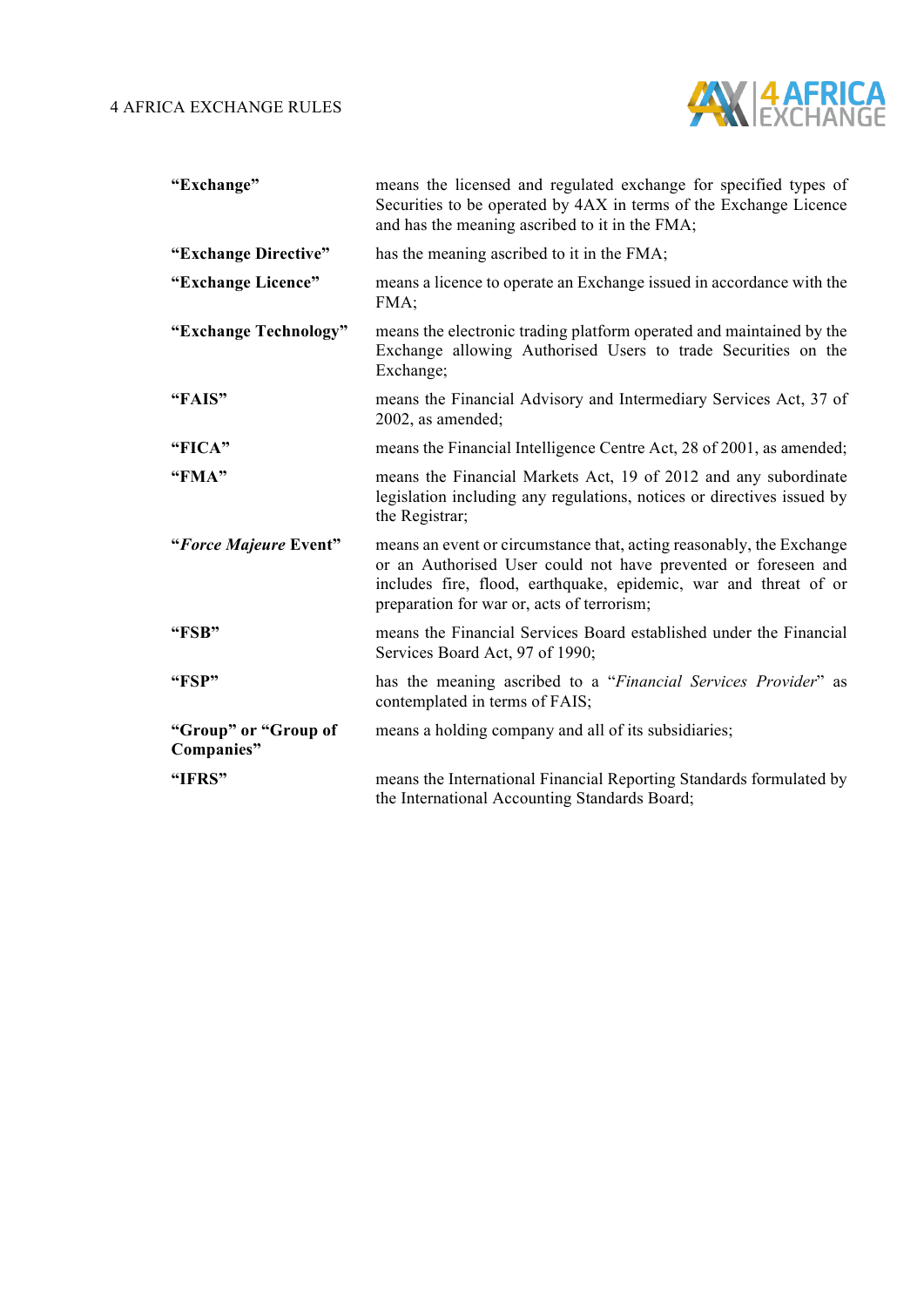

**"Independent Member"** means an independent member who:

- a) is not a representative of a shareholder of 4AX who has the ability to control or significantly influence management;
- b) has not been employed by 4AX or the Group, in any executive capacity for the preceding three years;
- c) is not a member of the immediate family of an individual who is, or has been in any of the past three financial years, employed by 4AX or the Group in an executive capacity;
- d) is not a Director and/or professional advisor to 4AX or the Group:;
- e) is free from any business or other relationship which could be seen to materially interfere with an individual's capacity to act in an independent manner;
- f) does not have a direct or indirect beneficial interest in 4AX (including any holding company or subsidiary in a Group) which exceeds 5% (five percent) of the Group's total number of shares in issue;
- g) does not have a direct or indirect interest in 4AX which is less than 5% (five percent) of the Group's total number of shares in issue, but is material to his personal wealth; and
- h) does not receive remuneration contingent upon the performance of 4AX;

**"Initial Capital Amount"** means the starting capital that an Authorised User is required to possess upon admission to the Exchange as contained in Rule 13.2.6;

- **"Insolvency Proceeding"** means a judicial or administrative proceeding or both, authorised in or by national legislation or the laws of a country other than South Africa, including business rescue or any other interim proceeding, in which the assets and affairs of a Person are subject to the control or supervision by a court or an insolvency administrator for the purpose of reorganisation, business rescue, curatorship or liquidation, and includes, but is not limited to any proceeding under
	- a) the Companies Act;
	- b) the Insolvency Act, 24 of 1936;
	- c) the Banks Act;
	- d) the FMA;
	- e) the Financial Institutions (Protection of Funds) Act, 28 of 2001; and
	- f) the National Payment Systems Act, 78 of 1998;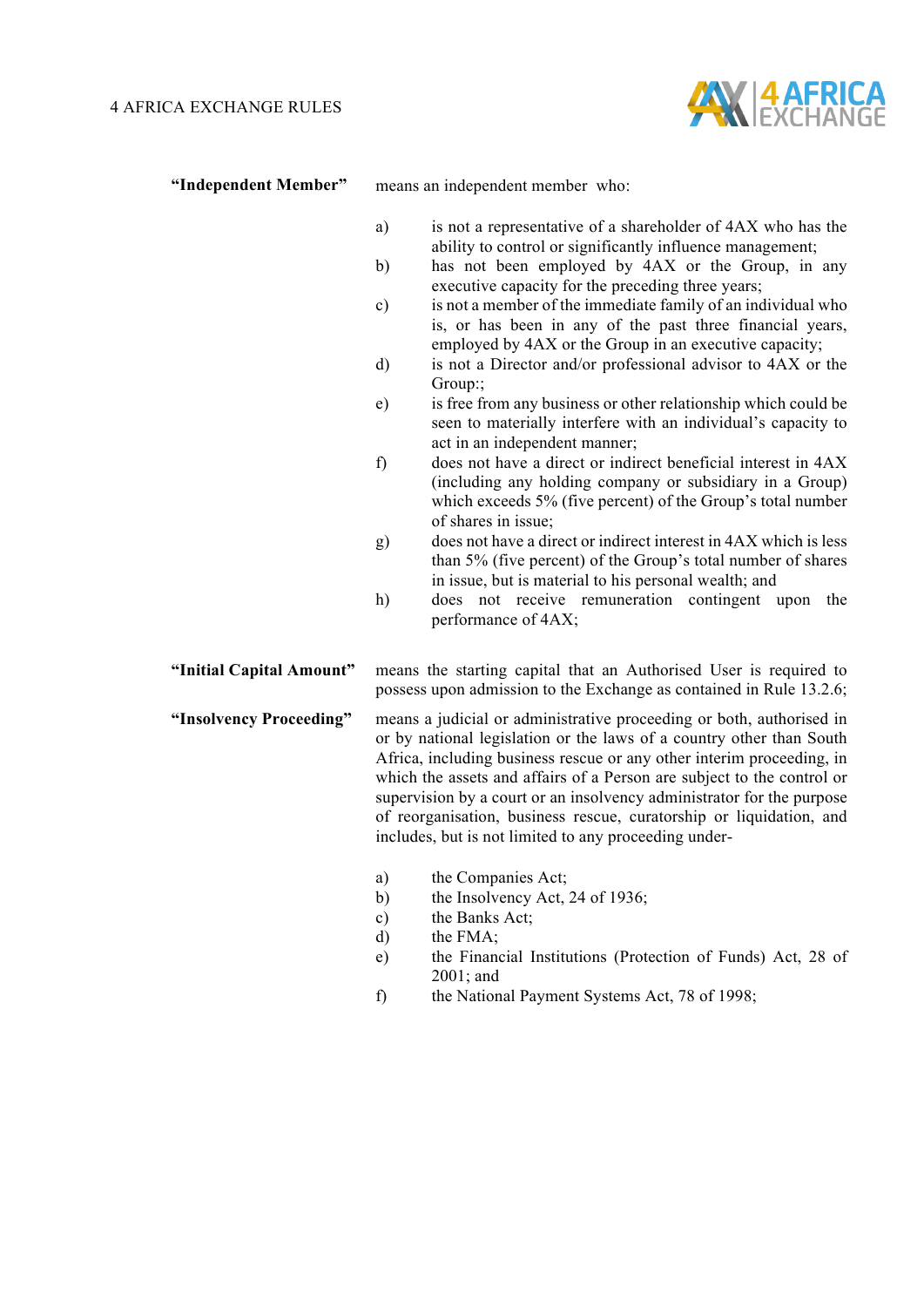

| "Intellectual Property<br>Rights"                               | means all rights in any patent, copyright, database rights, registered<br>design or other design right, utility model, trade mark (whether<br>registered or not), brand name, service mark, trade name, eligible<br>layout right, chip topography right and any other rights of a<br>proprietary nature in or to the results of intellectual activity in the<br>industrial, commercial, scientific, literary or artistic fields, whether<br>registrable or not and wherever existing in the world, including all<br>renewals, extensions and revivals of, and all rights to apply for, any<br>of the foregoing rights owned, used, or intended to be used, by an<br>Authorised User or the Exchange whether or not registered,<br>registrable or patentable; |
|-----------------------------------------------------------------|--------------------------------------------------------------------------------------------------------------------------------------------------------------------------------------------------------------------------------------------------------------------------------------------------------------------------------------------------------------------------------------------------------------------------------------------------------------------------------------------------------------------------------------------------------------------------------------------------------------------------------------------------------------------------------------------------------------------------------------------------------------|
| "Issuer"                                                        | has the same meaning ascribed to it in the FMA;                                                                                                                                                                                                                                                                                                                                                                                                                                                                                                                                                                                                                                                                                                              |
| "Issuer Regulation<br>Committee"                                | means the committee appointed by the Board in terms of the Listing<br>Requirements which has the responsibility of ensuring compliance<br>with the Listing Requirements and taking the appropriate actions as<br>may be necessary to manage non-compliance with the Listing<br>Requirements by Issuers and any risks arising as a result of non-<br>compliance;                                                                                                                                                                                                                                                                                                                                                                                              |
| "Legal, Compliance and<br><b>Issuer Regulation</b><br>Division" | means the division of 4AX which reports to the Head of Legal,<br>Compliance and Issuer Regulation;                                                                                                                                                                                                                                                                                                                                                                                                                                                                                                                                                                                                                                                           |
| "Listing Requirements"                                          | means the listing requirements of 4AX, as amended from time to time<br>by the Exchange;                                                                                                                                                                                                                                                                                                                                                                                                                                                                                                                                                                                                                                                                      |
| "Nominee"                                                       | has the meaning ascribed to it in the FMA;                                                                                                                                                                                                                                                                                                                                                                                                                                                                                                                                                                                                                                                                                                                   |
| "Offer"                                                         | means an electronic message submitted on the Exchange to sell a<br>Security;                                                                                                                                                                                                                                                                                                                                                                                                                                                                                                                                                                                                                                                                                 |
| "Order"                                                         | means a Bid or an Offer;                                                                                                                                                                                                                                                                                                                                                                                                                                                                                                                                                                                                                                                                                                                                     |
| "Participant"                                                   | has the same meaning ascribed to it in the FMA;                                                                                                                                                                                                                                                                                                                                                                                                                                                                                                                                                                                                                                                                                                              |
| "Person"                                                        | has the meaning ascribed to it in Chapter 1 of the Companies Act and<br>includes a natural or juristic person;                                                                                                                                                                                                                                                                                                                                                                                                                                                                                                                                                                                                                                               |
| "POPI"                                                          | means the Protection of Personal Information Act, 4 of 2013, as<br>amended;                                                                                                                                                                                                                                                                                                                                                                                                                                                                                                                                                                                                                                                                                  |
| "Procedures"                                                    | means the Exchange Procedures made by the Exchange under Rule 4<br>and read in conjunction with the Rules;                                                                                                                                                                                                                                                                                                                                                                                                                                                                                                                                                                                                                                                   |
| "Product Account"                                               | means the account in the CSD that the Authorised User has<br>exclusively dedicated for use in connection with the Exchange by<br>exclusively authorising the Exchange to transfer Securities out of this<br>account in accordance with these Rules;                                                                                                                                                                                                                                                                                                                                                                                                                                                                                                          |
| "Registrar"                                                     | has the same meaning ascribed to it in the FMA;                                                                                                                                                                                                                                                                                                                                                                                                                                                                                                                                                                                                                                                                                                              |
| "Registry"                                                      | is the Person contracted by the Exchange to perform the services<br>and/or functions under Rule 16.15, which services and/or functions<br>are recorded in the Registry Services Agreement;                                                                                                                                                                                                                                                                                                                                                                                                                                                                                                                                                                   |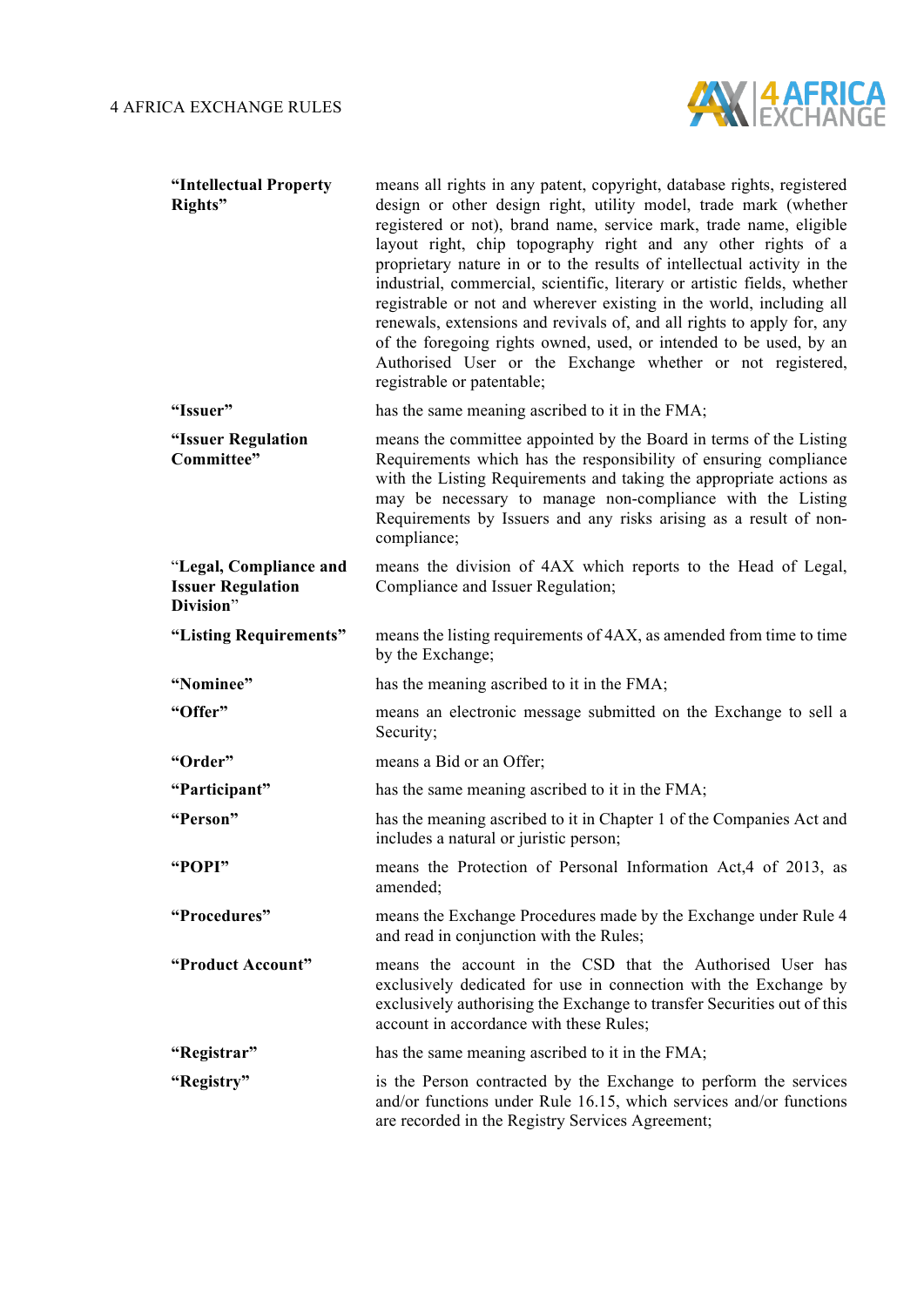

| "Registry Services<br>Agreement" | means the agreement required to be entered into by and between the<br>Registry and an Issuer prior to Listing, in terms of which agreement<br>the Registry will render Registry services and (to the extent agreed<br>upon by the Registry and an Issuer concerned) non-Registry services<br>to such Issuer; |                                                                                                                                                                         |  |  |
|----------------------------------|--------------------------------------------------------------------------------------------------------------------------------------------------------------------------------------------------------------------------------------------------------------------------------------------------------------|-------------------------------------------------------------------------------------------------------------------------------------------------------------------------|--|--|
| "Related Party"                  |                                                                                                                                                                                                                                                                                                              | has the same meaning ascribed to it in the Companies Act;                                                                                                               |  |  |
| "Restrictions"                   | means any limitation in terms of the Listing Requirements on the<br>transferability of Securities based on the type of Client that can trade<br>in or own Securities:                                                                                                                                        |                                                                                                                                                                         |  |  |
| "Rules"                          | means these Rules, as amended from time to time;                                                                                                                                                                                                                                                             |                                                                                                                                                                         |  |  |
| "Securities"                     | Exchange:                                                                                                                                                                                                                                                                                                    | has the meaning ascribed to it in the FMA and for the purposes of the                                                                                                   |  |  |
|                                  | a)<br>b)                                                                                                                                                                                                                                                                                                     | the entire class or classes of an Issuer's ordinary share capital;<br>the entire class or classes of an Issuer's preference share<br>capital; and/or                    |  |  |
|                                  | $\mathbf{c})$                                                                                                                                                                                                                                                                                                | debentures, bonds, notes, commercial paper and other fixed<br>or floating interest instruments,                                                                         |  |  |
|                                  | irrespective of their form or title, issued or authorised to be issued by<br>an Issuer;                                                                                                                                                                                                                      |                                                                                                                                                                         |  |  |
| "Securities Services"            |                                                                                                                                                                                                                                                                                                              | has the same meaning ascribed to it in the FMA;                                                                                                                         |  |  |
| "Senior Management"              |                                                                                                                                                                                                                                                                                                              | has the same meaning ascribed to it in the FMA, and Senior Manager<br>has a corresponding meaning;                                                                      |  |  |
| "Settle" or "Settlement"         |                                                                                                                                                                                                                                                                                                              | has the same meaning ascribed to it in the FMA;                                                                                                                         |  |  |
| "South Africa"                   |                                                                                                                                                                                                                                                                                                              | means the Republic of South Africa, as constituted from time to time;                                                                                                   |  |  |
| "Stockbroker"                    |                                                                                                                                                                                                                                                                                                              | has the same meaning ascribed to it in the FMA;                                                                                                                         |  |  |
| "Suspension Event"               | means any of the following events:                                                                                                                                                                                                                                                                           |                                                                                                                                                                         |  |  |
|                                  | a)                                                                                                                                                                                                                                                                                                           | a failure of an electronic interface between the Exchange<br>Technology, Authorised Users or the Approved Settlement<br>Bank; and/or                                    |  |  |
|                                  | b)                                                                                                                                                                                                                                                                                                           | a Force Majeure Event; and/or                                                                                                                                           |  |  |
|                                  | $\mathbf{c})$                                                                                                                                                                                                                                                                                                | a fraudulent act by an Authorised User which has or is<br>reasonably expected to have an effect on the operation of the<br>Exchange Technology or the Exchange; and/or  |  |  |
|                                  | $\rm d)$                                                                                                                                                                                                                                                                                                     | a decision by the Exchange to exercise its powers under these<br>Rules to suspend:                                                                                      |  |  |
|                                  |                                                                                                                                                                                                                                                                                                              | an Authorised User's access to the Exchange; or<br>a.<br>$\mathbf b$ .<br>trading in a specific type of Security; or<br>the operation of the Exchange<br>$\mathbf{c}$ . |  |  |
| "Transaction"                    |                                                                                                                                                                                                                                                                                                              | means the contract between the Authorised Users on behalf of Clients<br>responsible for the entry of an Offer and a Bid that have been Cleared<br>by the Exchange;      |  |  |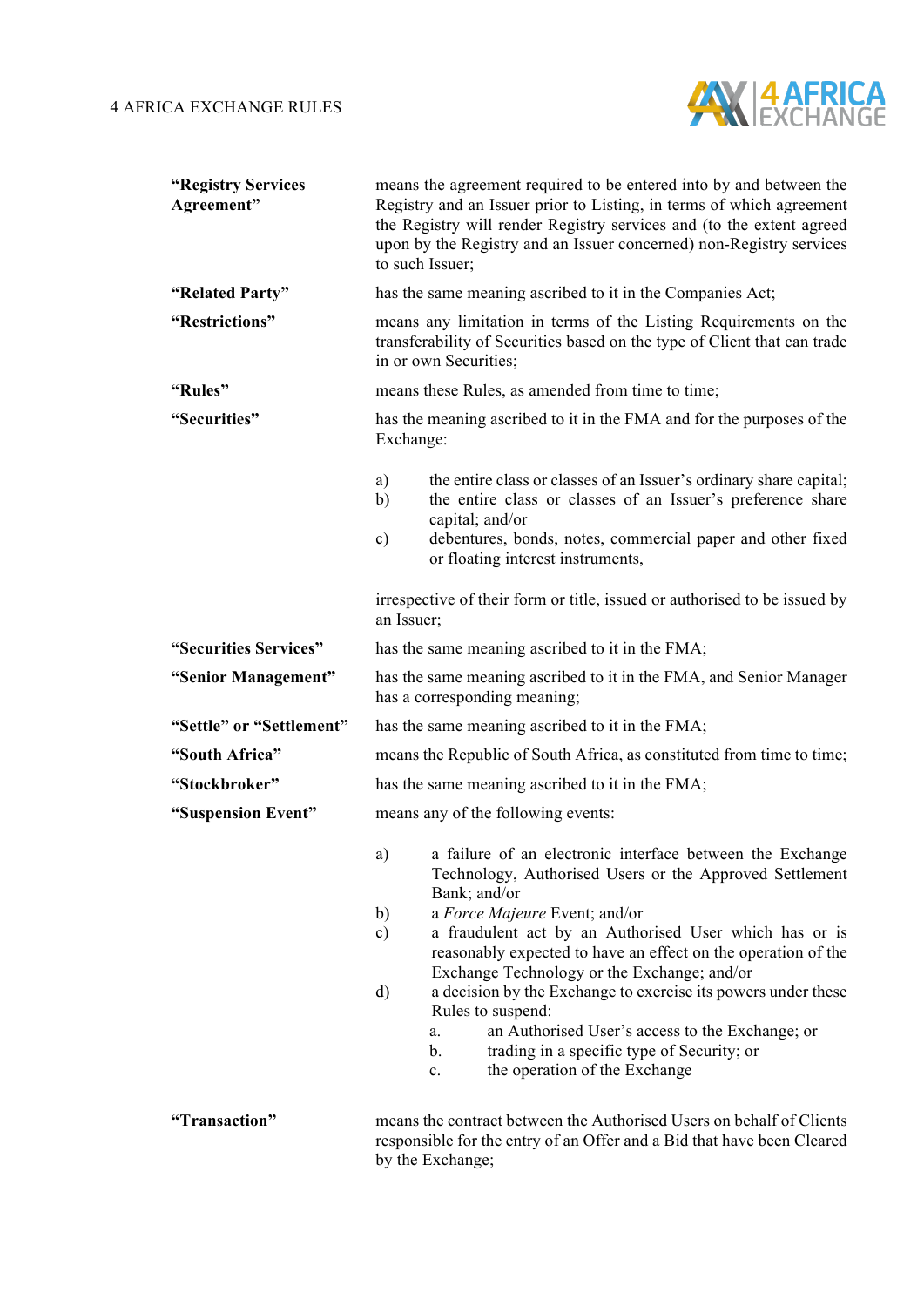

|       | "VAT"                                                                                        |       |                                                             | means value-added tax levied in terms of the VAT Act;                                                                                                                                                                                                                        |
|-------|----------------------------------------------------------------------------------------------|-------|-------------------------------------------------------------|------------------------------------------------------------------------------------------------------------------------------------------------------------------------------------------------------------------------------------------------------------------------------|
|       | "VAT Act"                                                                                    |       |                                                             | means the Value-Added Tax Act, 89 of 1991, as amended;                                                                                                                                                                                                                       |
|       | "4AX"<br>"4AX Escrow Account"<br>"4AX News Service"<br>44AX<br><b>Operations</b><br>Account" |       |                                                             | means 4 Africa Exchange Proprietary Limited (Registration number:<br>2013/031754/07), duly incorporated as a company under the laws of<br>South Africa;                                                                                                                      |
|       |                                                                                              |       |                                                             | means a cash account at the Participant and/or Approved Settlement<br>Bank in the name of the Exchange but used for the purpose of<br>receiving, holding and transferring money for and on behalf of Clients<br>for Transactions executed or to be executed on the Exchange; |
|       |                                                                                              |       |                                                             | means a news service operated by 4AX for the purpose of<br>disseminating information in relation to 4AX, 4AX Authorised Users<br>and Issuers or Listed Securities and for communication between 4AX<br>and Authorised Users, Issuers and/or Issuer Agents                    |
|       |                                                                                              |       |                                                             | means the account at a Bank that is registered in terms of the Banks<br>Act, designated by the Exchange for the transfer of funds from each<br>Authorised User's Operations Account; and                                                                                     |
|       | "4AX Order Book"                                                                             |       |                                                             | means the centralised record system on the Exchange Technology for<br>recording all Orders.                                                                                                                                                                                  |
| 2.2   | In these Rules:                                                                              |       |                                                             |                                                                                                                                                                                                                                                                              |
|       |                                                                                              | 2.2.1 |                                                             | headings are for convenience only and do not affect interpretation;                                                                                                                                                                                                          |
|       |                                                                                              | 2.2.2 |                                                             | words denoting the singular shall include the plural, and vice versa;                                                                                                                                                                                                        |
|       |                                                                                              | 2.2.3 |                                                             | words denoting any gender shall include all genders;                                                                                                                                                                                                                         |
| 2.2.4 |                                                                                              |       | a reference to a Rule includes all components of that Rule; |                                                                                                                                                                                                                                                                              |
|       | 2.2.5                                                                                        |       |                                                             | a reference to time is a reference to the time in Johannesburg, South Africa;                                                                                                                                                                                                |
|       |                                                                                              | 2.2.6 |                                                             | a reference to currency is South African Rand (R or ZAR), unless<br>otherwise indicated;                                                                                                                                                                                     |
|       |                                                                                              | 2.2.7 |                                                             | words and expressions defined in the Companies Act, the FMA, or VAT<br>Act will, unless otherwise defined in these Rules or the contrary intention<br>appears, have the same meaning in these Rules;                                                                         |
|       |                                                                                              | 2.2.8 | a reference to:                                             |                                                                                                                                                                                                                                                                              |
|       | 2.2.8.1                                                                                      |       |                                                             | a legislative provision or legislation (including subordinate legislation) is to                                                                                                                                                                                             |

- that provision or legislation as amended, re–enacted or replaced, and includes any subordinate legislation issued under it;
- 2.2.8.2 a document (including this document) or agreement, or a provision of a document (including this document) or agreement, is to that document, agreement or provision as amended, supplemented, replaced or novated;
- 2.2.8.3 a party to this document or to any other document or agreement includes a successor in title, permitted substitute or a permitted assign of that party;
- 2.2.8.4 a Person includes any type of entity or body of Persons, whether or not it is incorporated or has a separate legal identity, and any executor, administrator or successor in law of the Person; and
- 2.2.8.5 anything (including a right, obligation or concept) includes each part of it;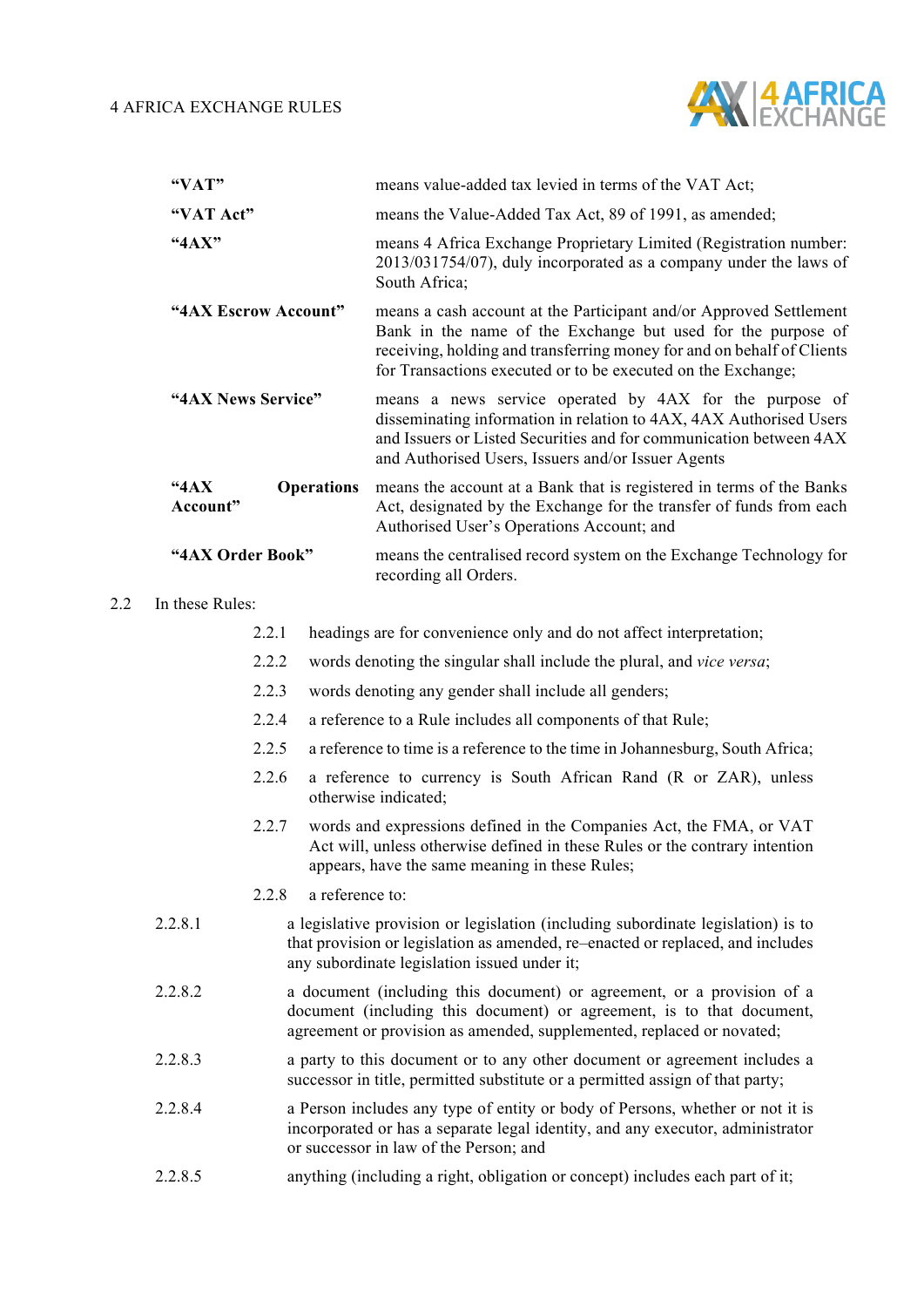

- 2.2.9 an interpretation that promotes the purpose of a Rule (whether expressed in the Rules or not) is to be preferred to another interpretation;
- 2.2.10 an interpretation that is consistent with the CSD Rules (whether expressed in the Rules or not) is to be preferred to another interpretation;
- 2.2.11 a Rule is not to be interpreted against the interests of the Exchange merely because it prepared these Rules or because it relies on a provision of these Rules to protect itself; and
- 2.2.12 the relevant Rules, to be considered when considering an act or omission that may constitute a breach of the Rules, are those Rules that are in force at the relevant time of the act or omission.
- 2.3 Governing Law and Jurisdiction
	- 2.3.1 These Rules will be interpreted in accordance with and governed by the laws in force in South Africa.
	- 2.3.2 The Exchange and each Authorised User irrevocably and unconditionally submit to and accept the non-exclusive jurisdiction of the South Gauteng High Court, Johannesburg in South Africa and irrevocably and unconditionally waive any immunity from, or any objection to, any action in the courts exercising any jurisdiction in South Africa.

#### **3 NATURE OF THE RULES**

- 3.1 All Securities will be traded, Settled and Cleared by the Exchange and Authorised Users in accordance with these Rules.
- 3.2 These Rules should be read in conjunction with:
	- 3.2.1 the Companies Act;
	- 3.2.2 the FMA;
	- 3.2.3 the VAT Act;
	- 3.2.4 the Exchange Directives; and
	- 3.2.5 the Procedures.
- 3.3 Binding Nature of Rules:
	- 3.3.1 These Rules and the Exchange Directives are binding on:
	- 3.3.1.1 the Exchange and its Employees;
	- 3.3.1.2 Authorised Users, Authorised User Representatives and their Employees;
	- 3.3.1.3 Issuers and their Employees;
	- 3.3.1.4 Issuer Agents (as defined in the Listing Requirements); and
	- 3.3.1.5 Clients of Authorised Users.
		- 3.3.2 These Rules and the Exchange Directives have effect as a binding contract:
	- 3.3.2.1 between the Exchange and each Authorised User; and
	- 3.3.2.2 as a continuous trading contract between each Authorised User and each other Authorised User under which:
		- 3.3.2.2.1 each Authorised User agrees to observe and to engage in the conduct required by the Rules; and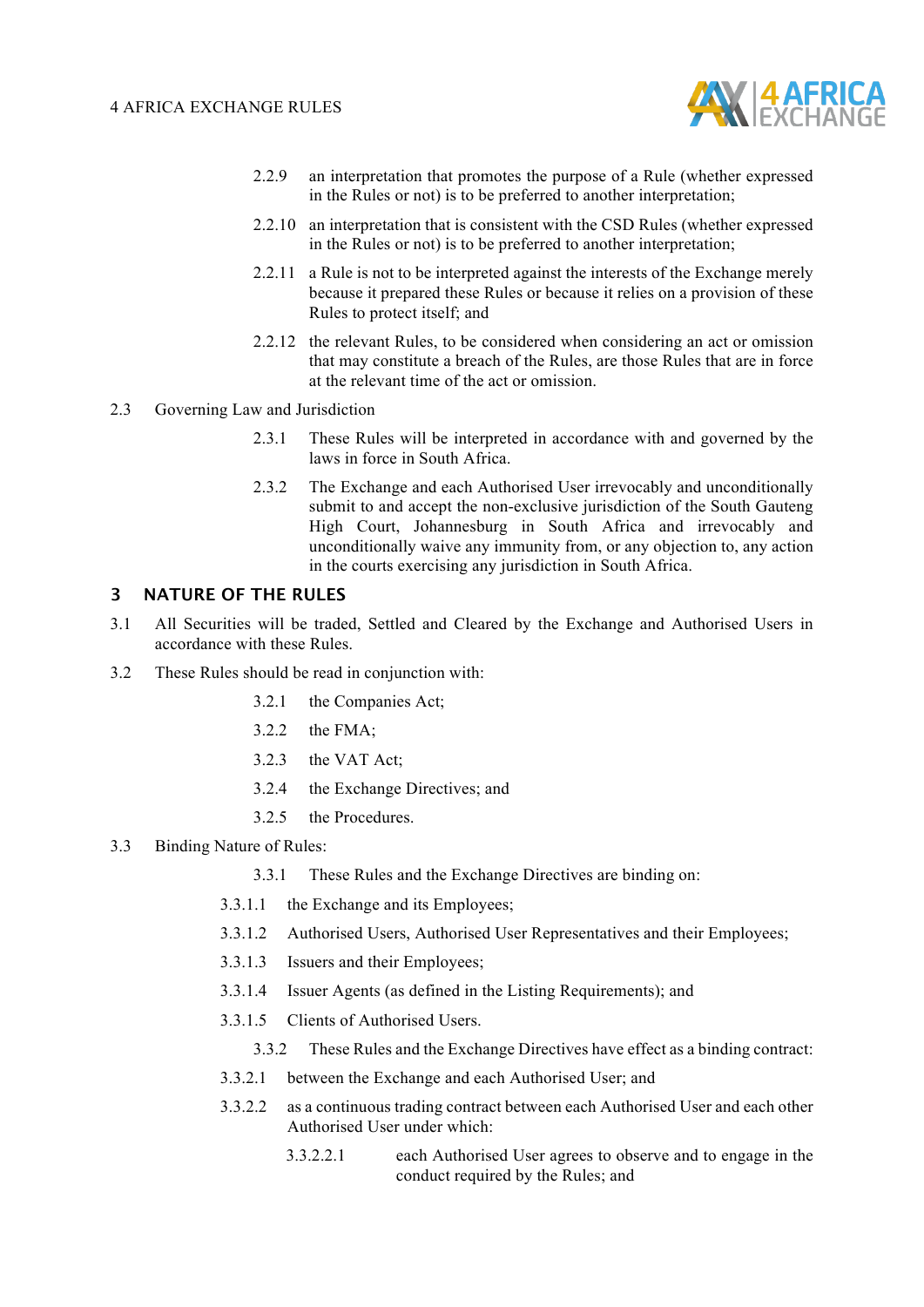

- 3.3.2.2.2 the Exchange agrees to observe and to engage in the conduct required by the Rules.
- 3.4 Inconsistencies with the Rules:
	- 3.4.1 If there is any inconsistency between these Rules and the Procedures or the Exchange Directive, the terms of these Rules will prevail.
	- 3.4.2 If there is any inconsistency between these Rules and any national legislation, the national legislation and the Rules will apply concurrently to the extent that it is possible to apply and comply with the inconsistent provisions without contravening national legislation or the Rules. If this is not possible, then the national legislation will prevail.

#### 3.5 Amendment to the Rules:

- 3.5.1 These Rules may only be added to, amended or deleted (amendments) by the Exchange in accordance with this Rule.
- 3.5.2 Subject to the provisions of the FMA, to amend or suspend a Rule the Exchange will:
- 3.5.2.1 inform the Authorised Users, in writing, of the proposed amendment and call for any objections to the proposed amendment, to lodge with the Exchange within a period of 10 (ten) days from the date of such communication in writing;
- 3.5.2.2 publish the proposed amendment on the FSB's official website;
- 3.5.2.3 consider any objections lodged within 10 (ten) days of receipt and make a decision as to whether or not to proceed with the adoption of the proposed amendment;
- 3.5.2.4 submit the proposed amendment, accompanied by an explanation of the reasons for the proposed amendment to the Registrar, should it elect to proceed with the adoption of the proposed amendment after the time period stipulated in Rule 3.5.2.1 has lapsed;
- 3.5.2.5 ensure that the Registrar publishes a notice of the proposed amendment in the Government Gazette;
- 3.5.2.6 obtain the required approval of the FSB for the proposed amendment;
- 3.5.2.7 stipulate the effective date for the proposed amendment to take effect, as the Exchange in its sole and absolute discretion may decide;
- 3.5.2.8 circulate the amended Rules to the Authorised Users; and
- 3.5.2.9 make the amended Rules publicly available.
- 3.6 Waiver of the Rules
	- 3.6.1 Subject to the FMA and the rules of administrative justice, the Compliance Committee may relieve an Authorised User from the obligation to comply with a provision of these Rules, either generally or in a particular case, category or specific Transaction, either unconditionally or subject to such conditions as the Compliance Committee thinks fit.
	- 3.6.2 If any conditions on a waiver are imposed, all of the conditions must be complied with for the waiver to be effective.
	- 3.6.3 A waiver is only valid for a period of one year unless otherwise stated in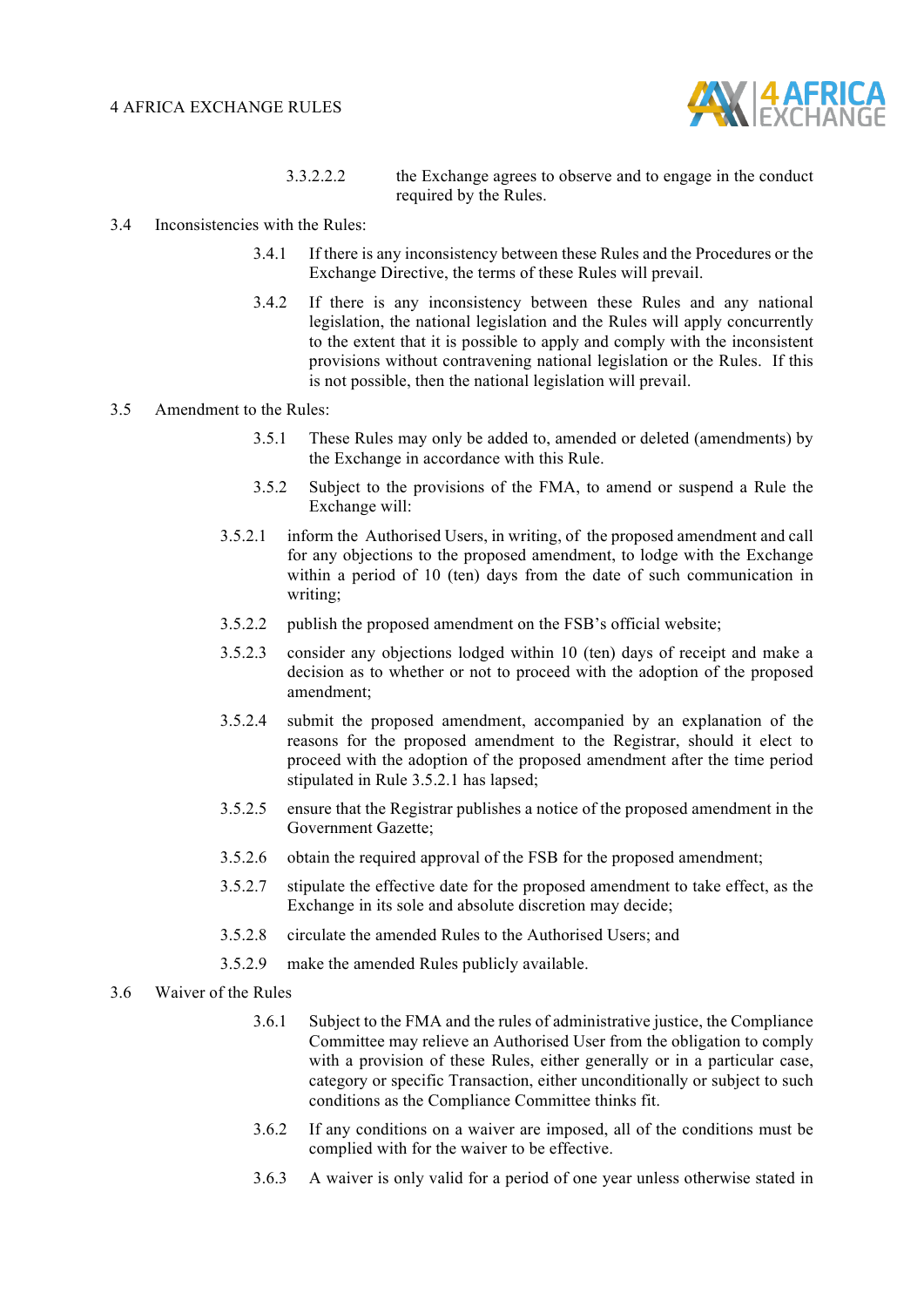

the waiver. An Authorised User must apply for a waiver to be reviewed and reinstated on an annual basis, unless it is valid for a longer period in which case the renewal date and obligation will be set out in the waiver.

- 3.6.4 The Head of Legal, Compliance and Issuer Regulation Division will maintain a register of waivers granted under this Rule.
- 3.6.5 Subject to the FMA and the rules of administrative justice, the Exchange may at its absolute discretion keep confidential any aspect of a waiver that has been granted or applied for.
- 3.6.6 Subject to the FMA and the rules of administrative justice, an Authorised User must keep confidential the conditions and existence of any waiver granted to the Authorised User.
- 3.6.7 An Authorised User must notify the Exchange immediately upon having knowledge of any breach of a waiver or a condition within a waiver.
- 3.6.8 Failure to comply with the terms and conditions of a waiver will render the Authorised User liable for contravening the Rule to which the waiver applied and this Rule.

#### **4 EXCHANGE PROCEDURES**

- 4.1 The Board may, on the recommendation of the Compliance Committee, approve written Procedures relating to the operation of these Rules, the Exchange and the conduct of Authorised Users.
- 4.2 The Board may, on the recommendation of the Compliance Committee, amend the Procedures and create new Procedures, at any time by providing prior notice to Authorised Users.
- 4.3 The Procedures do not form part of the Rules, except where a Rule requires compliance with the Procedures, in which case failure to comply with the Procedures is a breach of that Rule.

#### **5 EXCHANGE DIRECTIVES**

- 5.1 The Board will from time to time issue Exchange Directives to Authorised Users and other stakeholders in connection with these Rules, the Procedures and the operation of the Exchange to amplify, explain and interpret the Rules.
- 5.2 Before issuing an Exchange Directive, the Board will consult with and provide Authorised Users and stakeholders with a reasonable opportunity to make submissions.
- 5.3 Exchange Directives must be complied with by Authorised Users.
- 5.4 In the event that an Exchange Directive conflicts with any one of these Rules, the relevant Rule will take precedence over the Exchange Directive.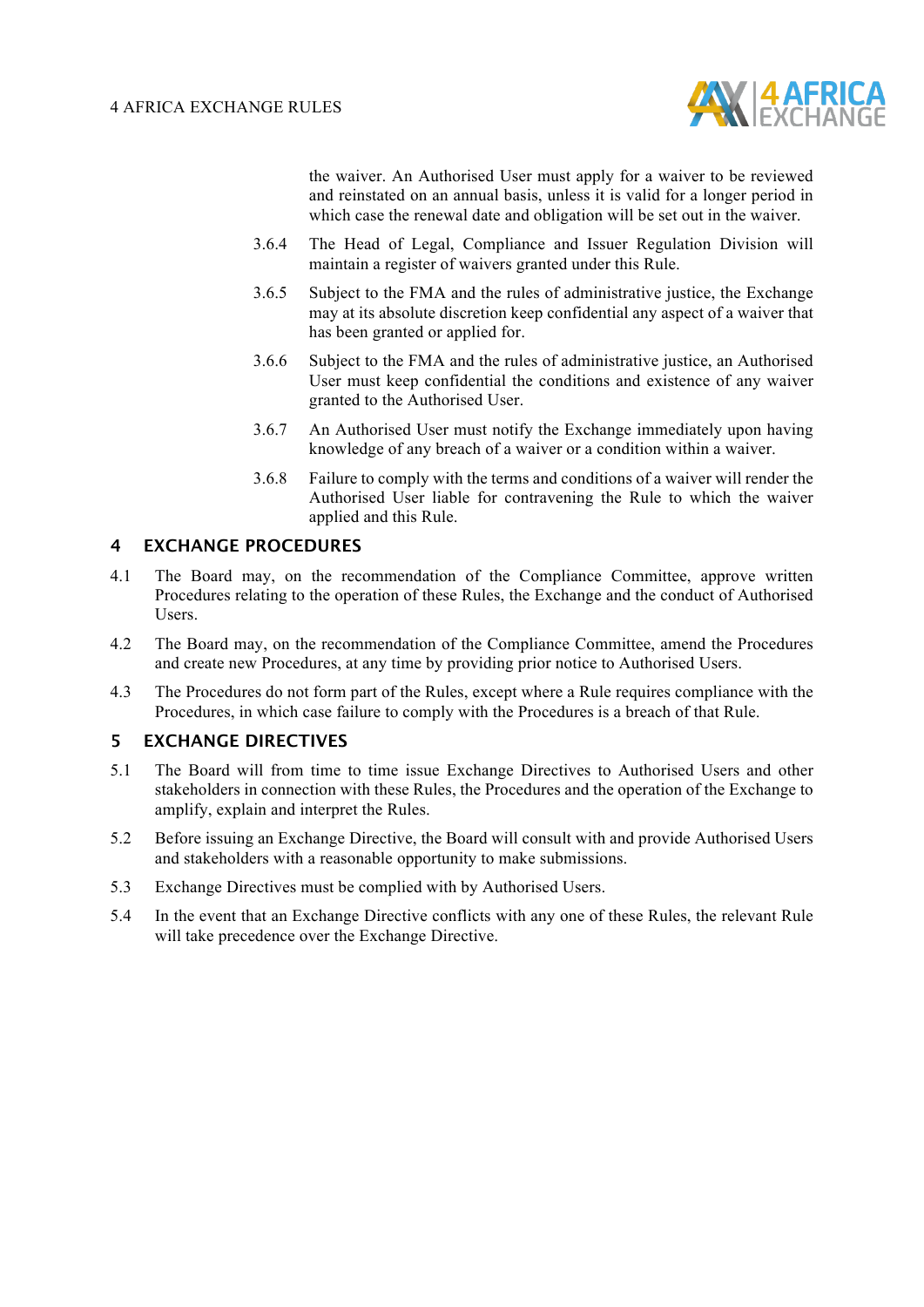

#### **6 COMPLIANCE COMMITTEE**

- 6.1 The Compliance Committee shall be responsible for the Exchange's compliance with the Rules which shall include the following roles::
	- 6.1.1 advising the Board on the Rules, Procedures and Exchange Directives and any matters arising pursuant thereto;
	- 6.1.2 informing the FSB as soon as it becomes aware of any matter that may reasonably pose systemic risk to the South African financial markets;
	- 6.1.3 reviewing decisions of the Chief Executive Officer and the Senior Managers on an *ad hoc* basis in accordance with the Rules and the Procedures, including an act or omission dealing with:
	- 6.1.3.1 issuing temporary modifications, restrictions or suspensions of Authorised Users<sup>7</sup> access to the Exchange; and
	- 6.1.3.2 dealing with Disputes with or between Authorised Users, including but not limited to;
		- 6.1.4 considering an Application Form as an Authorised User of the Exchange;
		- 6.1.5 supervising compliance by Authorised Users with the Rules, Procedures and Exchange Directives;
		- 6.1.6 supervising compliance with the FMA by Authorised Users and to report any non-compliance to the FSB to assist the Registrar in enforcing the FMA;
		- 6.1.7 fair and consistent enforcement and disciplinary action of Authorised Users, imposing appropriate sanctions for non-compliance and allowing the Issuer Regulation Committee to hear and adjudicate on any appeals against acts and omissions of the Compliance Committee; and
		- 6.1.8 hearing and adjudicating on any appeals against the acts and/or omissions of the Issuer Regulation Committee.
- 6.2 The Compliance Committee has all powers necessary to fulfil its mandate including broad powers to require input from any Authorised User and its Employees.
- 6.3 The composition of the Compliance Committee shall comprise of:
	- 6.3.1 the Head of Legal, Compliance and Issuer Regulation Division or, in his or her absence, the Chief Executive Officer; and
	- 6.3.2 a minimum of 2 (two) Independent Members.
- 6.4 The FSB will be invited to send a representative and the Compliance Committee may deem it appropriate to co-opt other members from time to time. Invitees will have no voting rights in relation to matters considered by the Compliance Committee.
- 6.5 The quorum requirements for Compliance Committee meetings is a majority of non-conflicted members.
- 6.6 Compliance Committee meetings are chaired by an Independent Member, whom the Compliance Committee will elect for a 1 (one) year term. In the absence of the Elected Chairperson, the Compliance Committee shall elect another Independent Member to be the Chairperson of such Compliance Committee meeting.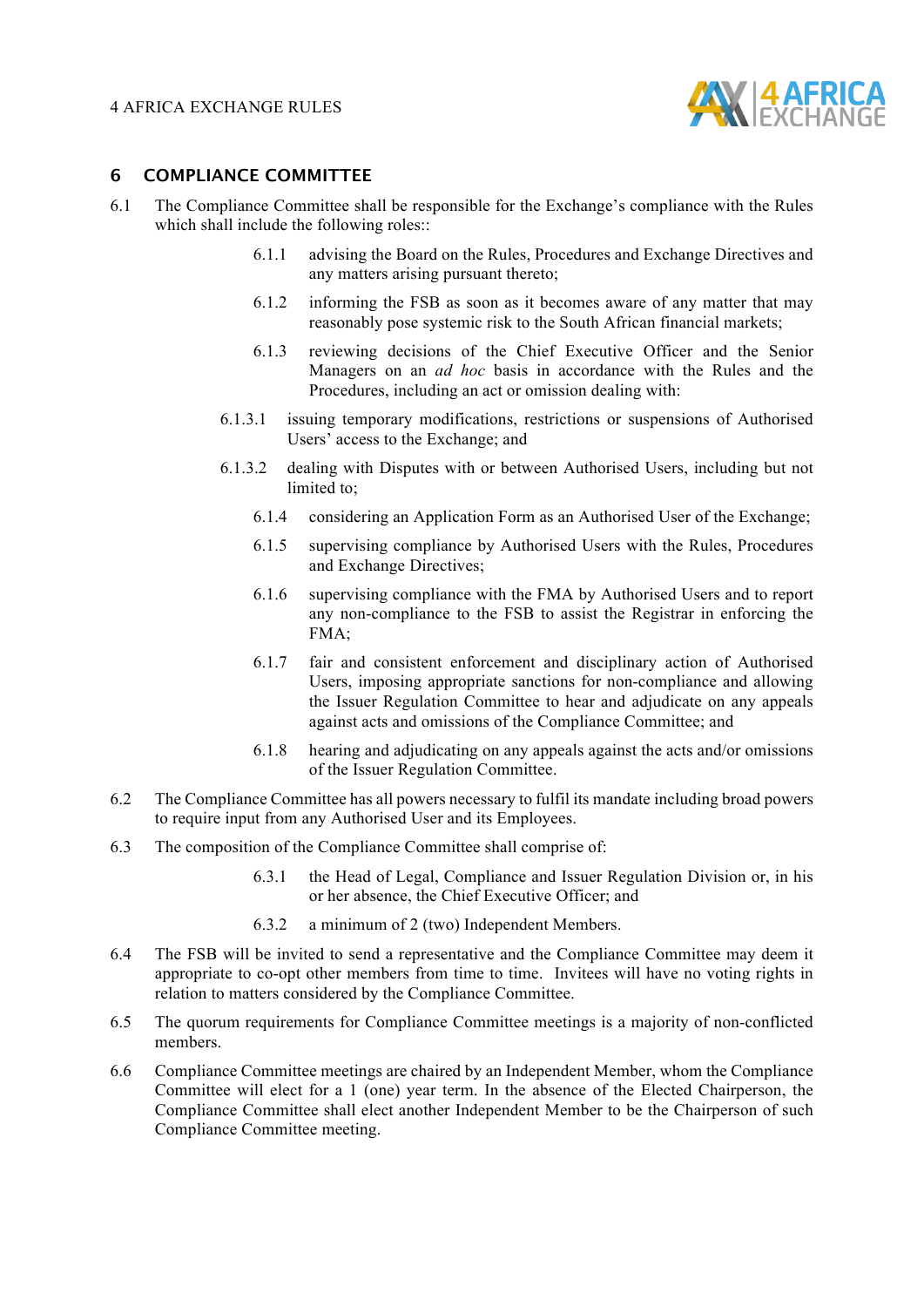

- 6.7 Compliance Committee members should excuse themselves if they have a conflict of interest, provided that the Chief Executive Officer or Senior Manager shall automatically be excused for a complaint in terms of Rule 8 made against the Chief Executive Officer or Senior Manager.
- 6.8 The Compliance Committee meets as and when required but no less than twice a calendar year.
- 6.9 The Exchange will keep a register of all decisions taken by the Compliance Committee.

### **7 DISCIPLINARY PROCEEDINGS**

- 7.1 The Compliance Committee will consider apparent or suspected contraventions of these Rules by Authorised Users or Authorised User Representatives which are brought to its attention by:
	- 7.1.1 the Chief Executive Officer or any Senior Manager of the Exchange;
	- 7.1.2 any Authorised User or Authorised User Representative, including any self-reporting; or
	- 7.1.3 any other means.
- 7.2 The Compliance Committee will inform the affected Authorised User or Authorised User Representative of:
	- 7.2.1 the alleged contraventions of the Rules and any factors aggravating or mitigating such contraventions;
	- 7.2.2 the likely penalty (in accordance with Rule 9) the Compliance Committee would impose for an admission of wrongdoing by the Authorised User or the Authorised User Representative to the alleged contraventions;
	- 7.2.3 the right to make written representations to the Compliance Committee in response to the alleged contraventions and to be allowed to produce any evidence in defence of this;
	- 7.2.4 the Compliance Committee's approach to dealing with the alleged contraventions which may or may not include a formal disciplinary proceeding, with personal attendance by the Authorised User or the Authorised User Representative and the time lines relating thereto; and
	- 7.2.5 any additional information that the Compliance Committee may feel is useful or necessary to make a finding.
- 7.3 If the Compliance Committee determines in its discretion that an Authorised User or Authorised User Representative has contravened any of the Rules, it shall, within 10 (ten) Business Days of making such a determination, issue a notice to the Authorised User, or Authorised User Representative containing:
	- 7.3.1 details of the Rule that has been contravened;
	- 7.3.2 the facts and circumstances that gave rise to the contravention and reasons in support of the determination;
	- 7.3.3 one or more sanctions set out in Rule 9 that is imposed for the contravention; and
	- 7.3.4 the rights of the Authorised User or Authorised User Representative to appeal in terms of Rule 11.
- 7.4 Subject to a right to appeal in terms of Rule 11, decisions of the Compliance Committee is binding on the Authorised User and the Exchange and will come into effect on:
	- 7.4.1 a waiver by the Authorised User or the Authorised User Representative of the right to appeal in terms of Rule 11;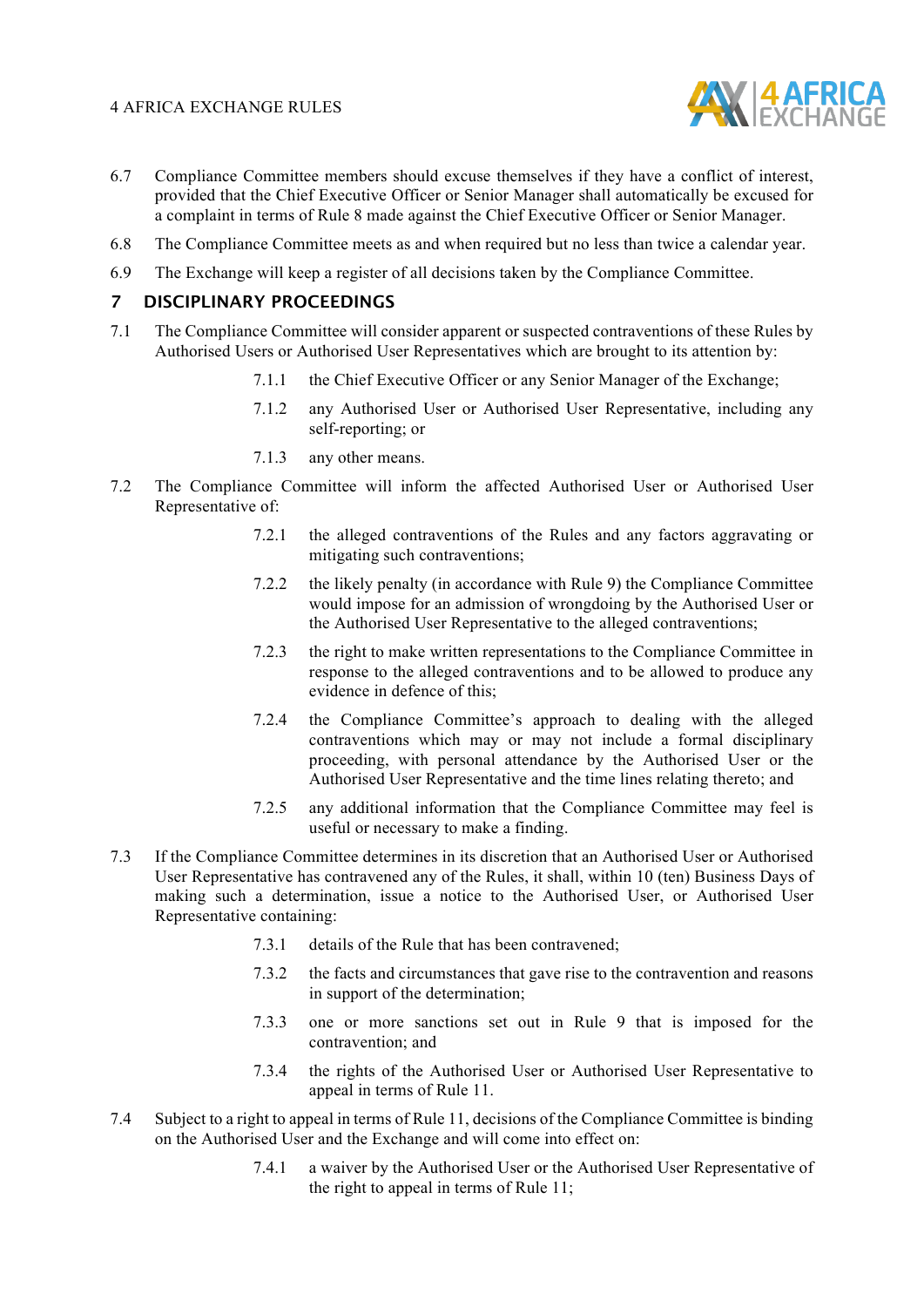

- 7.4.2 the expiry of the appeal period allowed for in Rule 11, without an appeal having been lodged; or
- 7.4.3 the Issuer Regulation Committee having made a finding on the appeal in terms of Rule 11.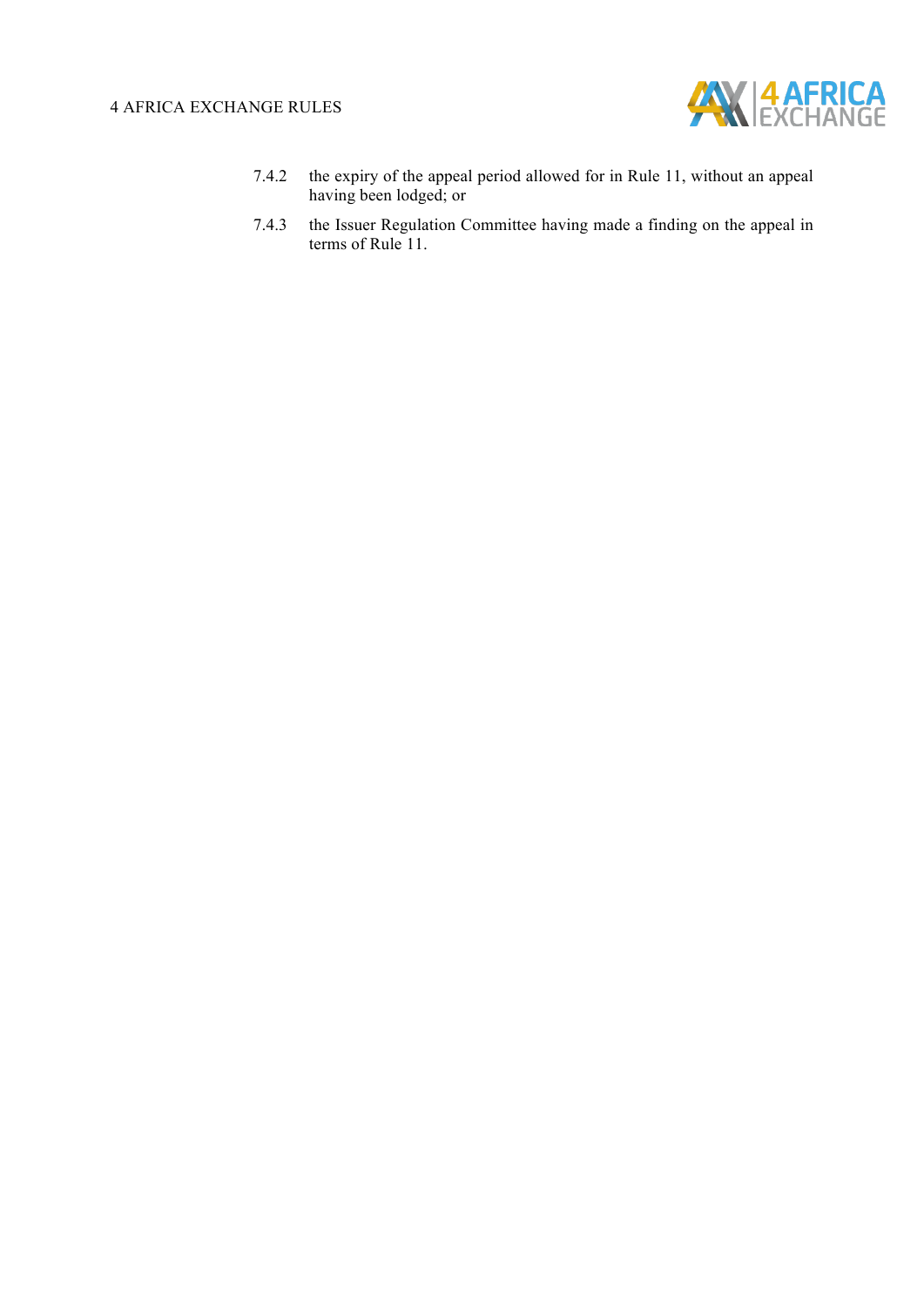

#### **8 COMPLAINT PROCESS**

- 8.1 A Client, Authorised User or any interested party may notify the Chief Executive Officer or a Senior Manager of any complaint about any Employee, Authorised User or Authorised User Representative arising in relation to any of the Rules or any activities involving the Exchange or Securities. Where a complaint relates to the Chief Executive Officer, the complainant may approach the Compliance Committee directly and this Rule 8 should be read accordingly.
- 8.2 The Chief Executive Officer or Senior Manager (or the Compliance Committee, if applicable) will consider a complaint as soon as reasonably practicable following the referral in terms of this Rule.
- 8.3 In considering a complaint, the Chief Executive Officer or Senior Manager (or the Compliance Committee, if applicable) may make any enquiries relevant to the complaint, seek information from the relevant Client, Authorised Users, Authorised User Representative or Employee and determine how the complaint will be considered.
- 8.4 The Chief Executive Officer or Senior Manager (or the Compliance Committee, if applicable) may decide to take any action (or refrain from taking action) and give any directions it considers appropriate in relation to the complaint. Where the Compliance Committee takes action against the Chief Executive Officer or Senior Manager in terms of this Rule 8, its decision shall be final and binding on all parties and there shall be no appeal to the Issuer Regulation Committee in terms of Rule 11.
- 8.5 The Chief Executive Officer or Senior Manager (or the Compliance Committee, if applicable) will notify each relevant Employee, Authorised User or Authorised User Representative involved in the complaint and the complainant, of the action, if any, it proposes to take.
- 8.6 The Chief Executive Officer or Senior Manager (or the Compliance Committee, if applicable) will not take steps to implement the action proposed in a notice issued pursuant to Rule 8.5 unless:
	- 8.6.1 the period for notifying a request for a review under Rule 10.1.1 has expired (unless the Authorised Users affected agree to waive that period); or
	- 8.6.2 in the opinion of the Chief Executive Officer or Senior Manager (or the Compliance Committee, if applicable) circumstances require the proposed action to be taken immediately.
- 8.7 Nothing in this Rule 8 precludes the Exchange from taking any other action which it is permitted to take under the Rules and the Procedures in connection with a complaint including, without limitation, the taking of disciplinary action under Rule 7.

#### **9 POWERS TO IMPOSE PENALTIES AND SANCTIONS**

- 9.1 The Compliance Committee may, by agreement with an Authorised User and without making a determination under Rule 7.3, impose a penalty of the kind described in Rule 9.3 in relation to a contravention of these Rules or an alleged contravention of these Rules.
- 9.2 Authorised Users may submit a proposed outcome to the Compliance Committee for its consideration. The Compliance Committee is not bound to accept the proposed outcome.
- 9.3 The Compliance Committee may impose or utilise one or more of the penalties set out in section 71(6) of the FMA in relation to a contravention of the Rules and/or:
	- 9.3.1 a disqualification from acting as an Authorised User for any period of time;
	- 9.3.2 a public statement identifying the Authorised User and outlining the contravention of the Rules;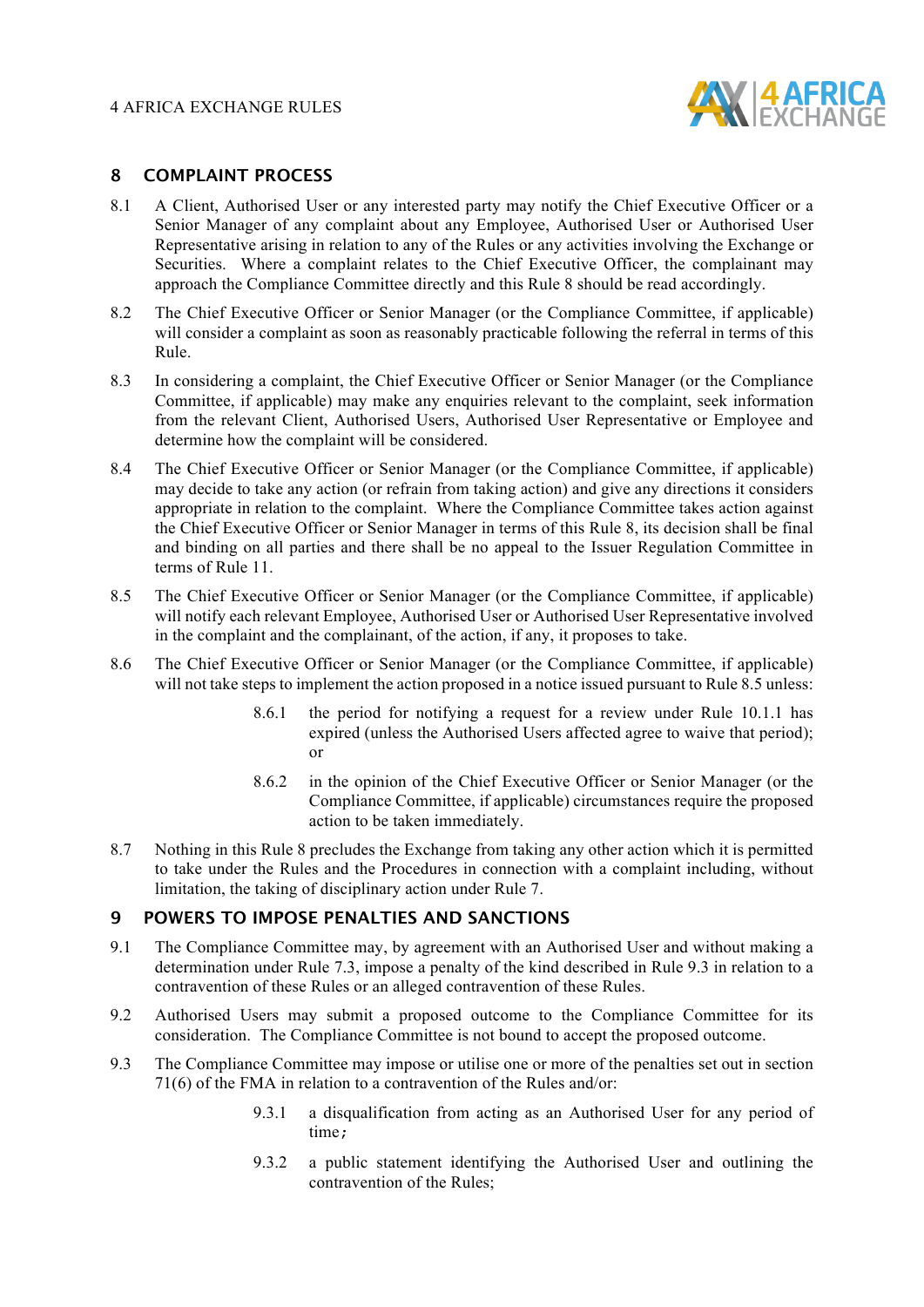

- 9.3.3 disgorgement of any profit arising from the contravention of the Rules;
- 9.3.4 an order to pay the reasonable costs of the Compliance Committee;
- 9.3.5 obtain an undertaking by the Authorised User to complete an education and/or compliance program;
- 9.3.6 any other sanction set out in the Rules; or
- 9.3.7 any other penalty that is appropriate in the circumstances.
- 9.4 The Compliance Committee must provide reasons to the Authorised User when imposing a fine referred to in Rule 9.3.
- 9.5 If an Authorised User fails to pay a fine referred to Rule 9.3, the Exchange may file with the clerk or Registrar of any competent court a statement certified by it as correct, stating the amount of the fine imposed and such statement thereupon has all the effects of a civil judgment lawfully given in that court against that Person in favour of the Exchange for a liquid debt in the amount specified in the statement.
- 9.6 Any fine or penalty imposed and paid in terms of these Rules shall be credited to the Client Protection Fund.

#### **10 REVIEW PROCESS OF EXECUTIVE ACTIONS**

- 10.1 An Authorised User or, where it relates to an Authorised User Representative, an Authorised User Representative may request that the Compliance Committee review any action of the Chief Executive Officer or Senior Managers by notifying the Exchange of that request in accordance with these Rules, provided the request:
	- 10.1.1 is notified to the Head of Legal Compliance and Issuer Regulation, by 10:00 on the  $5<sup>th</sup>$  (fifth) Business Day following the Authorised User's or the Authorised User Representative's receipt of the decision or action for which a review is sought and such notice sets out:
	- 10.1.1.1 the name of Authorised User or Authorised User Representative seeking the review;
	- 10.1.1.2 the decision or action in respect of which the review is being sought and where it relates to a notice under these Rules a copy of such notice shall be attached;
	- 10.1.1.3 all material facts; and
	- 10.1.1.4 all relevant documents including any on which the Authorised User or Authorised User Representative seeks to rely.
		- 10.1.2 Until the Compliance Committee repeals a notice issued pursuant to these Rules, it shall remain in effect.
- 10.2 The Compliance Committee may determine that the Chief Executive Officer, Senior Manager, Authorised User or Authorised User Representative must make written submissions on the review, rather than attend the review in person, or who may be invited to attend the review, which may include Employees, or witnesses, observers or experts.
- 10.3 The Exchange may charge a fee to hear a review as set out in the Procedures and the Compliance Committee has the discretion as to whether refund all or part of such fee to the Authorised User or Authorised User Representative.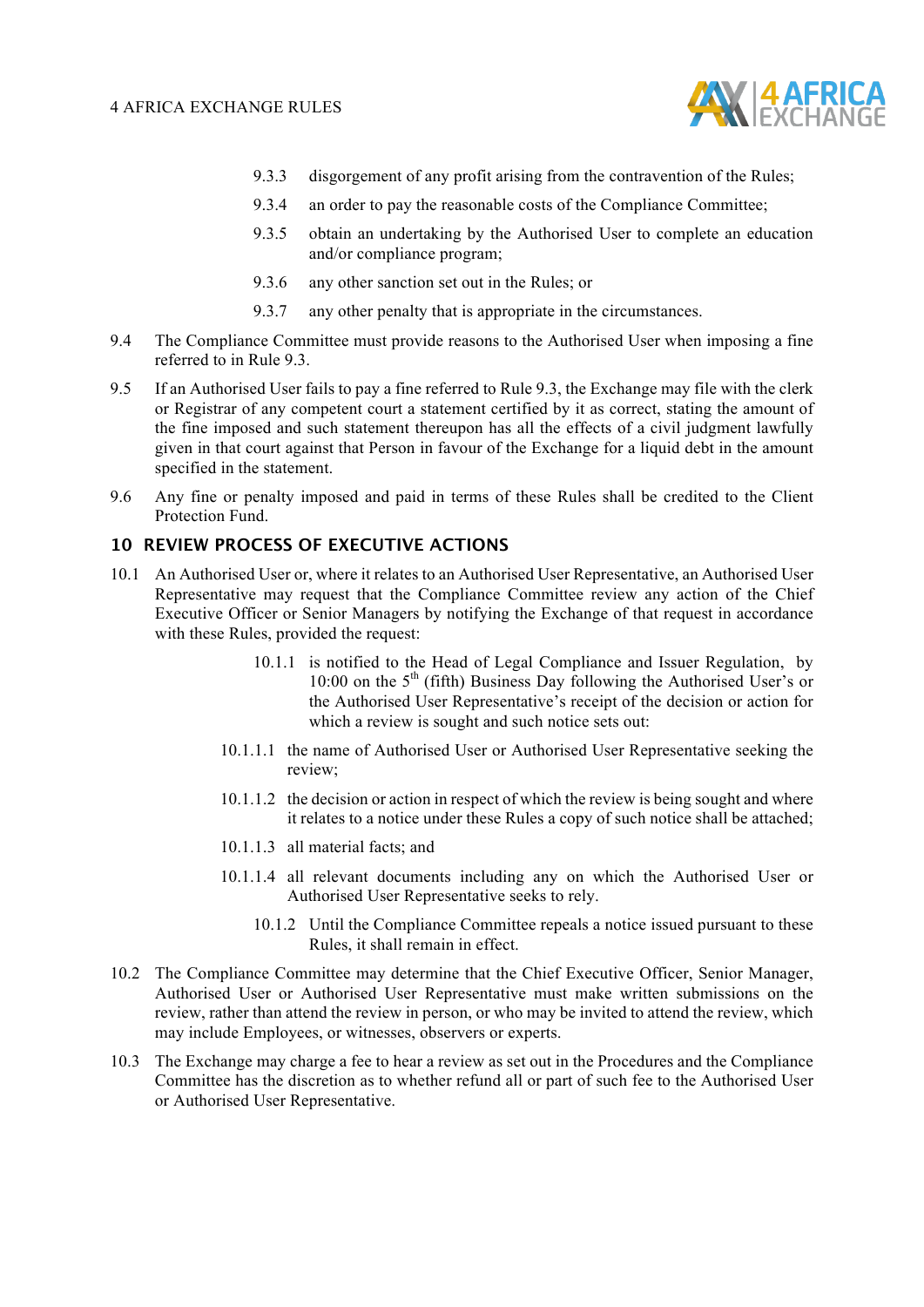

- 10.4 A Person must not sit as a member of the Compliance Committee considering a review if the Chairperson of the Compliance Committee determines that the member has a conflict of interest which precludes their participation. The Chief Executive Officer or Senior Manager whose actions are being reviewed or who is the subject of a complaint in terms of Rule 8 shall not sit as a member of the Compliance Committee.
- 10.5 The Chairperson of the Compliance Committee will give reasonable notice to the relevant Authorised User or Authorised User Representative and the Chief Executive Officer or Senior Manager, to which the review relates, of the nominated date, time and place of review, which shall be at least 10 (ten) Business Days after the review notice under Rule 10.1.1 has been received by the Exchange. Provided, however, that the Chairperson may amend the review date for which notice has previously been given, and appoint a substitute appeal date. The Chairperson will provide reasonable notice of the new date to the Authorised User or Authorised User Representative and may adjourn and reconvene proceedings as the Chairperson sees fit.
- 10.6 The Compliance Committee may decide to confirm, vary, repeal or replace the decision of the Chief Executive Officer or Senior Manager and shall inform the Chief Executive Officer or Senior Manager and the Authorised User or Authorised User Representative of its decision and the reasons for it within 10 (ten) Business Days.
- 10.7 The Compliance Committee has the power, subject to applicable laws, to direct what details of its decision in terms of Rule 10.6 are made available to Authorised Users or the public generally.

#### **11 APPEAL PROCESS**

- 11.1 An Authorised User or, where it relates to an Authorised User Representative (but not to the termination of an Authorised User Representative in terms of Rule 14.13, which only an Authorised User may appeal against), an Authorised User Representative may give notice of an appeal to the Issuer Regulation Committee of any finding or ruling of the Compliance Committee within 10 (ten) Business Days of the ruling or finding, where such notice shall set out:
	- 11.1.1 the name of Authorised User or Authorised User Representative lodging the appeal;
	- 11.1.2 the grounds for the appeal under Rule 11.1.4;
	- 11.1.3 all material facts; and
	- 11.1.4 all relevant documents, including any on which the Authorised User or Authorised User Representative seeks to rely.
- 11.2 An Authorised User or, where it relates to an Authorised User Representative, an Authorised User Representative may appeal against any decision of the Compliance Committee where:
	- 11.2.1 it is alleged that the Compliance Committee did not adhere to the Rules. Such appeals will need to specify which Rules were not complied with and give enough information to support such an allegation;
	- 11.2.2 it is alleged that the Compliance Committee Chairperson was conflicted, intoxicated or for some other reason did not act impartially in reaching the Compliance Committee's decision that is being appealed against;
	- 11.2.3 the Compliance Committee in its notice of its decision, allowed the Authorised User or the Authorised User Representative leave to appeal to the Issuer Regulation Committee against the Compliance Committee decision;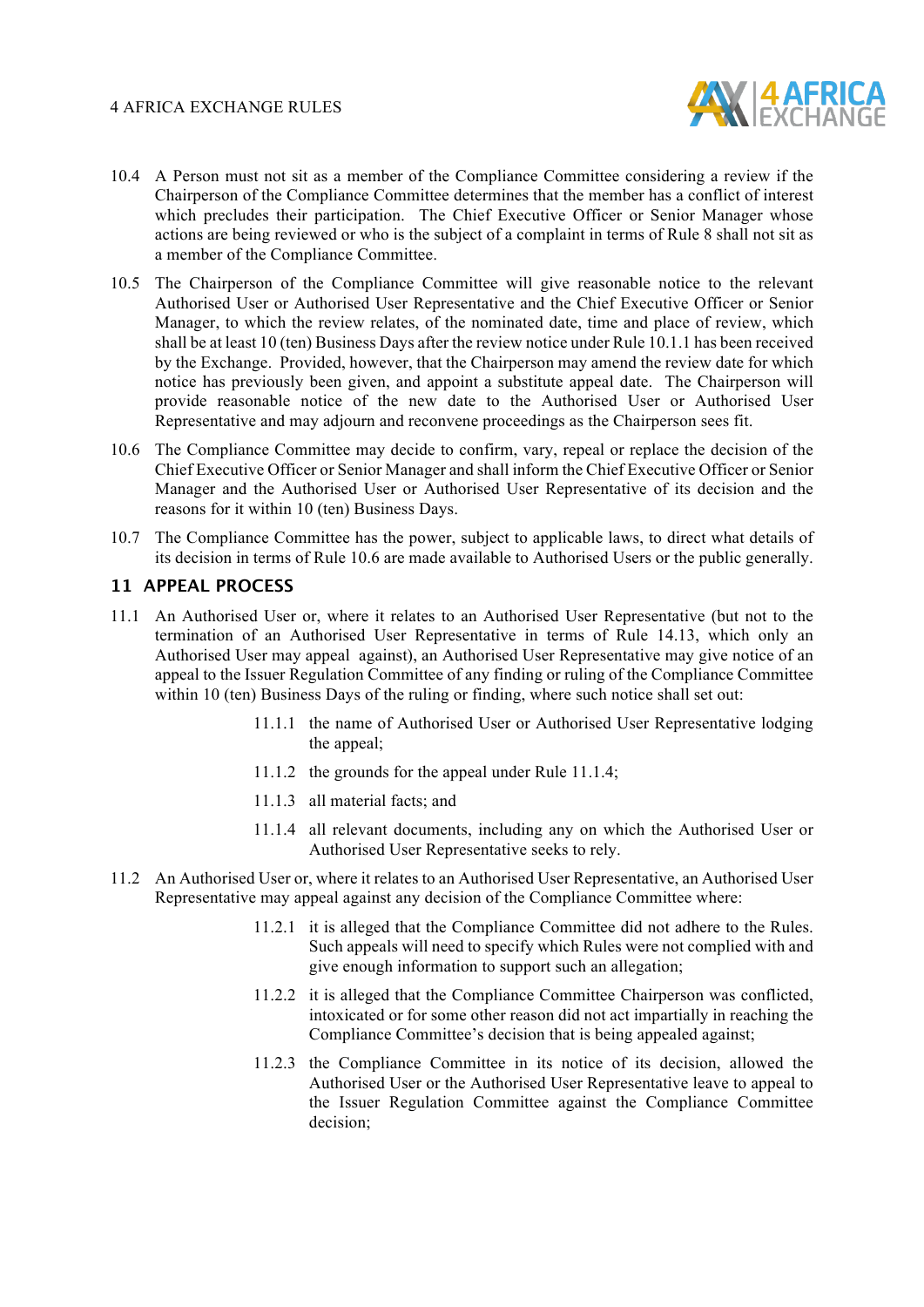

- 11.2.4 the Issuer Regulation Committee has been asked for permission to appeal by the Authorised User with a justification and the Issuer Regulation Committee has allowed the Authorised User or the Authorised User Representative leave to appeal to the Issuer Regulation Committee against the Compliance Committee decision.
- 11.3 The Issuer Regulation Committee may determine that the Authorised User or Authorised User Representative must make written submissions on the appeal, rather than attend the appeal in person, or who may be invited to attend the appeal, including Employees, witnesses, observers or experts.
- 11.4 The Exchange may charge a fee to hear an appeal as set out in the Procedures and the Issuer Regulation Committee has the discretion as to whether to refund all or part of such fee to the Authorised User or Authorised User Representative.
- 11.5 The Chairperson of the Issuer Regulation Committee will give reasonable notice to the relevant Authorised User or Authorised User Representative of the nominated date, time and place of appeal, which shall be at least 5 (five) Business Days after the appeal notice under Rule 11.1 has been received by the Exchange. Provided, however, that the Chairperson may amend the appeal date for which notice has previously been given, and allocate a substitute appeal date. The Chairperson of the Issuer Regulation Committee will provide reasonable notice of the new appeal date to the Authorised User or Authorised User Representative and may adjourn and reconvene proceedings as he sees fit.
- 11.6 The Issuer Regulation Committee may decide to confirm, vary, repeal and replace the decision of the Compliance Committee and shall inform the Compliance Committee and the Authorised User or Authorised User Representative of its decision and the reasons for it within 5 (Five) Business Days, which shall be final and binding on the Exchange, Authorised User and Authorised User Representative, as applicable.
- 11.7 The Issuer Regulation Committee has the power, subject to applicable laws, to direct what details of its decision in terms of Rule 11.6 are made available to Authorised Users or the public generally.

#### **12 AUTHORISED USERS - GENERALLY**

- 12.1 Nothing in these Rules shall prohibit an Authorised User from participating in another exchange provided however that this is disclosed to the Exchange and such other exchange:
	- 12.1.1 is licensed by the FSB in terms of the FMA, if operating in South Africa; or
	- 12.1.2 is licensed and regulated by a regulatory body with similar powers to the FSB in terms of a comparable law to the FMA in another jurisdiction, if operating outside of South Africa.

#### **13 AUTHORISED USERS - ADMISSION**

13.1 Steps for admission as an Authorised User

To be admitted as an Authorised User of the Exchange, an Applicant must: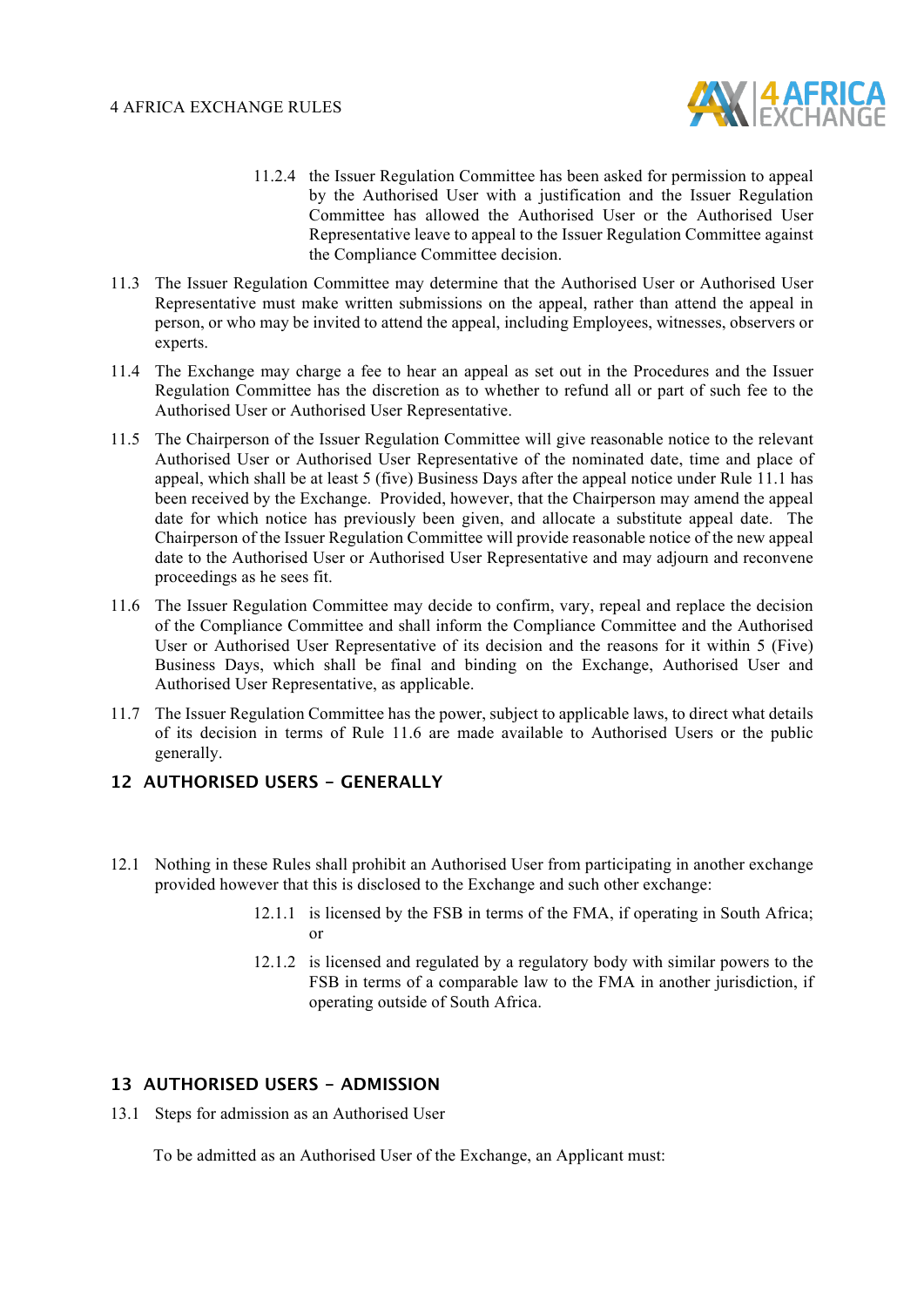

- 13.1.1 submit to the Compliance Committee an accurately completed and signed Application Form, together with certified copies of the ancillary documents required to be submitted with the Application Form;
- 13.1.2 pay the applicable fees specified in the Procedures;
- 13.1.3 upon request, provide the Compliance Committee with any other additional information requested by it in connection with the Application Form; and
- 13.1.4 satisfy the eligibility requirements specified in Rule 13.2.
- 13.2 Eligibility criteria of Authorised Users

No Application Form will be considered unless in compliance with this Rule 13.2.

- 13.2.1 No Person may be admitted as an Authorised User or allowed to continue such Person's business as an Authorised User, unless the Person:
- 13.2.1.1 is of good character and high business integrity or, in the case of a corporate body, is Controlled and managed by Persons of good character and high business integrity;
- 13.2.1.2 complies, or, in the case of a corporate body, is managed by Persons or employs Persons who comply, with the standards of training, experience and other qualifications required by the Exchange Directives; and
- 13.2.1.3 designate a Authorised User Primary Representative who must comply with the criteria of Rule 14.5.
	- 13.2.2 The Applicant must be the account holder of an account at a South African Bank under the Banks Act, which account will be the Authorised User's Operations Account;
	- 13.2.3 The Applicant must satisfy the Exchange that each Director, each Authorised User Representative and any other Employee who will be involved in the Applicant's participation in the Exchange is a fit and proper person, is of good character, high business integrity and complies with the applicable training, experience and qualifications requirements, as prescribed by the FMA and the Exchange in the Exchange Directives;
	- 13.2.4 The Applicant must satisfy the Exchange that it has or will be in a position to maintain the necessary organisational competencies, technical resources and security arrangements to ensure compliance with the Rules, including:
- 13.2.4.1 internal systems to record all trading activities conducted by the Authorised User in connection with the Exchange;
- 13.2.4.2 internal systems to supervise all trading activities conducted by the Authorised User in connection with the Exchange;
- 13.2.4.3 internal systems to control access to data, to protect the integrity and confidentiality of data;
- 13.2.4.4 internal systems and controls to protect against loss of data;
- 13.2.4.5 internal processes to immediately report to the Exchange a suspected or actual breach of the Rules; and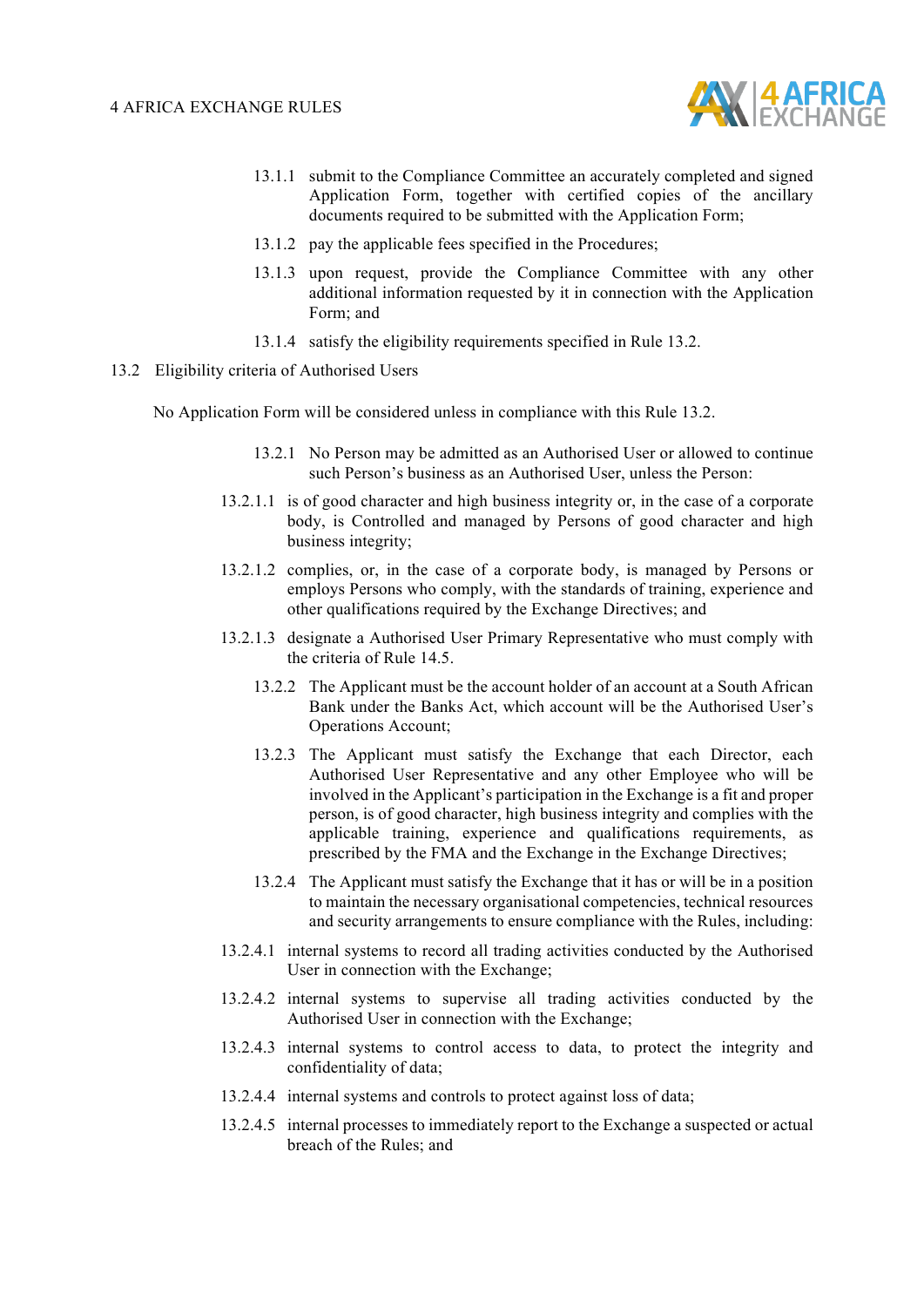

- 13.2.4.6 organisational capabilities to monitor the conduct of its Authorised User Representatives and other Employees and any communications with other Authorised Users, Clients and the Exchange.
	- 13.2.5 The Applicant must at all times have 1 (one) or more Persons, identified to the Exchange, who are competent to advise the Authorised User on the application of these Rules and the Exchange Directives. Such an advisor may be an Employee of the Authorised User or an external advisor.
	- 13.2.6 The Applicant must satisfy the Capital Adequacy Requirements. An Authorised User must at all times have own funds equal to the greater of –
- 13.2.6.1 share capital and reserves calculated in terms of IFRS of R1,000,000 (one million Rand), to be adjusted in the Procedures annually to reflect the Consumer Price Index, as published by Statistics South Africa; or
- 13.2.6.2 3 (three) months of working capital.
- 13.3 Application Assessment
	- 13.3.1 The Compliance Committee will review and assess each Application Form and the eligibility of each Applicant.
	- 13.3.2 In the event that the Compliance Committee refuses an Application Form, the Compliance Committee will notify the Applicant of this refusal and give reasons for such refusal.
- 13.4 In the event that an Application Form is approved, the Head of Legal, Compliance and Issuer Regulation Division (on behalf of the Compliance Committee) will notify the Applicant of this approval and within such notice, specify any conditions imposed on the admission (or continued admission) of the Applicant which the Compliance Committee considers appropriate.
- 13.5 Commencement of participation
	- 13.5.1 The Applicant will be admitted as an Authorised User and commence participation on the Exchange when the Head of Legal, Compliance and Issuer Regulation Division notifies the Applicant of confirmation of:
	- 13.5.1.1 receipt by the Exchange of payment of the applicable fees referred to in Rule 13.1.2; and
	- 13.5.1.2 compliance by the Applicant with any conditions imposed on the admission of the Applicant.
		- 13.5.2 Following admission as an Authorised User, the Head of Legal, Compliance and Issuer Regulation Division will:
	- 13.5.2.1 provide the Authorised User with details of the 4AX Escrow Account and the Authorised User Identification Number;
	- 13.5.2.2 provide each Authorised User Representative with an activated Access Code;
	- 13.5.2.3 notify all other Authorised Users of the admission of the new Authorised User; and
	- 13.5.2.4 announce the admission of the new Authorised User on the 4AX News Service.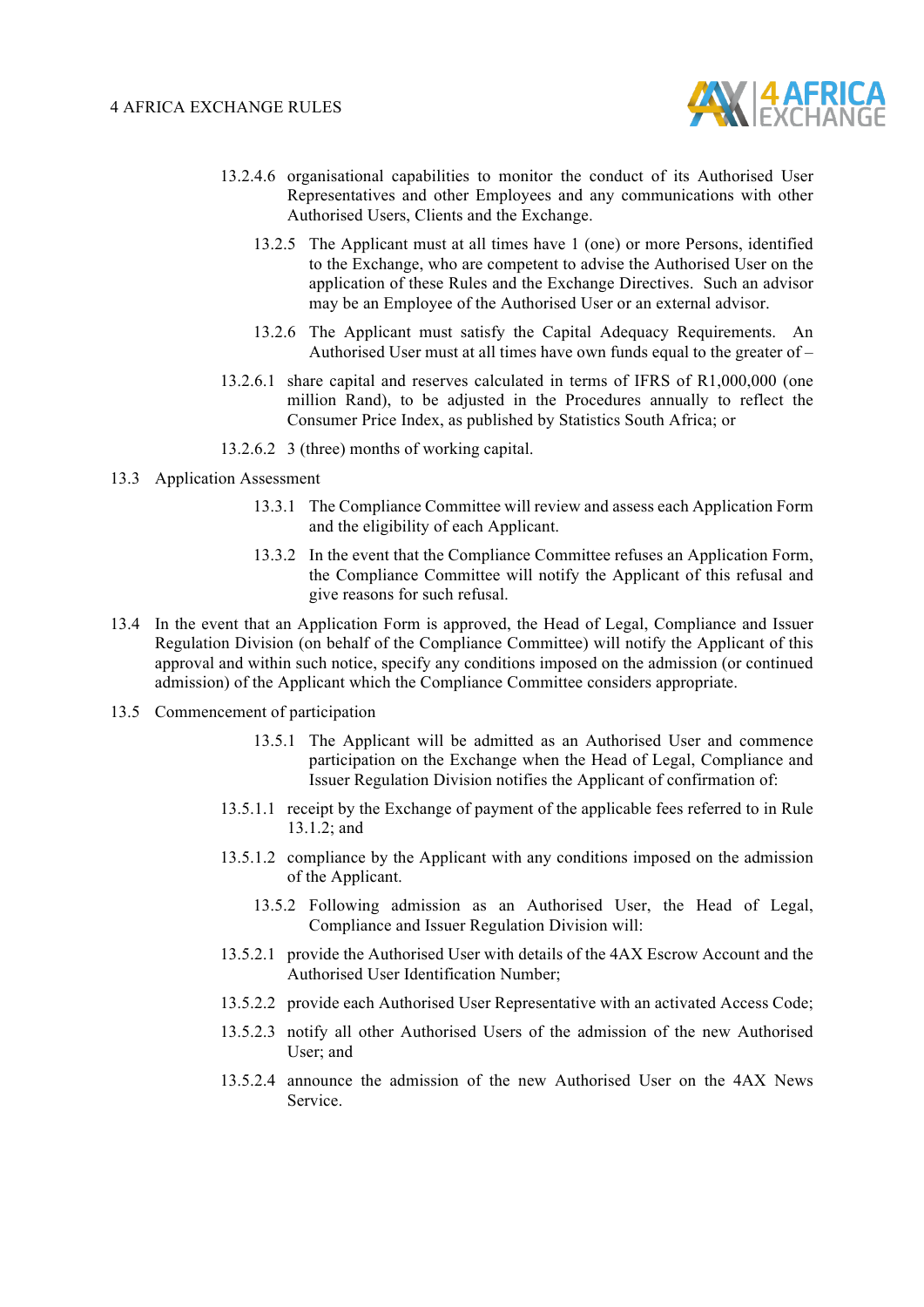

#### **14 AUTHORISED USERS REPRESENTATIVES**

- 14.1 An Authorised User must at all times have an Authorised User Primary Representative. The Authorised User Primary Representative will be the primary point of contact between the Exchange and the Applicant or Authorised User for all matters relating to the Authorised User's involvement on the Exchange, including those relating to compliance with these Rules.
- 14.2 An Authorised User may apply to the Exchange to have permanent full-time Employees approved as Authorised User Additional Representatives.
- 14.3 Authorised User Representatives may only represent one Authorised User at a time.
- 14.4 Where an Authorised User Primary Representative is unable to perform his/her duties to the Exchange and the Authorised User in terms of these Rules for an extended period of time, the Exchange may temporarily nominate one of the Authorised User Additional Representatives to serve as the Authorised User Primary Representative until the earlier of:
	- 14.4.1 the Authorised User nominates and the Compliance Committee approves another qualified Person to be its Authorised User Primary Representative; or
	- 14.4.2 the expiry of 30 (thirty) Business Days from the date of the Authorised User Primary Representative becoming so incapacitated.
- 14.5 The Legal, Compliance and Issuer Regulation Division will review and assess each Application Form for an Authorised User Additional Representative and determine whether the Authorised User has satisfied the Exchange that the nominated Authorised User Additional Representative is:
	- 14.5.1 a natural Person;
	- 14.5.2 a South African resident of at least 21 (twenty one) years of age;
	- 14.5.3 where the Authorised User is registered as a FSP, the Authorised User must at all times be able to prove to the satisfaction of the Compliance Committee that each Authorised User Representative is registered as a key individual (as defined in terms of FAIS) or representative of the FSP and is permitted to deal on the Exchange as required by FAIS;
	- 14.5.4 a fit and proper Person and is of good character and high business integrity as set out in the Exchange Directives;
	- 14.5.5 complies with the standards of training, experience and other qualifications required by the Exchange Directives; and
	- 14.5.6 complies with these Rules.
- 14.6 The Employee will be approved as an Authorised User Additional Representative when the Head of Legal, Compliance and Issuer Regulation Division notifies the Authorised User Primary Representative of confirmation of:
	- 14.6.1 receipt by the Exchange of payment of the applicable fee specified in the Procedures; and
	- 14.6.2 compliance by the nominated Employee with any conditions imposed by the Exchange.
- 14.7 Following an approval of an Employee as an Authorised User Additional Representative, the Head of Legal, Compliance and Issuer Regulation Division will provide the new Authorised User Additional Representative with an activated Access Code.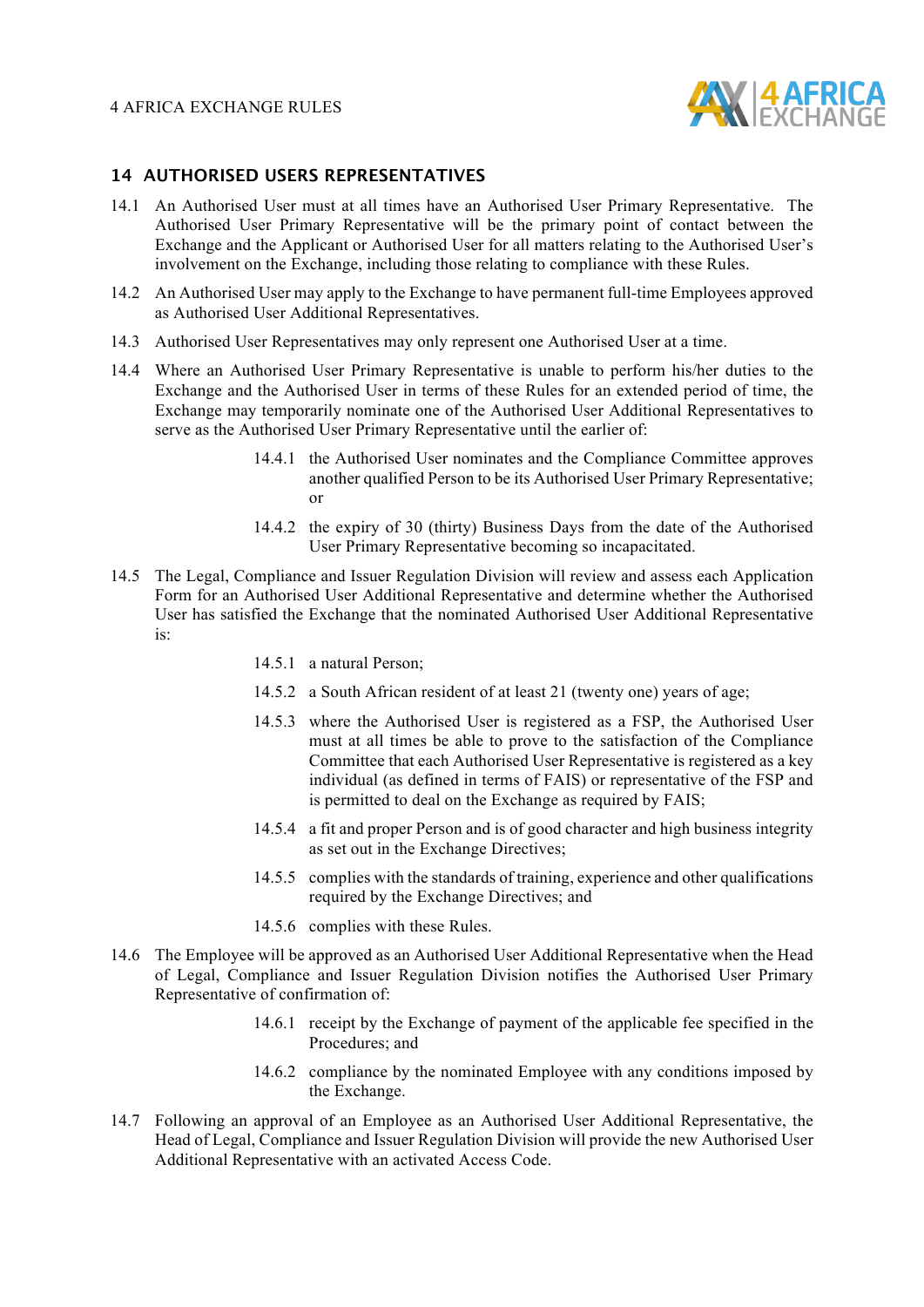

- 14.8 The Compliance Committee may review one or more Application Forms for an Authorised User Additional Representative concurrently with an Applicant's Application Form to become an Authorised User made under Rule 13.3, if requested to do so by the Head of Legal, Compliance and Issuer Regulation Division.
- 14.9 An Authorised User is responsible for the acts and omissions of the Authorised User Primary Representative, each Authorised User Additional Representative (if any) and any other Employee in relation to its conduct as an Authorised User.
- 14.10 Authorised User Representatives may have their status terminated in one of the following ways:
	- 14.10.1 removal by the Authorised User of the Authorised User Representative which shall take immediate effect, provided however that the Authorised User shall have at least an Authorised User Primary Representative remaining;
	- 14.10.2 immediate temporary termination as an Authorised User Representative, in terms of Rule 14.11.3;
	- 14.10.3 conditional temporary termination as an Authorised User Representative, in terms of Rule 14.12;
	- 14.10.4 permanent termination as an Authorised User Representative, in terms of Rule 14.13; or
	- 14.10.5 death or resignation of an Authorised User Representative, which shall take immediate effect, provided however that should the Authorised User be left without any Authorised User Representative, then the Authorised User's status will be automatically terminated in accordance with Rule 20.3.4.

#### 14.11 Termination through breach

- 14.11.1 If an Authorised User Representative breaches any of these Rules, the Exchange may, in accordance with these Rules, terminate the Authorised User Representative's participation on the Exchange by providing written notice to the Authorised User.
- 14.11.2 The Exchange may provisionally or finally terminate an Authorised User Representative's participation on the Exchange if Insolvency Proceedings are initiated against that Authorised User or the Authorised User Representative.
- 14.11.3 Immediate temporary termination of Authorised User Representatives:
- 14.11.3.1 An immediate temporary termination of an Authorised User Representative status may be issued by the Chief Executive Officer (on recommendation of the Head of Legal, Compliance and Issuer Regulation Division) by written notice to the Authorised User Representative; and
- 14.11.3.2 An immediate temporary termination of an Authorised User Representative may be issued by the Chief Executive Officer when:
	- 14.11.3.2.1 the breach is considered in the Chief Executive Officer's sole and absolute opinion to be so serious or significant, or where he or she believes the continued Authorised User Representative status is likely to be detrimental or to have a materially adverse effect on: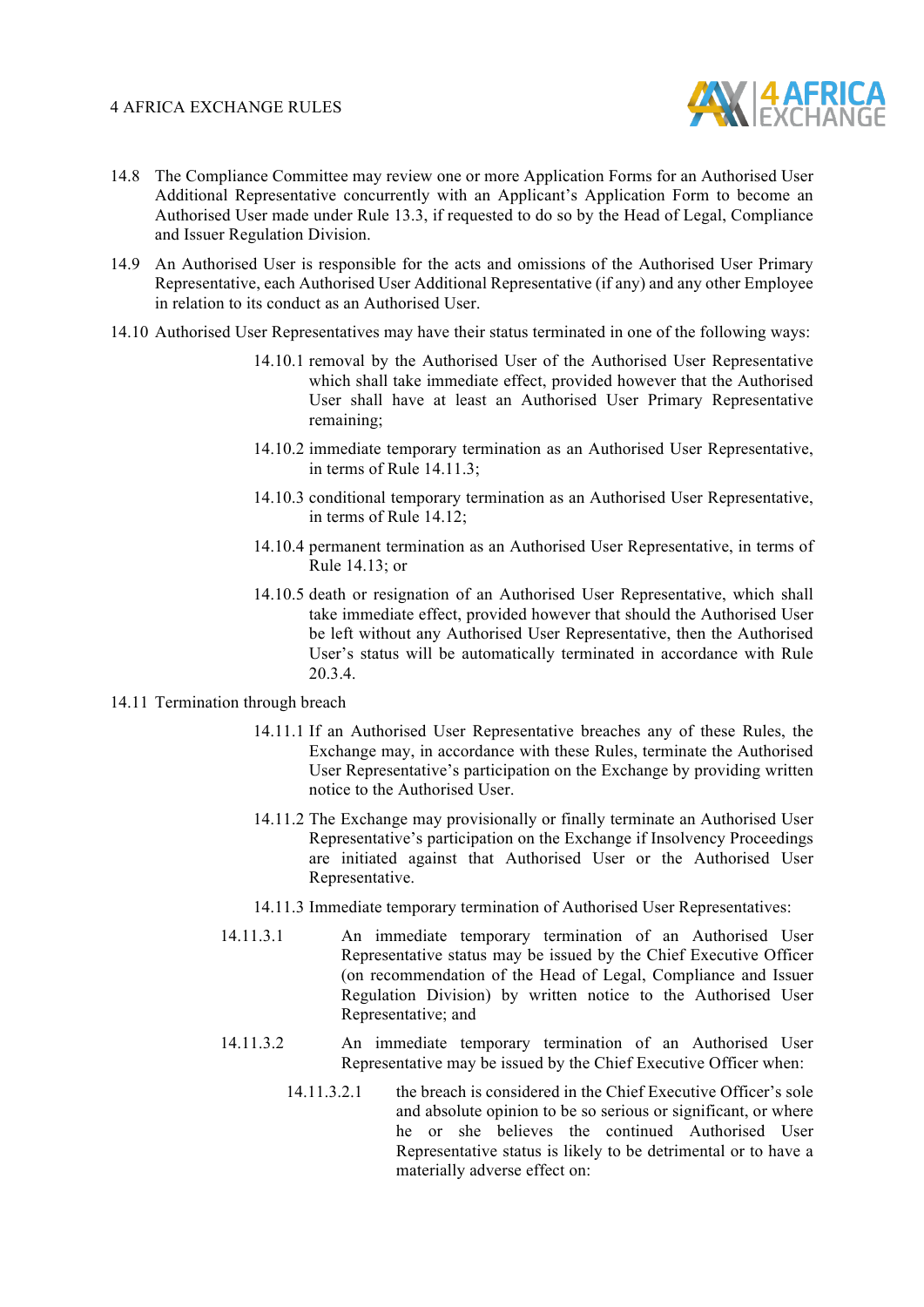

| 14.11.3.2.1.1 | the capacity of the Authorised User to meet its<br>obligations towards the Exchange or to one or more<br>other Authorised Users;                                |
|---------------|-----------------------------------------------------------------------------------------------------------------------------------------------------------------|
| 14.11.3.2.1.2 | furthering the objectives of the FMA;                                                                                                                           |
| 14.11.3.2.1.3 | the financial position of the Exchange;                                                                                                                         |
| 14.11.3.2.1.4 | the reputation and good standing of the Exchange;<br><sub>or</sub>                                                                                              |
| 14.11.3.2.1.5 | the Exchange;                                                                                                                                                   |
| 14.11.3.2.2   | the FSB has suspended its recognition of the Authorised User<br>Representative's in terms of FMA, FAIS or any other act,<br>whether temporarily or permanently; |

- 14.11.3.2.3 where another Exchange has suspended the Authorised User Representative from participating in such Exchange, whether temporarily or permanently; or
- 14.11.3.2.4 where the Authorised User Representative has been placed under sequestration (provisional or final).
- 14.11.3.3 Such temporary termination will be for a maximum period of 10 (ten) Business Days, unless extended by the Compliance Committee in its sole and absolute discretion.
- 14.12 Conditional temporary terminations of an Authorised User Representative:
	- 14.12.1 In addition to any penalty it may impose under Rule 9, the Compliance Committee may, after following the process outlined in Rule 7.2 in its sole and absolute discretion, conditionally terminate an Authorised User Representative:
	- 14.12.1.1 when the breach is considered in the Compliance Committee's sole and absolute opinion to be so serious or significant, or where it believes the continued Authorised User Representative status is likely to be detrimental to the Exchange or to the furtherance of the objectives of the  $FMA$ ; or
	- 14.12.1.2 on such conditions as the Compliance Committee considers fair and appropriate in the circumstances, which might include a time-related condition or restrictions on the Authorised User Representative's activities.
		- 14.12.2 Where the Compliance Committee has decided to conditionally terminate the Authorised User Representative's status, the Authorised User or the Authorised User Representative shall be allowed to appeal against such decision in terms of Rule 11.
- 14.13 Permanent terminations of an Authorised User Representative:
	- 14.13.1 In addition to any penalty it may impose under Rule 9, the Compliance Committee may, after following the process outlined in Rule 7.2, in its sole and absolute discretion, permanently terminate an Authorised User Representative's status.
	- 14.13.2 Where the Compliance Committee has decided to permanently terminate an Authorised User Representative's status: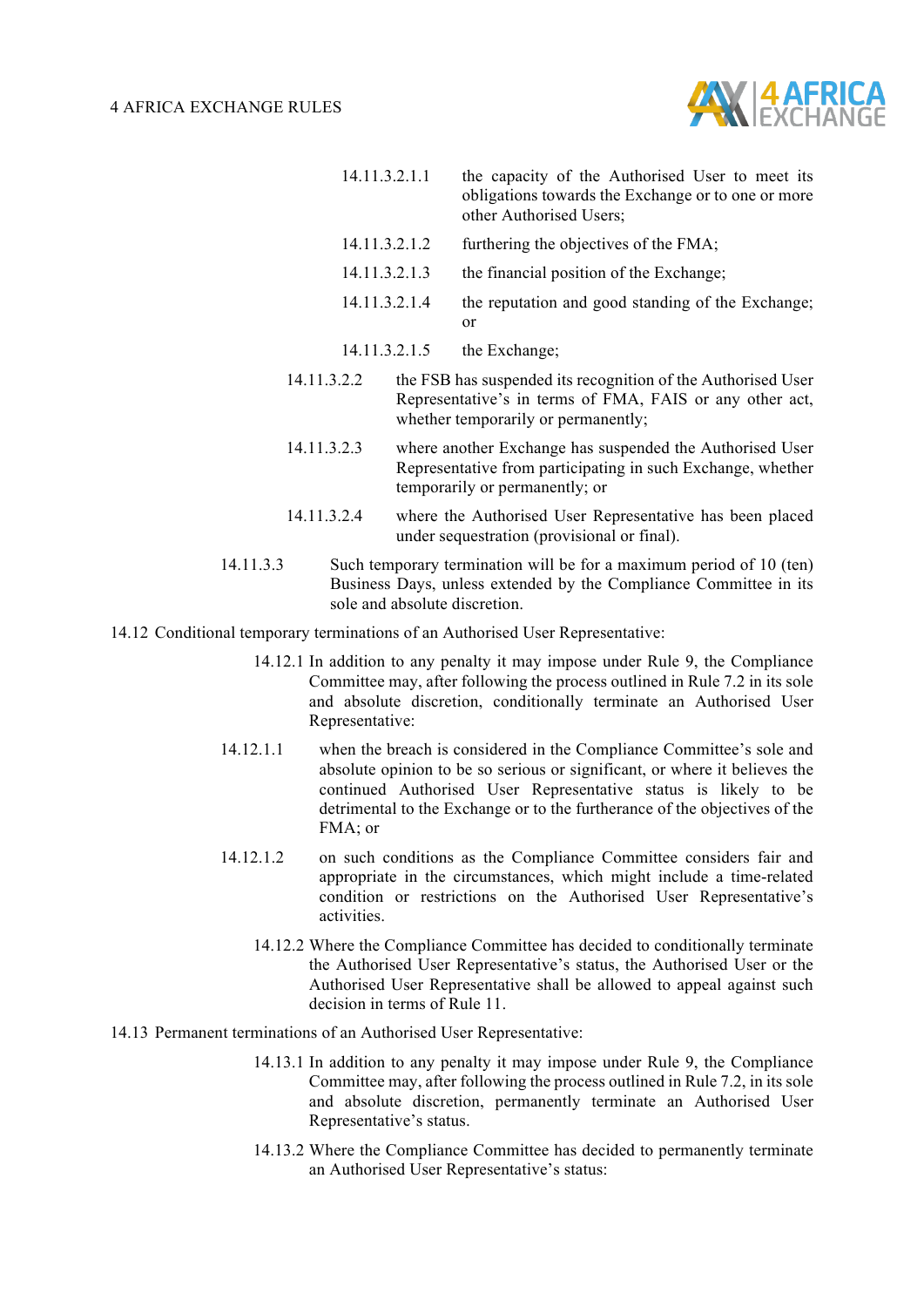

- 14.13.2.1 the Authorised User responsible for such Authorised User Representative shall be allowed to appeal against such decision in terms of Rule 11; and
- 14.13.2.2 where the Authorised User has not successfully appealed the Authorised User Representative's termination, it shall not be allowed to re-register such Authorised User Representative.

#### **15 AUTHORISED USERS - STOCKBROKERS**

- 15.1 The Exchange may authorise one or more Persons to provide any of the Securities Services commonly offered by brokers, including any buying or selling of Securities, using the Exchange or the Exchange Technology, furnishing Advice, or the management of Securities.
- 15.2 In addition to meeting the general admission criteria in Rule 13.2, where an Applicant intends to offer the Securities Services under Rule 15.1, it must meet the following specific requirements:
	- 15.2.1 be able to prove to the satisfaction of the Compliance Committee in its sole discretion that it is either:
	- 15.2.1.1 registered as a FSP; or
	- 15.2.1.2 not required by the FSB to be registered as a FSP, by providing a legal opinion of an independent legal advisor qualified in South Africa or the country or jurisdiction where the Applicant is domiciled, outlining why, in his or her professional opinion, the Applicant is not required to be so regulated with its activities as an Authorised User;
		- 15.2.2 satisfy the Exchange that the Applicant has the requisite technical and system requirements experience to participate in the Exchange and offer the Securities Services under Rule 15.1.
- 15.3 The Compliance Committee may elect to limit dealing in Securities with Restrictions to a single Authorised User offering Securities Services of this Rule, or to place conditions on Authorised Users dealing with such Securities where the Compliance Committee believes this to be in the interest of:
	- 15.3.1 the Exchange;
	- 15.3.2 the Issuer concerned; and/or
	- 15.3.3 Clients.

#### **16 AUTHORISED USERS - CONTINUING OBLIGATIONS**

- 16.1 An Authorised User and its Employees must at all times fully comply with the Rules, the Procedures and any Exchange Directives, technical specifications, directions, decisions, requirements and conditions issued by the Exchange.
- 16.2 An Authorised User and its Employees must at all times act in an efficient, honest, transparent and fair manner in respect of its dealings on the Exchange.
- 16.3 Without limiting Rule 16.1 and 16.2, an Authorised User must at all times:
	- 16.3.1 continue to satisfy all requirements for admission as an Authorised User under Rule 13.2;
	- 16.3.2 comply with the standards of conduct outlined in Rule 17 both in letter and spirit;
	- 16.3.3 comply with the FMA, Anti-Money Laundering Laws and all other applicable laws and legislation; and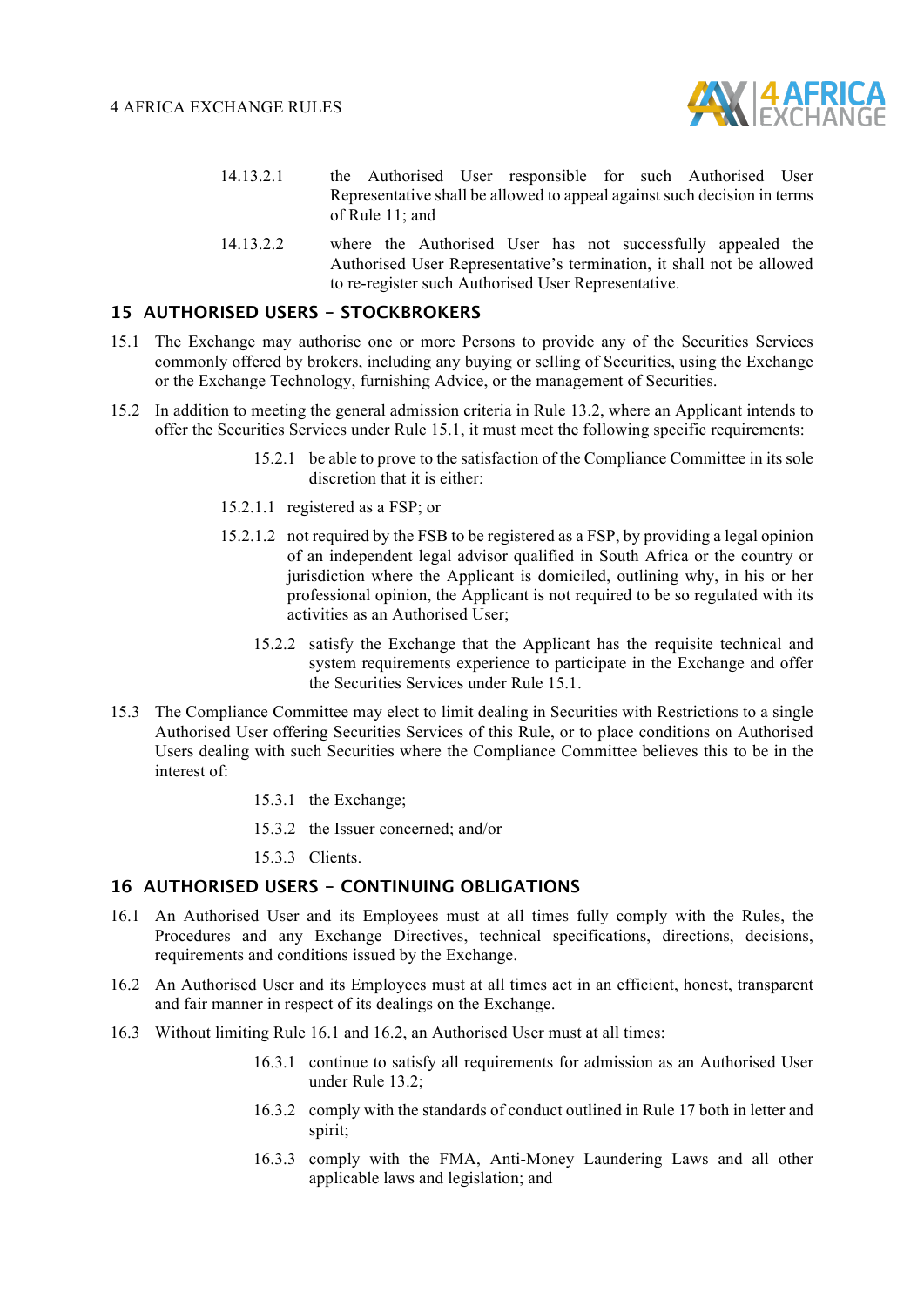

- 16.3.4 comply with any conditions imposed on the Authorised User in terms of Rule 3.6 or Rule 20.4.
- 16.4 An Authorised User must obtain the prior permission of the Exchange to implement and/or make any of the following changes:
	- 16.4.1 a change in Control of the Authorised User; and/or
	- 16.4.2 any appointment to the controlling body of the Authorised User.
- 16.5 An Authorised User must report to the Exchange in terms of this Rule:
	- 16.5.1 an Authorised User must immediately notify the Exchange of any material and relevant changes:
	- 16.5.1.1 to the information provided in and with the Application Form;
	- 16.5.1.2 to an Employee, or the authority of an Employee, performing the role of an Authorised User Representative; and/or
	- 16.5.1.3 that may affect the Authorised User's ability to comply with these Rules.
		- 16.5.2 An Authorised User must immediately notify the Exchange when the Authorised User is impacted and/or affected by any of the following actions and/or events:
	- 16.5.2.1 a corporate action, Insolvency Proceedings or other procedure or step is taken in relation to the suspension of payments, a moratorium of any indebtedness, winding-up, the bankruptcy, sequestration, dissolution, business rescue, administration or reorganisation;
	- 16.5.2.2 any event occurs that may result in a material adverse change to the financial and trading position of the Authorised User;
	- 16.5.2.3 any internal disciplinary proceedings that it has commenced against any Authorised User Representative;
	- 16.5.2.4 if for any reason an Access Code is lost, misused, or otherwise compromised;
	- 16.5.2.5 any legal, regulatory or disciplinary action (including such similar action taken by the Institute of Stock Brokers, if applicable) is taken, that could reasonably be expected to impact on the Authorised User's ability to comply with its obligations as an Authorised User (whether under these Rules or otherwise);
	- 16.5.2.6 an Authorised User's foreign activities or activities on another exchange may have a material adverse impact on its ability to meet its obligations under these Rules; or
	- 16.5.2.7 it becomes aware that it, a Client or an Employee has breached or is attempting to breach any of the Rules, the Companies Act, the FMA, FAIS, FICA or any other law or legislation relating to the Exchange or Securities.
		- 16.5.3 An Authorised User must within 10 (ten) Business Days of the end of each calendar month provide the Exchange with the following information, which information must be signed-off by its Authorised User Primary Representative:
	- 16.5.3.1 a set of management accounts prepared on a sound commercial basis for the month ended and the year to date showing an income statement, balance sheet and cash flow statement;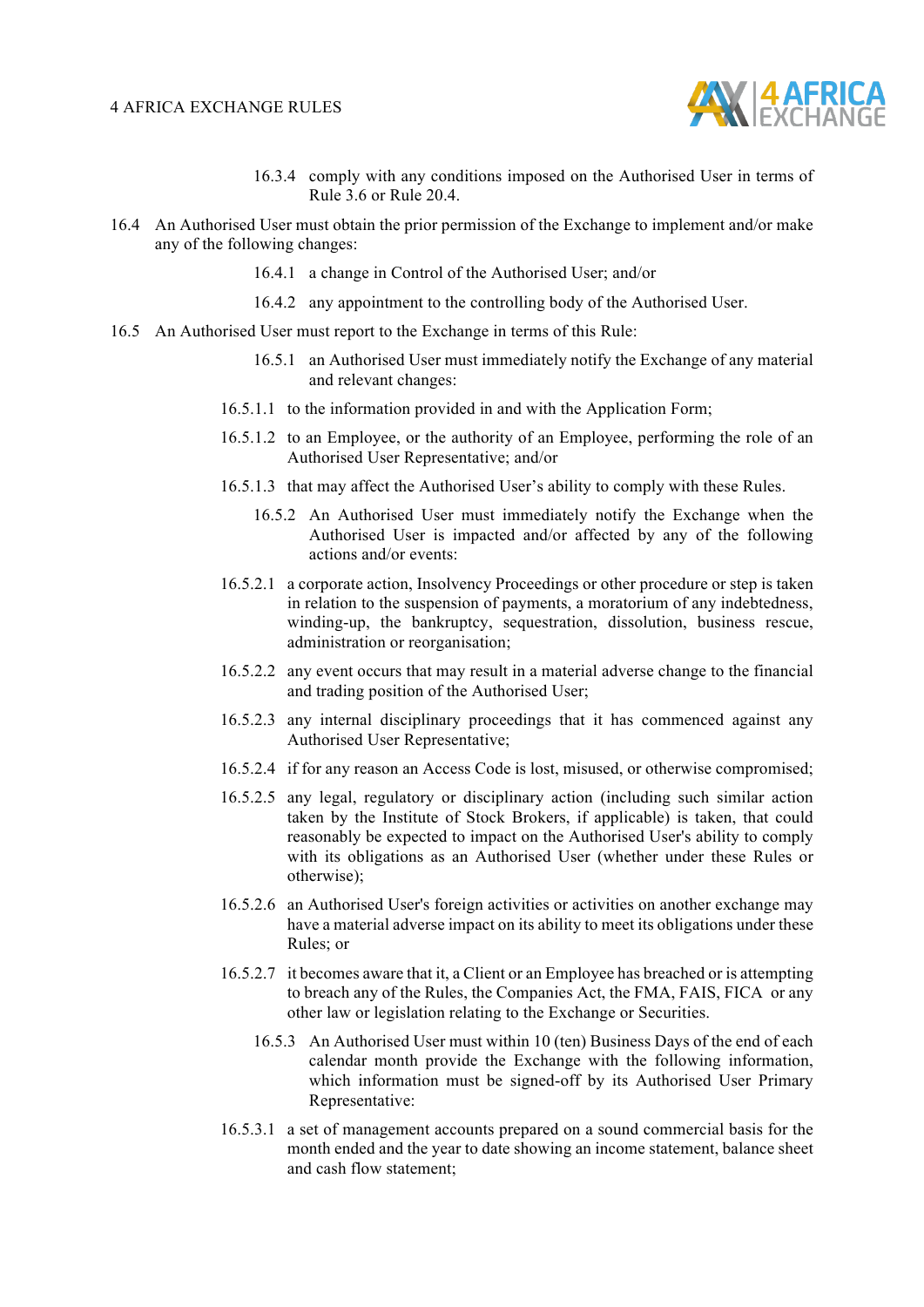

- 16.5.3.2 an analysis of market activity by day confirming Transactions on the Exchange;
- 16.5.3.3 an aged debtors analysis of any amounts outstanding from Clients, Authorised Users or the Exchange;
- 16.5.3.4 an analysis of any Securities held for its own account; and
- 16.5.3.5 an analysis and reconciliation of Securities held on behalf of Clients with a Participant.
	- 16.5.4 An Authorised User, save for a Bank must within 3 (three) months of the end of its financial year, furnish the Exchange with a set of annual financial statements of the Authorised User prepared in terms of and in accordance with:
- 16.5.4.1 the Companies Act, where the Authorised User is a South African incorporated entity; and
- 16.5.4.2 IFRS,

which annual financial statements must be in English and audited by an independent auditor.

- 16.5.5 An Authorised User which is a Bank must within 6 (six) months of the end of its financial year, furnish the Exchange with a set of annual financial statements of the Authorised User prepared in terms of:
- 16.5.5.1 the Companies Act, where the Authorised User is a South African incorporated entity; and
- 16.5.5.2 IFRS,

which annual financial statements must be in English and audited by an independent auditor.

- 16.6 An Authorised User must, in relation to its activities as an Authorised User, comply with:
	- 16.6.1 the Companies Act;
	- 16.6.2 the Anti-Money Laundering Laws;
	- 16.6.3 the FMA; and
	- 16.6.4 any other laws or legislation applicable to it as an Authorised User (including but not limited to POPI.
- 16.7 Record Keeping
	- 16.7.1 An Authorised User must ensure that records of all telephonic conversations concerning the Exchange, its Clients, other Authorised Users, Authorised User Representatives, Issuers and Securities are electronically recorded and copies or transcripts as required by the Exchange are kept for a period of not less than 5 (five) years, or such longer period as directed by the Exchange, from time to time.
	- 16.7.2 An Authorised User must maintain an internal register of all Transactions executed by an Authorised User, which shall include at least details of:
	- 16.7.2.1 the date and time of the Transaction;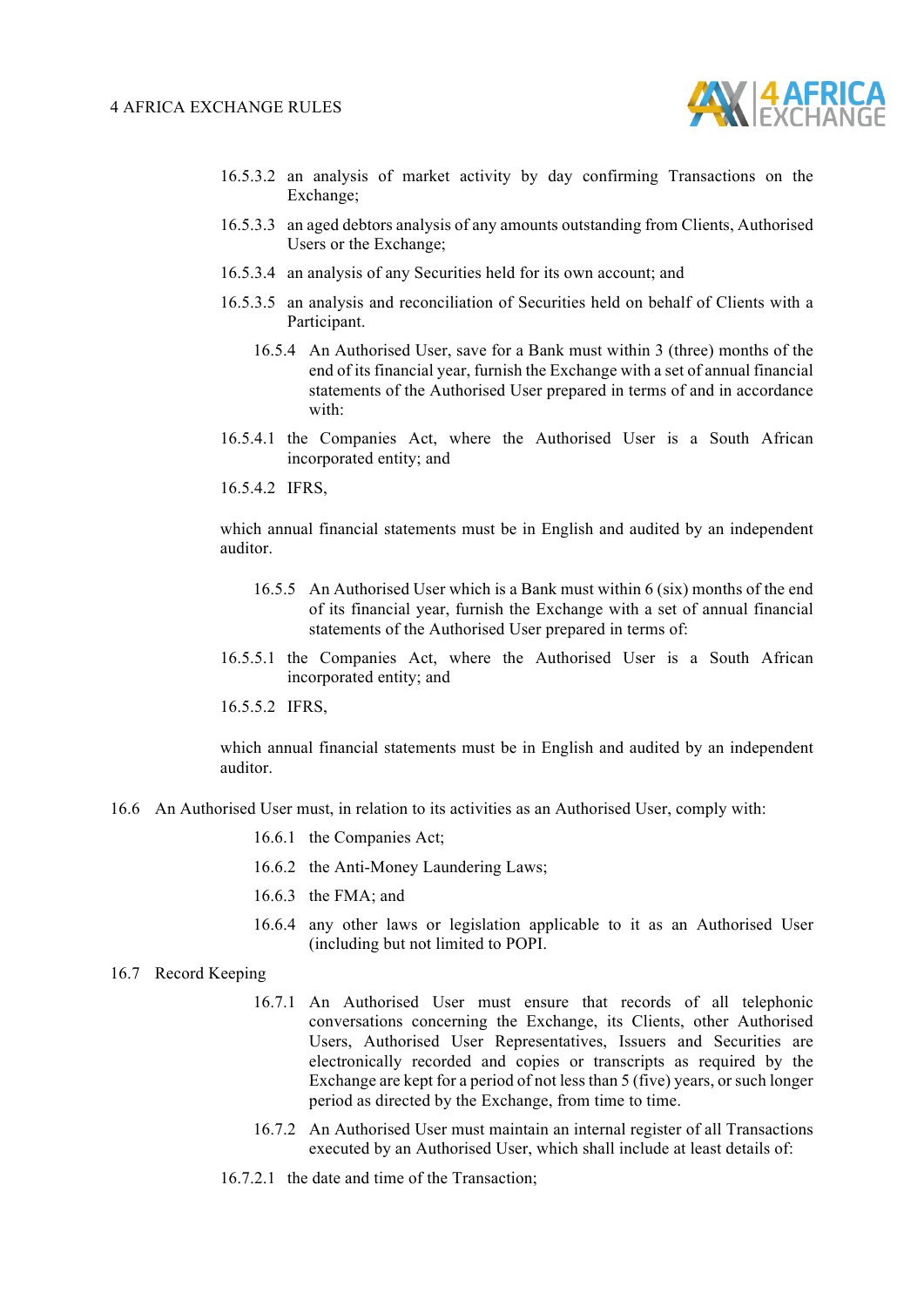

- 16.7.2.2 the name of the Issuer;
- 16.7.2.3 which Authorised User Representative has been involved in the Transaction;
- 16.7.2.4 the Authorised User's involvement in the Transaction, whether on the buying, selling or settling part of the Transaction;
- 16.7.2.5 the name, type and quantity of Securities being the subject of the Transaction;
- 16.7.2.6 amendments to and cancellation of Orders; and
- 16.7.2.7 the Transaction price, VAT, fees and any other additions or deductions.
- 16.8 An Authorised User must ensure that:
	- 16.8.1 its information is provided in accordance with Rule 18;
	- 16.8.2 the Authorised User Primary Representative and each Authorised User Additional Representative (if any) is sufficiently trained and has adequate experience, knowledge and competency;
	- 16.8.3 its Exchange-related activities are conducted only with the Exchange, other Authorised Users and/or the FSB. This shall not prohibit to other commercial activities with Employees, Clients, banks, auditors and advisors; and
	- 16.8.4 where the Authorised User believes or reasonably suspects that the Person it is entering into a Transaction, which requires prior regulatory approvals to do so, he should undertake reasonable measures to ascertain whether such Person has obtained the required approvals. Without limiting this Rule, the Authorised User shall not deal with anyone acting or appearing to act as a Nominee without ascertaining whether approval has been granted in terms of section 76 of the FMA.
- 16.9 An Authorised User shall at all times maintain an Authorised User Operations Account and which should, amongst other things, allow for the transfer of funds to 4AX Operations Account in terms of Rule 16.11.
- 16.10 An Authorised User must not lose or misuse an Access Code and must ensure that each Access Code is only used by the specific individual to whom it has been allocated to. The Authorised User will:
	- 16.10.1 be liable to pay the Exchange a fee for each new Access Code and any replacement or cancellation of any Access Code; and
	- 16.10.2 be liable for any loss or damages suffered by the Exchange and any other Authorised User for a breach of this Rule.
- 16.11 An Authorised User must pay to the Exchange all applicable subscriptions, charges, fees and any other costs specified in the Procedures and due in accordance with these Rules or pursuant to any agreement signed with the Exchange. Any such subscription, charge, fee or other cost specified in the Procedures may be:
	- 16.11.1 amended by the Exchange in accordance with the Procedures; and
	- 16.11.2 debited by the Exchange against the Authorised User's Operations Account and if any of these payments fail to occur for any reason associated with the Authorised User's Operations Account, the outstanding amount will be subject to interest from the date of the failed payment at the rate specified in the Procedures and the Exchange may take other steps specified in the Procedures.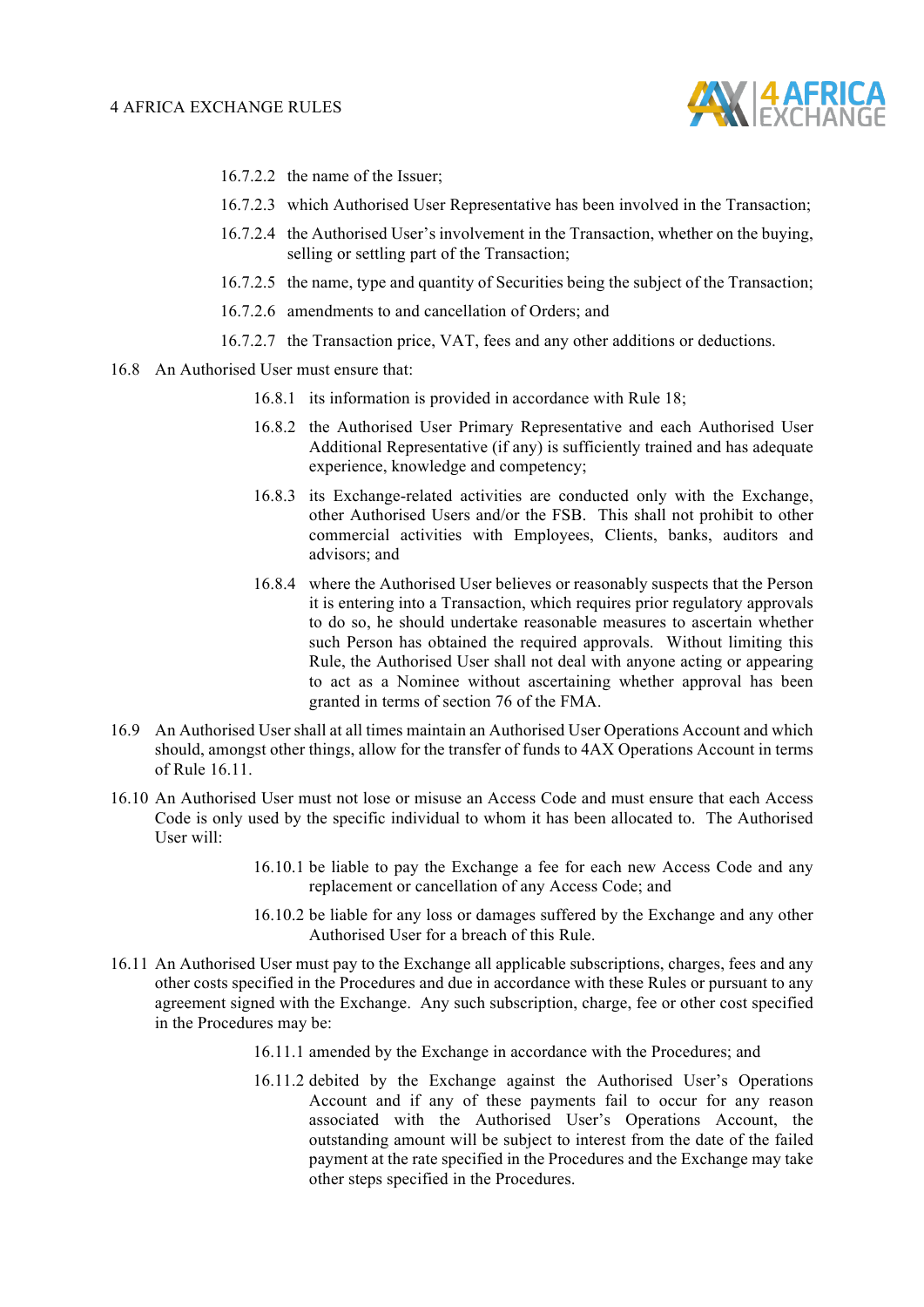

- 16.12 The Exchange exclusively holds all Intellectual Property Rights to use the Exchange Technology and Authorised Users must not infringe the Intellectual Property Rights of the Exchange or any third party in relation to the use of the Exchange Technology or participation in the Exchange. Other than with the Exchange's express written permission, reproduction of part or all of the contents in any form of the Exchange Technology is prohibited and may not be copied or shared with a third party. Any permission granted by the Exchange to an Authorised User Representative to copy part or all of the contents in any form of the Exchange Technology does not permit incorporation of the material or any part of it in any work, presentation or publication, whether in electronic, hard copy, or any other form. Each Authorised User will indemnify the Exchange, on demand, for any loss or damage the Exchange may suffer as a result of an actual or alleged infringement of the Exchange's Intellectual Property Rights arising out of the Authorised User's use of the Exchange Technology in a manner prohibited by the Rules.
- 16.13 An Authorised User performing the functions under Rule 15 must continue to satisfy all the requirements for admission as an Authorised User under Rule 15.2.
- 16.14 An Authorised User must maintain systems and procedures to identify which of its Clients are Directors or Persons that may be considered "*Insiders*" (as contemplated in terms of the FMA) to an Issuer and to notify the Exchange of all Orders and Transactions in such Issuer's Securities in which they may have an beneficial interest.
- 16.15 An Authorised User performing the function under Rule 15 shall open accounts for each Client before they can trade on the Exchange in its own records and in those of the Registry, which accounts shall:
	- 16.15.1 comply with the FMA, FAIS, Anti-Money Laundering Laws and all other applicable laws and legislation and submit the relevant supporting documentation in relation hereto to the Registry;
	- 16.15.2 be to the satisfaction of the Registry and its account take-on procedures;
	- 16.15.3 include sufficient documentation and information to objectively determine the Client's qualification or non-qualification of a Restriction;
	- 16.15.4 identify all Issuer Directors' interests in Securities of the Issuer they are involved in; and
	- 16.15.5 be verified and updated in a commercially reasonable manner to ensure that the Rules can be complied with.
- 16.16 An Authorised User performing the function under Rule 15, shall in dealing with each Client:
	- 16.16.1 comply with the FMA, FAIS, Anti-Money Laundering Laws and all other applicable laws and legislation and provide the Registry with the relevant supporting documentation in relation hereto, initially and as and when the documentation is updated; without limiting this, the Authorised User shall:
	- 16.16.1.1 act in terms of a written mandate from the Client;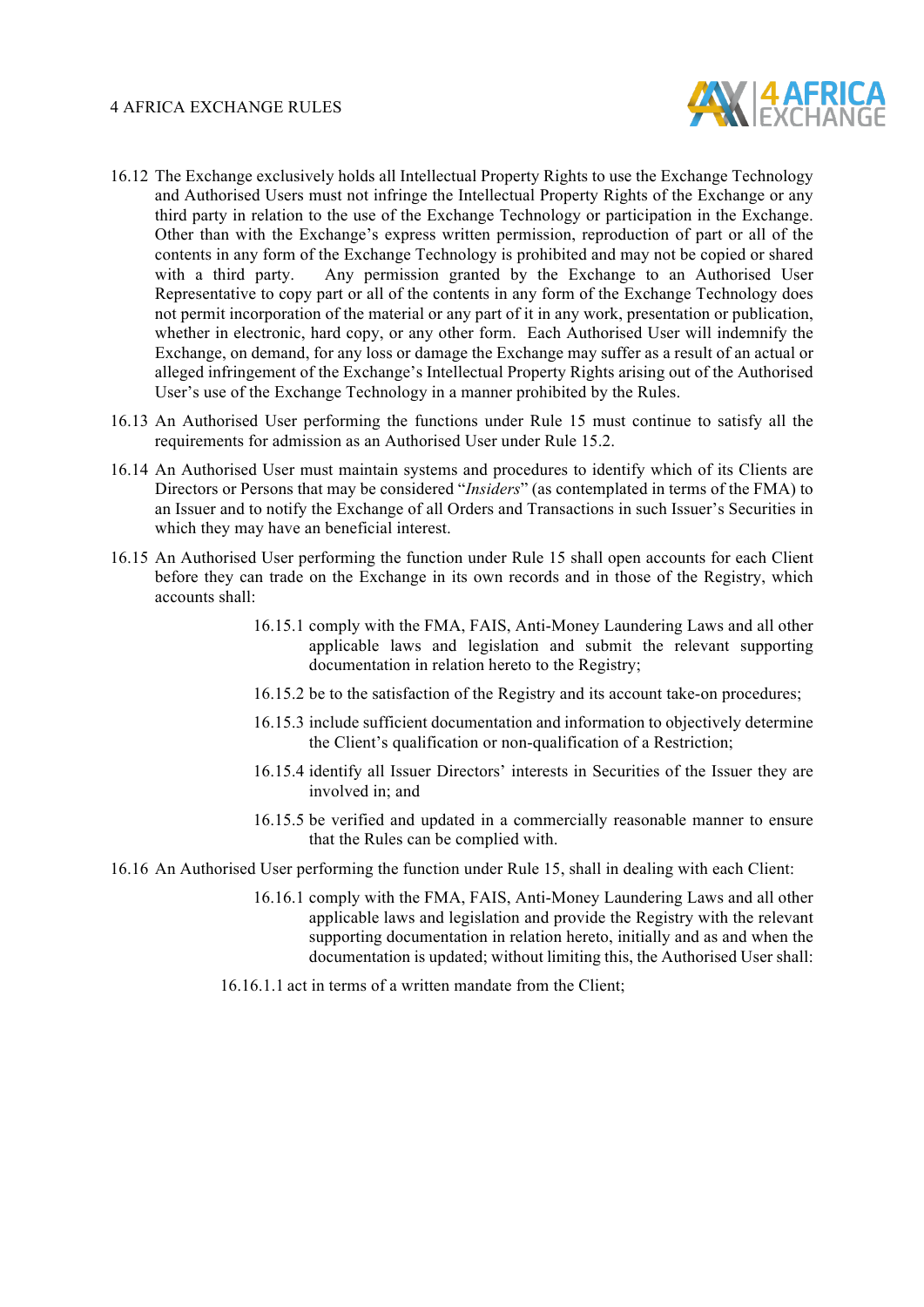

- 16.16.1.2 segregate Client cash and Client Securities from his own; and
- 16.16.1.3 inform the Client of his interest in any Transaction.
	- 16.16.2 identify all Issuer Directors' interests in Securities of the Issuer they are involved in; and
	- 16.16.3 ensure the Client is able to legitimately trade in the Security.
- 16.17 An Authorised User shall be responsible for analysing Issuers, their operations, results, performance and prospects and producing and disseminating research reports as follows, in addition to complying with the requirements of Rule 17.2.5:
	- 16.17.1 the Authorised User shall by the end of each calendar year, have produced in such year research reports on Issuers that shall represent at least the smaller of:
	- 16.17.1.1 10% (ten percent) of the number of Issuers on the Exchange; or
	- 16.17.1.2 3 (three) Issuers.
		- 16.17.2 The Authorised User shall provide a copy to the Exchange of each research report it produces of any Issuer or Security listed on the Exchange within 5 (five) Business Days of having disseminated to any third party.
		- 16.17.3 Where the research report contains an expression of an opinion which constitutes Advice, the research report must comply with FAIS and clearly state that the Authorised User is an approved FSP. The Authorised User may express any opinion that it feels is appropriate in the circumstances.
		- 16.17.4 the research report should be prepared in accordance with generally accepted market practice, which shall be:
	- 16.17.4.1 in accordance to the professional standards adopted by the Institute of Chartered Financial Analysts;
	- 16.17.4.2 in accordance with any Directive or Procedure as to the minimum content thereof; and
	- 16.17.4.3 of a comparable standard to any other research reports produced by the Authorised User, whether in respect of a Security or a Security listed on any other exchange.
		- 16.17.5 An Authorised User may request the Exchange to disseminate any research report made available to the Exchange in terms of this rule, which shall:
	- 16.17.5.1 be done at no cost to the Authorised User through the Registry to any of clients entitled to or requesting such or similar information, in the manner the Registry ordinarily would;
	- 16.17.5.2 be branded in the Authorised User's name in the manner the Authorised User typically uses in corresponding with its clients;
	- 16.17.5.3 include a disclaimer indemnifying the Exchange, the Registry and their Associates for such research report and any opinions expressed therein;
	- 16.17.5.4 entitle the Authorised User to a discount on its annual fees as may be stipulated in the Procedures from time to time.
- 16.18 In addition to the Bank account required in terms of Rule 16.9, an Authorised User shall at all times maintain an Authorised User Cash Account, which shall be maintained as part of the 4AX Escrow Account.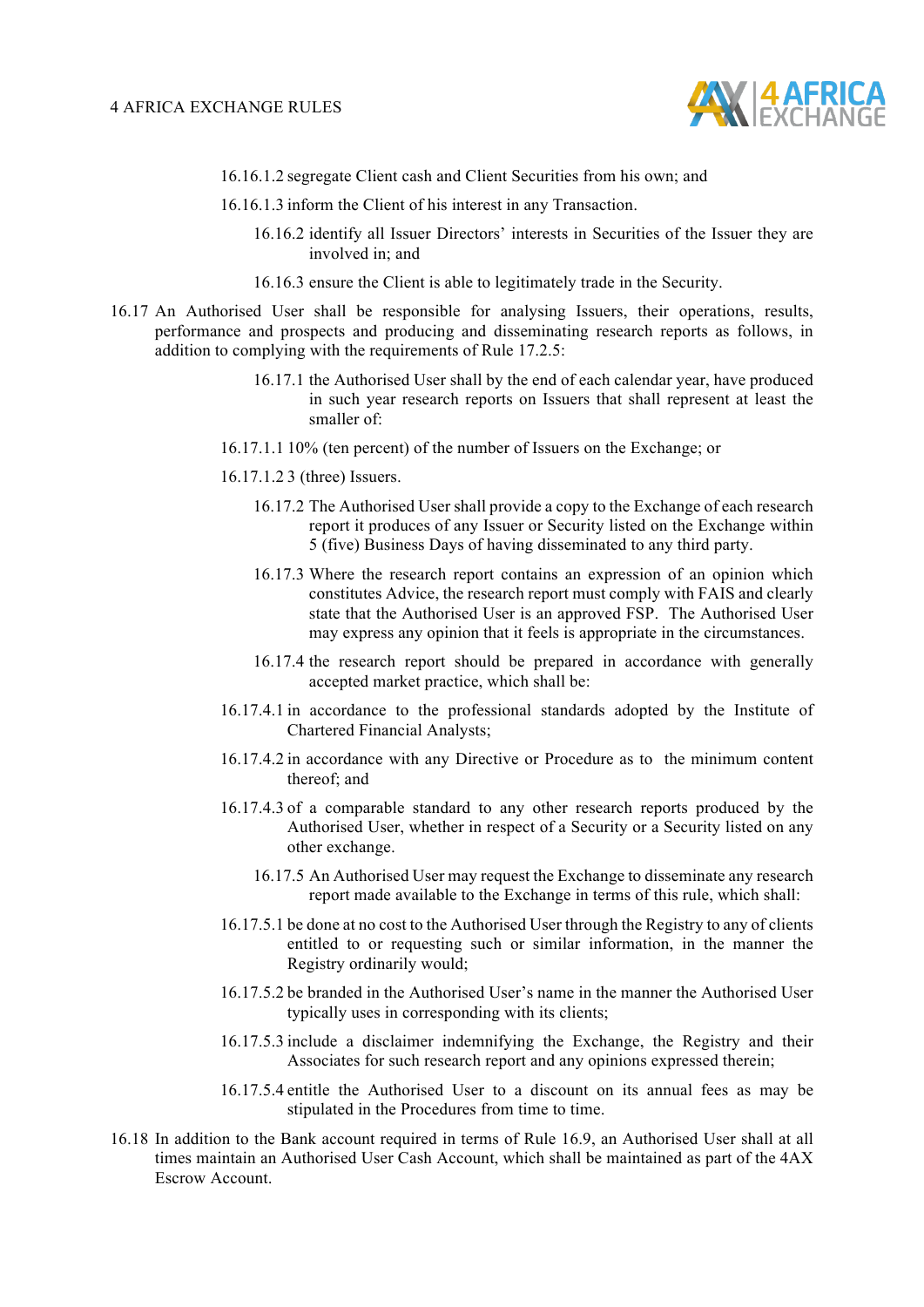

#### **17 AUTHORISED USERS - CODE OF CONDUCT**

- 17.1 All Authorised Users must deal with their Clients:
	- 17.1.1 in a fair and professional manner;
	- 17.1.2 in compliance with the FMA, FAIS, Anti-Money Laundering Laws, POPI, and all applicable laws;
	- 17.1.3 with full disclosure of all fees paid and with any conflict that may exist between the Client and the Authorised User or Authorised User Representative; and
	- 17.1.4 where the Authorised User is offering the Client "*Advice*" (as contemplated in terms of FAIS and the FMA) in relation to a Security, then the Authorised User shall only do so if:
	- 17.1.4.1 the Authorised User has performed an assessment of the Client's needs to determine the appropriateness of the Advice;
	- 17.1.4.2 the Authorised User has disclosed to the Client its interest in the Security that is being recommended to the Client;
	- 17.1.4.3 the Authorised User is approved to give such Advice as a FSP or does not require to be registered as a FSP; and
	- 17.1.4.4 the Advice is in accordance with applicable laws.
- 17.2 Advertising and canvassing for business
	- 17.2.1 An Authorised User may advertise its services to the public, provided such advertising –
	- 17.2.1.1 is carried out with a due sense of responsibility to the profession and to the public;
	- 17.2.1.2 is in good taste, both as to content and presentation and does not compare or belittle Securities listed on the Exchange or services or products offered by others, whether Authorised Users or not, either by claiming superiority for the services or performance of a particular Authorised User or otherwise; and
	- 17.2.1.3 conforms with the accepted norms of legality, decency, honesty and truthfulness and does not contain testimonials or endorsements.
		- 17.2.2 Advertising material of an Authorised User:
	- 17.2.2.1 must provide accurate, complete and unambiguous information about Securities or Securities listed on another exchange, or any Securities Services rendered by the Authorised User;
	- 17.2.2.2 must emphasise, where applicable, the risk of loss and uncertainty of future results;
	- 17.2.2.3 must discern fact from opinion and, where such opinion constitutes "*Advice*" (as contemplated in terms of FAIS and the FMA), to ensure compliance with applicable laws; and
	- 17.2.2.4 may not be comparative in relation to another Authorised User, whether of the Exchange or another.
		- 17.2.3 An advertisement by an Authorised User: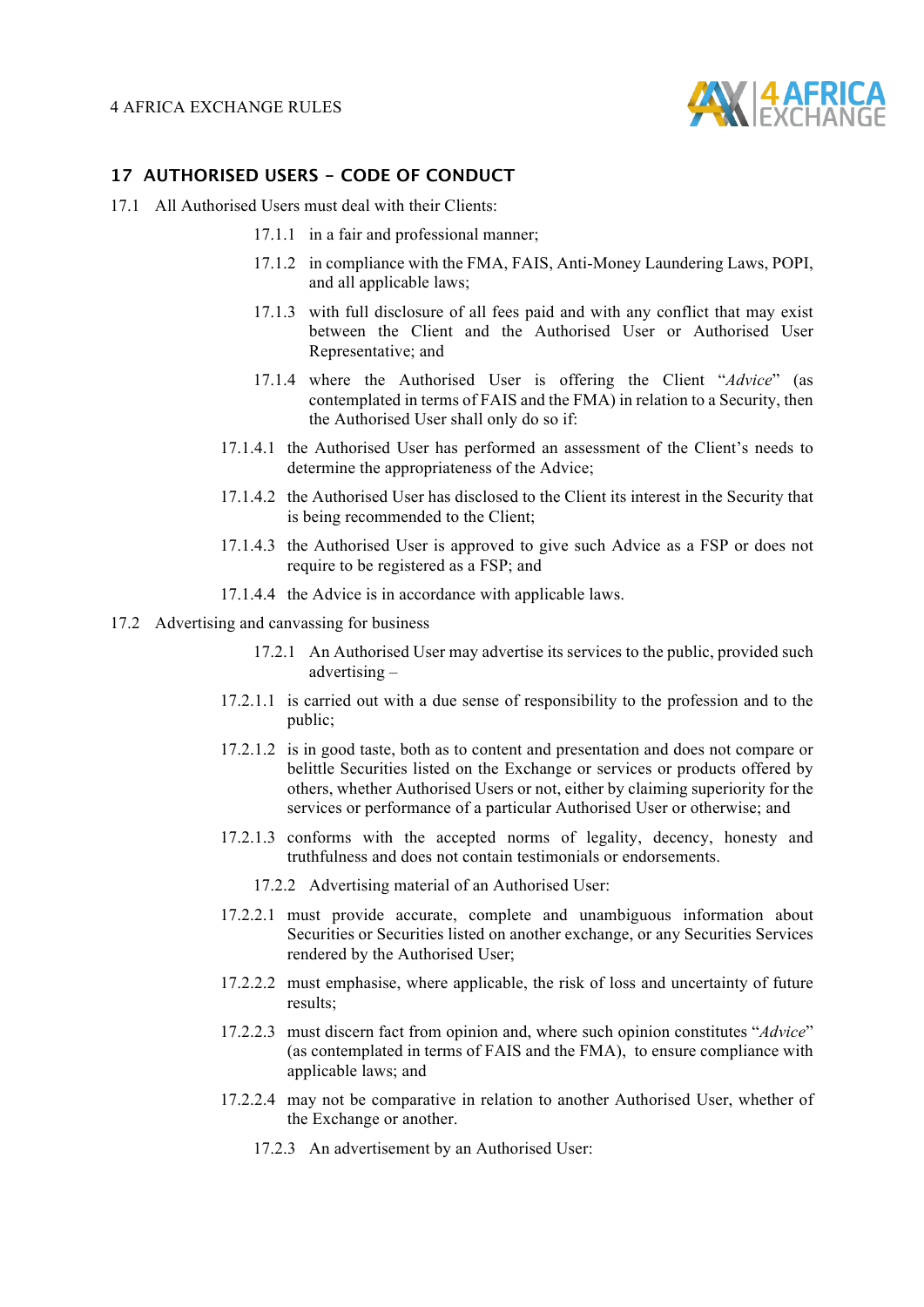

- 17.2.3.1 may not contain any statement, promise or forecast which is fraudulent, untrue or misleading;
- 17.2.3.2 must, if it contains performance data (including awards and rankings), include references to their source and date;
- 17.2.3.3 must, if it contains illustrations, forecasts or hypothetical data:
	- 17.2.3.3.1 contain support in the form of clearly stated basic assumptions (including, but not limited to, any relevant assumptions in respect of performance, returns, costs and charges) with a reasonable prospect of being met under current circumstances;
	- 17.2.3.3.2 make it clear that they are not guaranteed and are provided for illustrative purposes only;
	- 17.2.3.3.3 also contain, where returns or benefits are dependent on the performance of underlying assets or other variable market factors, clear indications of such dependence;
	- 17.2.3.3.4 must, if it contains a warning statement about the risks involved in buying or selling a Security, prominently display such statement;
	- 17.2.3.3.5 must, if it contains information about past performances, also contain a warning that past performances are not necessarily indicative of future performances; and
	- 17.2.3.3.6 must, if the investment value of a Security is mentioned in the advertisement, contain a warning that no guarantees are provided.
	- 17.2.4 Use of name and logo
- 17.2.4.1 An Authorised User shall not use in publicity, promotional or advertising material, or on its professional stationery, or on its name plates, or on its office premises, any designation other than that designation recognised by the Exchange and shall record the fact that it is an "*Authorised User of 4AX*".
- 17.2.4.2 An Authorised User whose participation in the Exchange has been terminated finally in terms of Rule 20.5, may no longer (with effect from the date of termination) use in publicity, promotional or advertising material, or on its professional stationery, or on its name plates, or on its office premises, any designation that in any way holds out that participation, involvement or any continued association in or with the Exchange.
	- 17.2.5 Market recommendation Disclosure
- 17.2.5.1 No Authorised User shall publish or circulate any written comment which relates to the trading results of Securities or which may influence the price of any such Security unless such comment is accompanied by the name of the Person or Persons who compiled it.
- 17.2.5.2 Where a newsletter, circular or other publication carries an expression of opinion on a Security listed on the Exchange and the Authorised User has an interest (other than a casual or arbitrage interest) in that Security, the existence of such an interest without specifying names and amounts shall be disclosed in such newsletter, circular or other publication.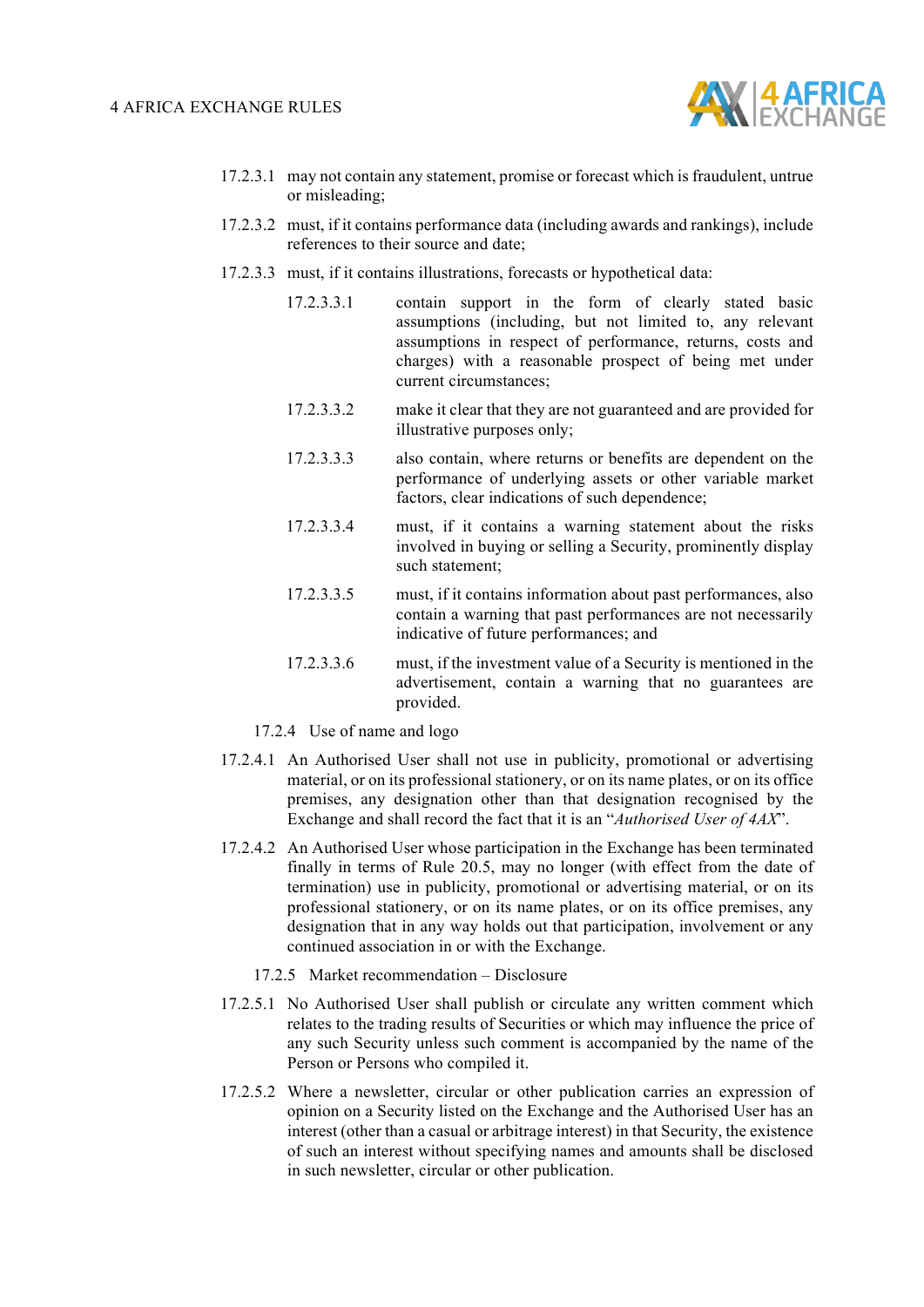

17.2.6 Unsolicited communications

An Authorised User may enter into a Transaction with, or on behalf of a Person where the Transaction is as a result of an unsolicited call, provided that:

- 17.2.6.1 the Authorised User has considered whether such investments are appropriate for the Client, in relation to the Client's financial position, investment experience and investment objectives; and
- 17.2.6.2 any representations made, and information provided, by the Authorised User to the Client:
	- 17.2.6.2.1 are factually correct;
	- 17.2.6.2.2 are in plain language, avoid uncertainty or confusion and are not misleading;
	- 17.2.6.2.3 are adequate and appropriate in the circumstances of the particular service, taking into account the factually established or reasonably assumed level of knowledge of the Client; and
	- 17.2.6.2.4 accurately disclose the fees and charges applicable to that investment, to which the Client may be subject.
- 17.3 Segregation of Securities and Client cash
	- 17.3.1 Every Authorised User must ensure that those Securities and cash it holds for its own account, are kept separate from those Securities and cash it holds on behalf of its Clients. In furtherance of this duty, Authorised Users must:
	- 17.3.1.1 deposit Securities and or cash held for its own account and for or on behalf of its Clients in separate accounts, maintained by the CSDP to hold or otherwise safeguard such Securities and cash on behalf of the Authorised User;
	- 17.3.1.2 ensure that Securities and cash held for or on behalf of its Clients are identifiable as belonging to specific Persons;
	- 17.3.1.3 balance and reconcile the aggregate number of each Security reflected in Security accounts maintained by the Authorised User and cash held in the 4AX Escrow Account, on behalf of the Authorised User and its Clients, with the number of Securities and cash held by the Registry, on a daily basis; and
	- 17.3.1.4 rectify reconciliation differences within 3 (three) Business Days or such Settlement Period determined by 4AX.
		- 17.3.2 Any Securities held by an Authorised User for or on behalf of another Person must be identifiable as belonging to a specific Person and are considered to be "*trust property*" as defined in the Financial Institutions (Protection of Funds) Act, 28 of 2001, and that the provisions of that Act applies to those Securities.
- 17.4 Authorised Users must disclose to their Clients the fees for their services, including specific monetary amounts for each service rendered, as well as any taxes relating to the service or the trading of the Security; or if such amount is not pre-determinable, the basis of the calculation. Authorised Users may be remunerated in different ways and on different basis for different categories of Transactions.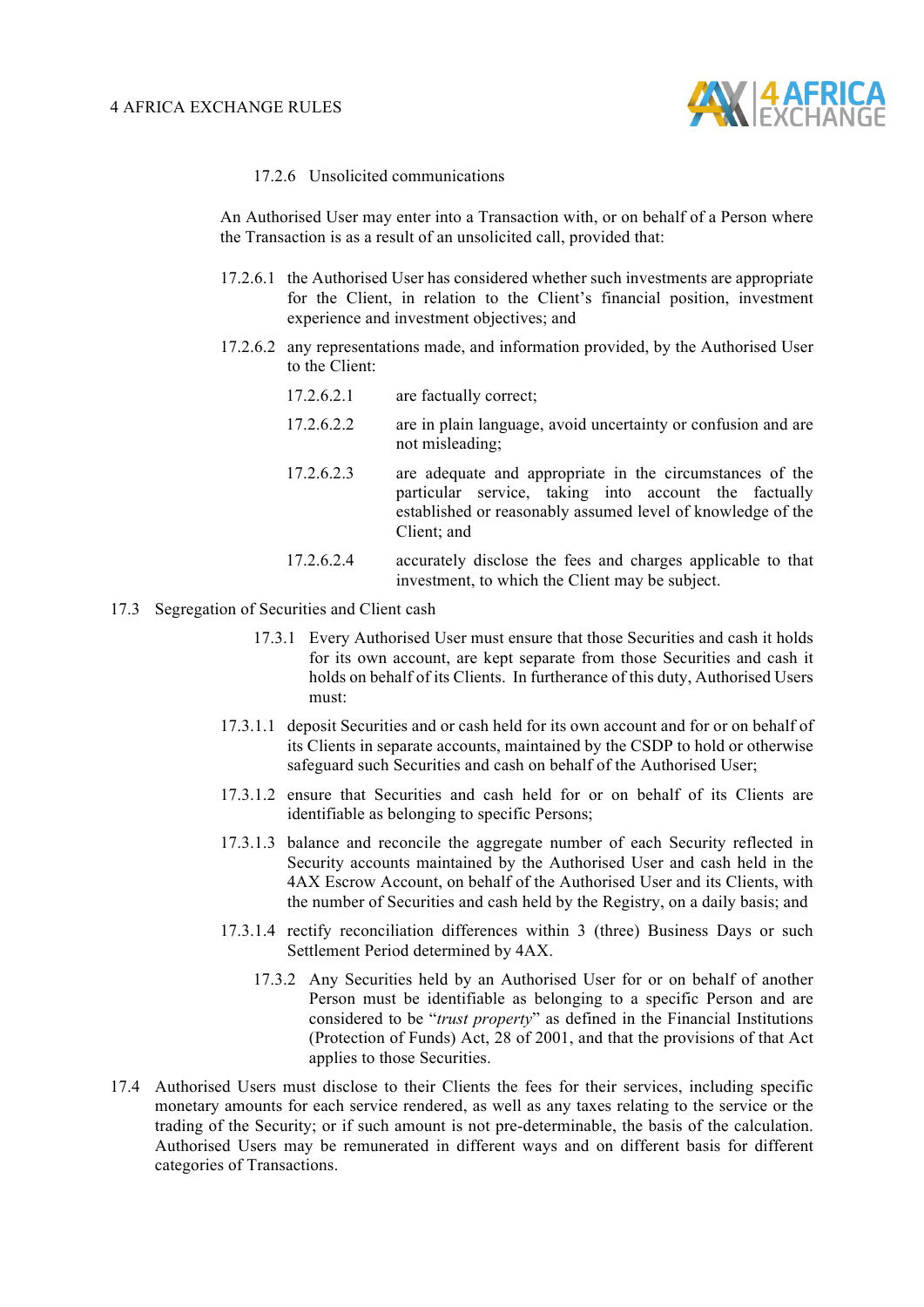

- 17.5 An Authorised User may hold a beneficial interest in a Security, but no Authorised User shall hold a beneficial interest in a Security of an Issuer without:
	- 17.5.1 declaring this beneficial interest to his Client or any other Authorised User potentially involved in trading of his interest, where the Authorised User intends to trade such Security on the Exchange; and
	- 17.5.2 declaring this beneficial interest in any circular or report that relates to such Security or such Issuer.
- 17.6 No Authorised User may use some intermediary for the purpose of evading the Rules or adopt any other procedure for a like purpose.
- 17.7 No Authorised User, Authorised User Representative or Employee shall use or knowingly participate in the use of any manipulative or deceptive method of trading in connection with the purchase or sale of any Security which creates or may create a false or misleading appearance of trading activity or an artificial price for the Security, including, but not limited to the "Prohibited Trading Practices" in Chapter X of the FMA. Any one such Person contravening this Rule shall be liable to suspension in accordance with these Rules.
- 17.8 An Authorised User and Authorised User Representatives shall inform the Exchange of any prohibited activities listed in Chapter X of the FMA as soon as they become aware of such activities and shall without delay share with the Exchange all the relevant information that they are in possession of relating to such activities.

#### **18 AUTHORISED USERS - INFORMATION**

- 18.1 The Exchange may require an Authorised User or Authorised User Representative to provide any information, document or record relating to the Authorised User's or Authorised User Representative's activities in connection with the Exchange or the performance by the Authorised User or by the Authorised User Representative of its obligations under these Rules.
- 18.2 The Exchange may require that information, documents or records are provided in English and in the event of any inconsistency with any information, document or record in any other language, may require that the English version shall prevail and take precedence over such other language.
- 18.3 The Exchange may also require the immediate production of documents, relevant to trading by the Authorised User or the Authorised User Representative, that are in the Authorised User's or the Authorised User Representative's possession, custody, power or control.
- 18.4 The Exchange may require the immediate provision by an Authorised User or Authorised User Representative of accurate information about its Transactions in a format, electronic or otherwise, as specified by the Exchange.
- 18.5 An Authorised User must ensure that the information it submits or otherwise provides to the Exchange or the Registry is not false or misleading and sufficient to enable the Exchange and Registry to effectively operate.
- 18.6 The Exchange may require an Authorised User to permit the Exchange's Employees or agents to access its premises to inspect any records or information required by the Exchange as part of any investigation.
- 18.7 The Exchange may require an Authorised User or its Employee to appear before a Person conducting an investigation, or the Compliance Committee under Rule 7.2, to undergo an interview or produce such document as may be required in terms of the FMA.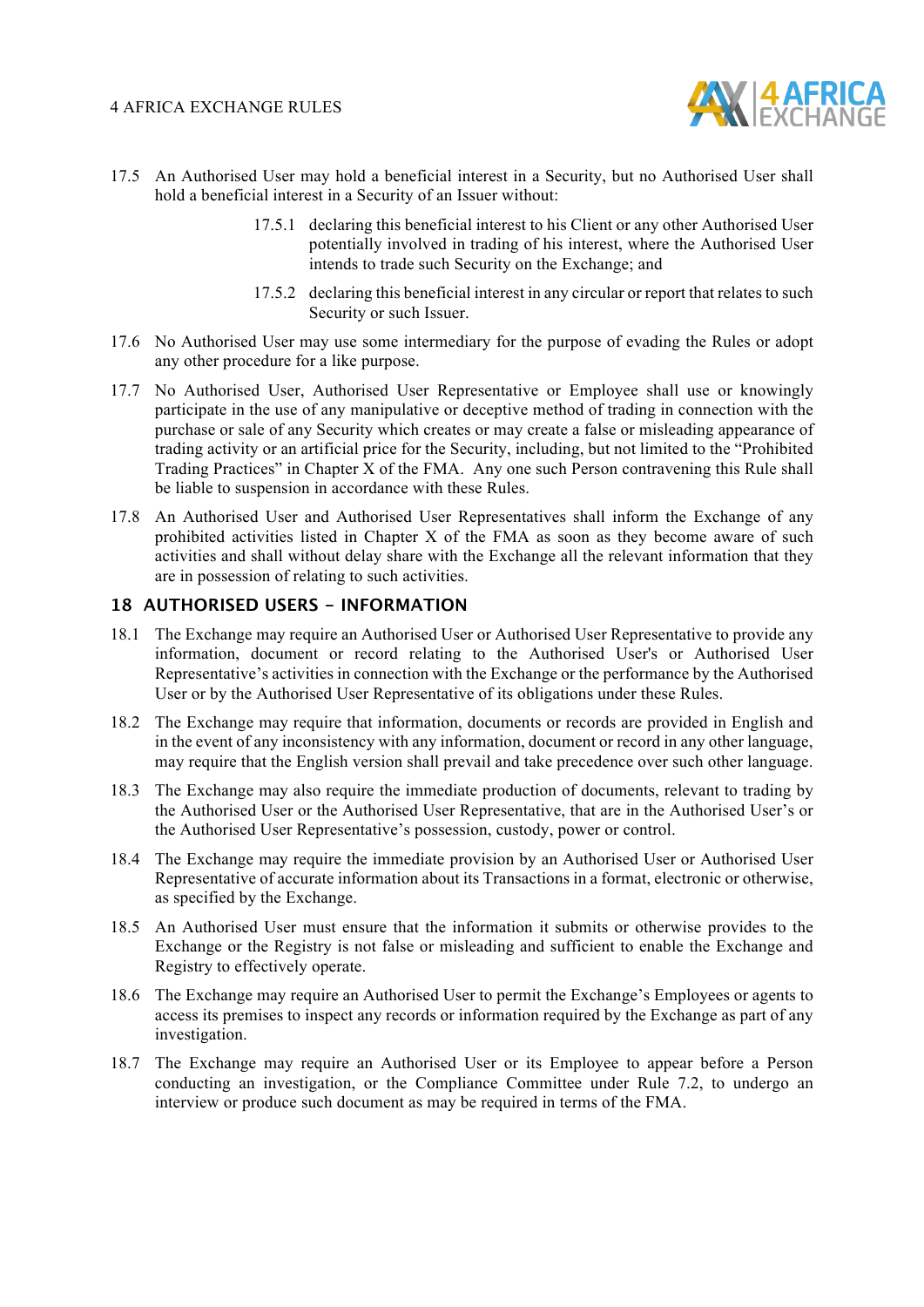

- 18.8 The Exchange may give any direction to an Authorised User, in relation to an investigation by the Exchange under these Rules, which the Exchange considers is reasonably necessary to preserve the integrity of an investigation by the Exchange or is otherwise appropriate having regard to the obligations of the Exchange as the holder of an Exchange Licence.
- 18.9 The Exchange may require an Authorised User to provide, at the Authorised User's expense, a report from an independent and appropriately qualified Person in relation to the compliance by the Authorised User with these Rules, and any other matter which in the opinion of the Exchange is appropriate to assist the Exchange in the discharge of its functions and responsibilities under these Rules.

The Exchange will notify the Authorised User of the scope of the report and the time by which it must be provided.

18.10 The Authorised User is responsible for any costs the Authorised User incurs in connection with any investigation conducted by the Exchange under these Rules.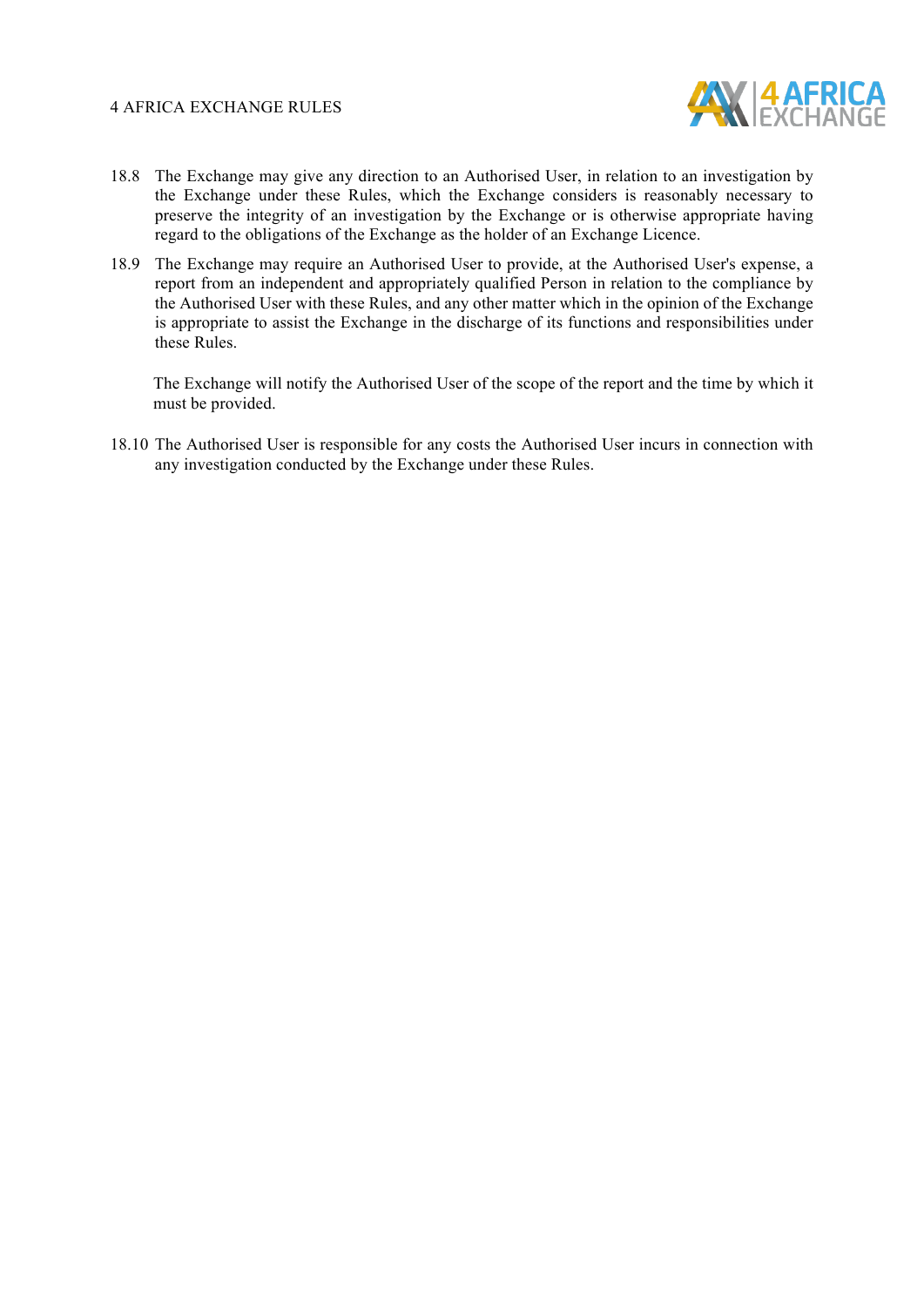

- 18.11 The Exchange or Registry may be required by law (including but not limited to Anti-Money Laundering Laws) to conduct, commission or otherwise investigate background checks on the Authorised User, Authorised User Representative or Employees and the Authorised User and Authorised User Representative shall authorise such actions and shall cooperate fully with the Exchange or its Senior Managers or Employees.
- 18.12 Where the Exchange or Registry may be required by the FSB or by law (including but not limited to Anti-Money Laundering Laws) to exchange information it has in connection with or relating to the Authorised User, Authorised User Representative, Employee or Transactions with third parties, the Authorised User or Authorised User Representative consent to the Exchange sharing such information, as it in its sole discretion deems appropriate.
- 18.13 The Exchange or Registry will take all reasonable measures to protect from unauthorised use or disclosure information provided to it in confidence by or on behalf of an Authorised User. The circumstances in which the Exchange or Registry is authorised to disclose or use such information may include, but not be limited to, the following:
	- 18.13.1 disclosure to the FSB, any government agency, regulatory authority or Clearing and Settlement facility;
	- 18.13.2 where disclosure is required under any law or any order of any court or tribunal, authority or regulatory body;
	- 18.13.3 disclosure of information generally available to and known by the public;
	- 18.13.4 for the purposes of monitoring compliance with, or the enforcement of, the Rules or the determination of those matters including, without limitation, under Rule 8 or Rule 23; and
	- 18.13.5 where disclosure is required to enable the Exchange to fulfil its Exchange Licence obligations or supply the goods, services and products it has been engaged to supply.
- 18.14 An Authorised User, indemnifies the Exchange against any loss suffered by of the Exchange as a result of relying on incorrect, incomplete or misleading information provided by the Authorised User.

#### **19 AUTHORISED USERS – NOTIFICATIONS**

- 19.1 All notifications under these Rules by an Authorised User shall be made as soon as is reasonably practicable, given by the Authorised User Primary Representative, and in accordance with the Rules and/or Procedures. Where a notification is initially made verbally it must immediately be confirmed in writing in English and addressed as follows:
	- 19.1.1 to the Chairperson of the Compliance Committee for a review under Rule  $10<sup>5</sup>$
	- 19.1.2 to the Chairperson of the Issuer Regulation Committee for an appeal under Rule 11;
	- 19.1.3 to the Person specified in a Procedure or Exchange Directive or ongoing correspondence with the Exchange; and
	- 19.1.4 to the Head of Legal, Compliance and Issuer Regulation Division in any other matter.
- 19.2 All notifications under these Rules to an Authorised User shall be made in English within the timeframes set out in the Rules, given by the Chief Executive Officer or a Senior Manager, and addressed to the Authorised User Primary Representative.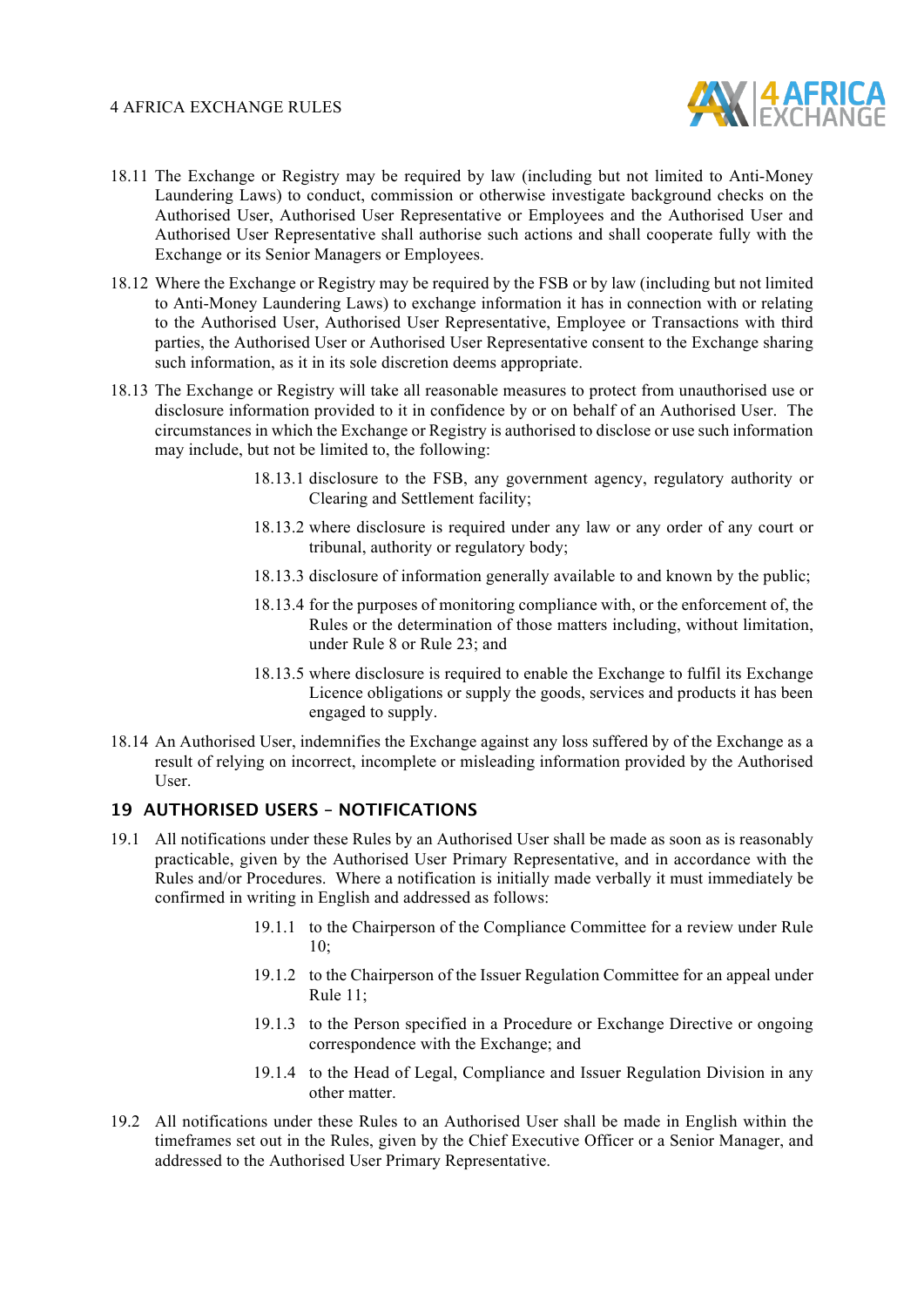

- 19.3 All notifications under these Rules to an Authorised User Representative shall be made in English within the timeframes set out in the Rules and addressed to the Authorised User Representative and copied to the relevant Authorised User.
- 19.4 Notices may be given by:
	- 19.4.1 personal delivery to the Person identified in Rule 19.1, Rule 19.2 or Rule 19.3, which shall be deemed to have been given and received at the time of delivery to such Person;
	- 19.4.2 email delivery to the Person identified in Rule 19.1, Rule 19.2 or Rule 19.3 to an email address notified by the Exchange to the Authorised User or Authorised User Representative or *vice versa*, which shall be deemed to have been given and received when a valid delivery receipt has been received;
	- 19.4.3 delivering it at reception of the Exchange's business address or the address notified by the Authorised User or Authorised User Representative to the Exchange which shall be deemed to have been given and received at the time of delivery to the relevant address;
	- 19.4.4 couriering it to the Exchange's business address or the address notified by the Authorised User or Authorised User Representative to the Exchange which shall be deemed to have been given and received at the time of delivery to the relevant address; or
	- 19.4.5 submission on the Exchange Technology, which shall be deemed to have been given and received at the time the Exchange Technology records the transmission.
- 19.5 For the purposes of any Rule that requires or permits a document to be given to a Person, whether the expression "**serve**", "**give**" or "**send**" or any other expression is used, the document may be given, and will be taken to have been received, at the time and in the manner set out in the Rules.
- 19.6 In addition to utilising the Exchange Technology for communications with the Exchange, an Authorised User must have and maintain an operating e-mail system for the purposes of receiving notices under these Rules.
- 19.7 If the Exchange must give notice under these Rules to some or all Authorised Users, accidental omission by the Exchange to give notice to one or more Authorised Users does not affect the validity or enforceability of any resolution, decision, proceeding or act in connection with which the notice is required.

#### **20 AUTHORISED USERS - TERMINATION**

- 20.1 Authorised User's may have their participation in the Exchange terminated in one of the following ways:
	- 20.1.1 immediate temporary termination, in terms of Rule 20.3;
	- 20.1.2 conditional temporary termination, in terms of Rule 20.4;
	- 20.1.3 permanent termination as an Authorised User, in terms of Rule 20.5; or
	- 20.1.4 resignation, if served in terms of Rule 20.6
- 20.2 Terminations through breaches or contraventions
	- 20.2.1 If an Authorised User breaches or contravenes these Rules, the Exchange may, in accordance with these Rules, terminate the Authorised User's participation in the Exchange.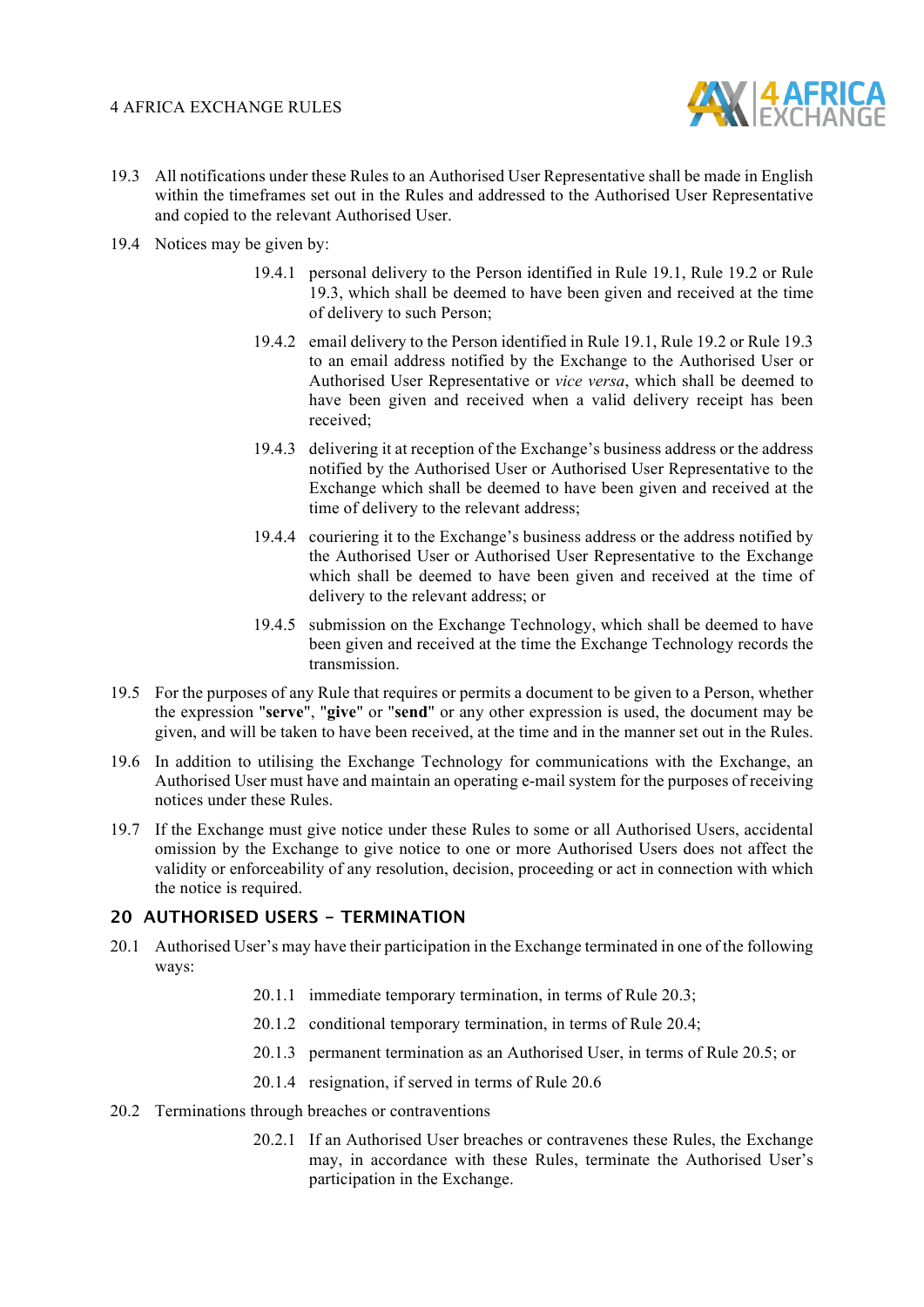

- 20.2.2 The Exchange may provisionally or finally terminate an Authorised User's participation in the Exchange if Insolvency Proceedings are initiated against that Authorised User.
- 20.3 Immediate temporary termination of Authorised Users:

An immediate temporary termination of an Authorised User's status may be issued by the Chief Executive Officer (on recommendation of the Head of Legal, Compliance and Issuer Regulation Division) by written notice to the Authorised User (for a maximum period of 10 (ten) Business Days), unless extended by the Compliance Committee, in the following circumstances:

- 20.3.1 when a breach by the Authorised User of the Rules is considered in the Chief Executive Officer's sole and absolute opinion, to be so serious or significant, or where he/she believes the continued Authorised User status is likely to be detrimental or to have a materially adverse effect on:
- 20.3.1.1 the capacity of the Authorised User to meet its obligations to the Exchange or to one or more other Authorised Users;
- 20.3.1.2 the objectives of the FMA;
- 20.3.1.3 the financial position of the Exchange;
- 20.3.1.4 the reputation and standing of the Exchange as a FSB licensed Exchange;
	- 20.3.2 where another exchange has suspended the Authorised User from participating in such exchange, whether temporarily or permanently;
	- 20.3.3 where the Authorised User has been placed under liquidation (provisional or final) or under business rescue; or
	- 20.3.4 where the Authorised User no longer has any Authorised User Representatives.
- 20.4 Conditional temporary terminations of Authorised Users
	- 20.4.1 In addition to any penalty it may impose under Rule 9, the Compliance Committee may, after following the process outlined in Rule 7.2, in its absolute discretion, conditionally terminate an Authorised User:
	- 20.4.1.1 when the breach is considered in the Compliance Committee's sole and absolute opinion to be so serious or significant, or where it believes the continued Authorised User's status is likely to be detrimental to the Exchange; and
	- 20.4.1.2 on such conditions as the Compliance Committee considers fair and appropriate in the circumstances, which might include time-related conditions or restrictions of the Authorised User's activities.
		- 20.4.2 Where the Compliance Committee has decided to conditionally terminate the Authorised User's status the Authorised User shall be allowed to appeal such decision in terms of Rule 11.
- 20.5 Permanent terminations of Authorised Users
	- 20.5.1 In addition to any penalty it may impose under Rule 9, the Compliance Committee may, after following the process outlined in Rule 7.2, in its absolute discretion, permanently terminate an Authorised User.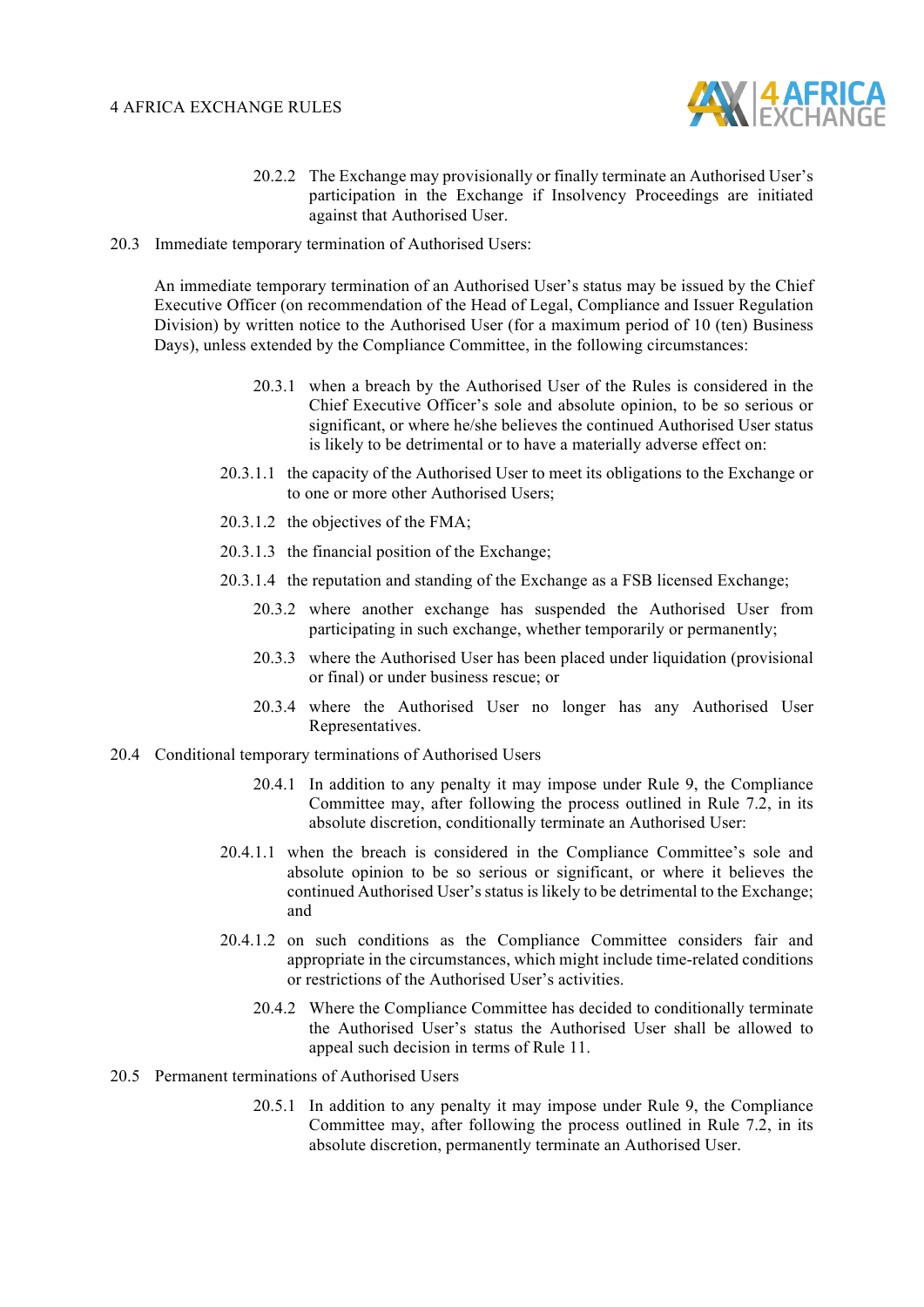

- 20.5.2 Where the Compliance Committee has decided to permanently terminate an Authorised User's status:
- 20.5.2.1 the Authorised User shall be allowed to appeal against such decision in terms of Rule 11; and
- 20.5.2.2 where the Authorised User has not successfully appealed against its termination, it shall not be allowed to apply for re-admission as an Authorised User.
- 20.6 Resignation of an Authorised User:
	- 20.6.1 An Authorised User must provide the Exchange with at least 1 (one) months' written notice of its proposed resignation.
	- 20.6.2 The Exchange may, in its absolute discretion, refuse to accept a notice of resignation in the event that the Exchange considers there is an outstanding matter concerning the Authorised User or its Clients.
- 20.7 Consequences of termination
	- 20.7.1 An Authorised User that has provided notice of its resignation, or whose resignation has taken effect or whose participation in the Exchange has been terminated:
	- 20.7.1.1 must continue to observe and fully comply with the Rules in respect of the Authorised User's conduct during the period of participation in the Exchange;
	- 20.7.1.2 will remain responsible and liable under these Rules for its acts and omissions and those of its Employees during the period of participation in the Exchange;
	- 20.7.1.3 must notify all Authorised User Representatives of the termination of their status as Authorised User Representatives and the cancellation of their Access Codes; and
	- 20.7.1.4 must comply with any directions issued by the Exchange, including directions that relate to the Product Account or the Authorised User's Cash Account.

#### **21 MARKET HOURS**

- 21.1 The Exchange's normal trading hours shall be from 09:00 to 16:00 on all days other than:
	- 21.1.1 Saturdays;
	- 21.1.2 Sundays;
	- 21.1.3 official South African public holidays; and
	- 21.1.4 suspended times in terms of Rule 21.6.
- 21.2 Notwithstanding the aforementioned, the Exchange may determine and set out in the Procedures other times for pre-open, pre-close or post-close activities to take place.
- 21.3 An Authorised User may only submit, amend, or delete Orders on/from the Exchange during the times allowed for in this Rule 21.
- 21.4 Each Authorised User acknowledges that access to the Exchange and Exchange Technology may be restricted from time to time.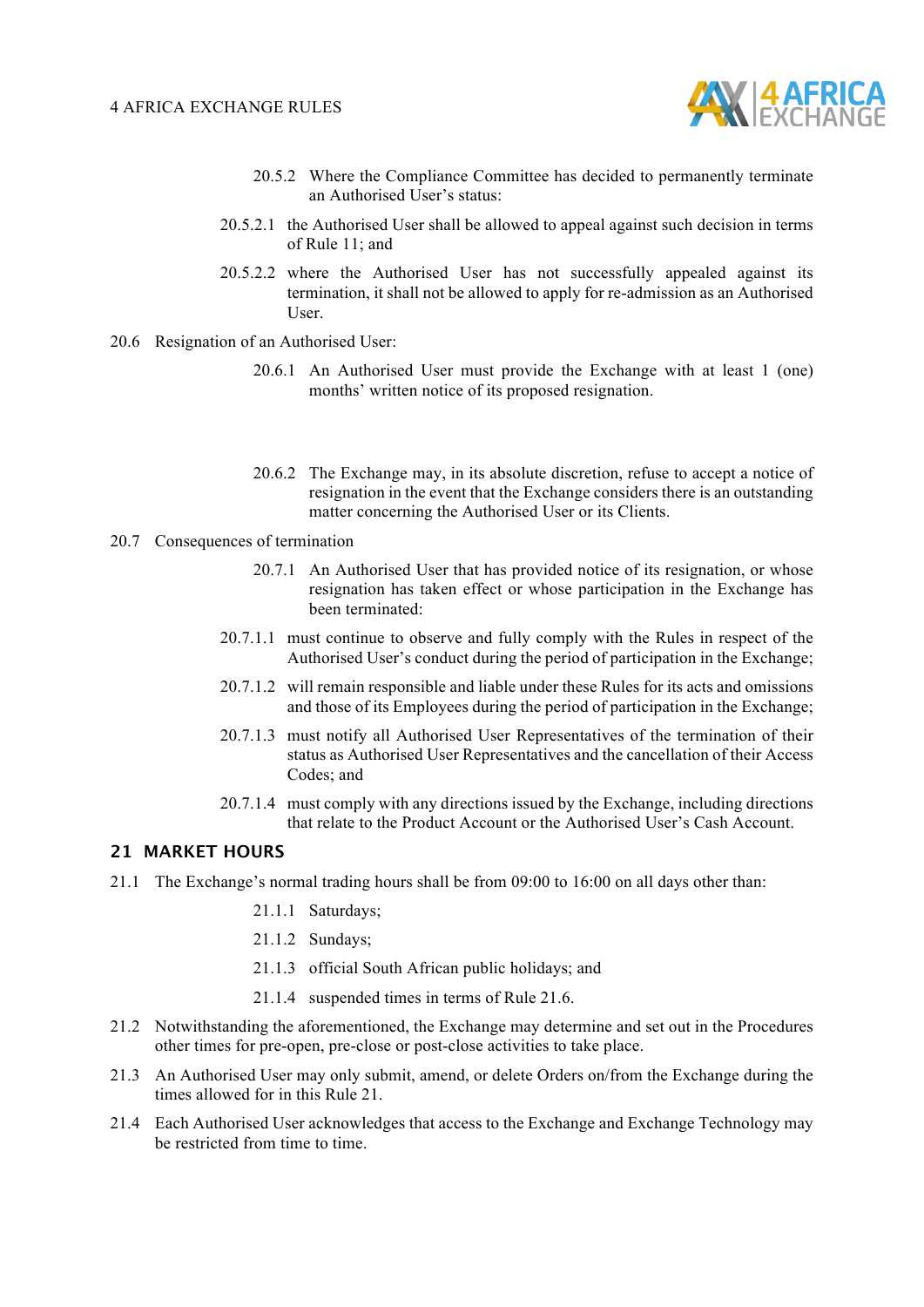

- 21.5 The Exchange will take reasonable steps to provide prior notification to Authorised Users advising of scheduled outages and subsequent notification for any unscheduled outages, or for any other reason Authorised User access to the Exchange or the Exchange Technology is restricted.
- 21.6 The Chief Executive Officer or one of the Senior Managers may suspend access to or cease trading on the Exchange if:
	- 21.6.1 if at any time in relation to an Issuer or a Security two levels of information exist in the market;
	- 21.6.2 he or she determines a systems or communications problem has occurred or is likely to occur which may result in disorderly trading conditions on the Exchange;
	- 21.6.3 a specific type of Security is the subject of a suspension or trading halt on the Exchange due to a market disruption or as a result of excessive price movements; or
	- 21.6.4 he or she, in his or her absolute discretion, considers it appropriate to do so.
- 21.7 Where a trading halt has been placed on a Security in terms of Rule 21.6.3, the Exchange will:
	- 21.7.1 assess whether such halt or suspension is justified;
	- 21.7.2 notify Authorised Users when the Exchange proposes lifting a trading halt or suspension of a Security, provided that all Authorised Users shall receive the same notice and such notice shall not be less than 15 (fifteen) minutes before the anticipated time of lifting the trading halt or suspension;
	- 21.7.3 not accept new Orders for that Security or allow existing Orders in relation to that Security to be amended; and
	- 21.7.4 not allow an Authorised User to cancel existing Orders in relation to that Security.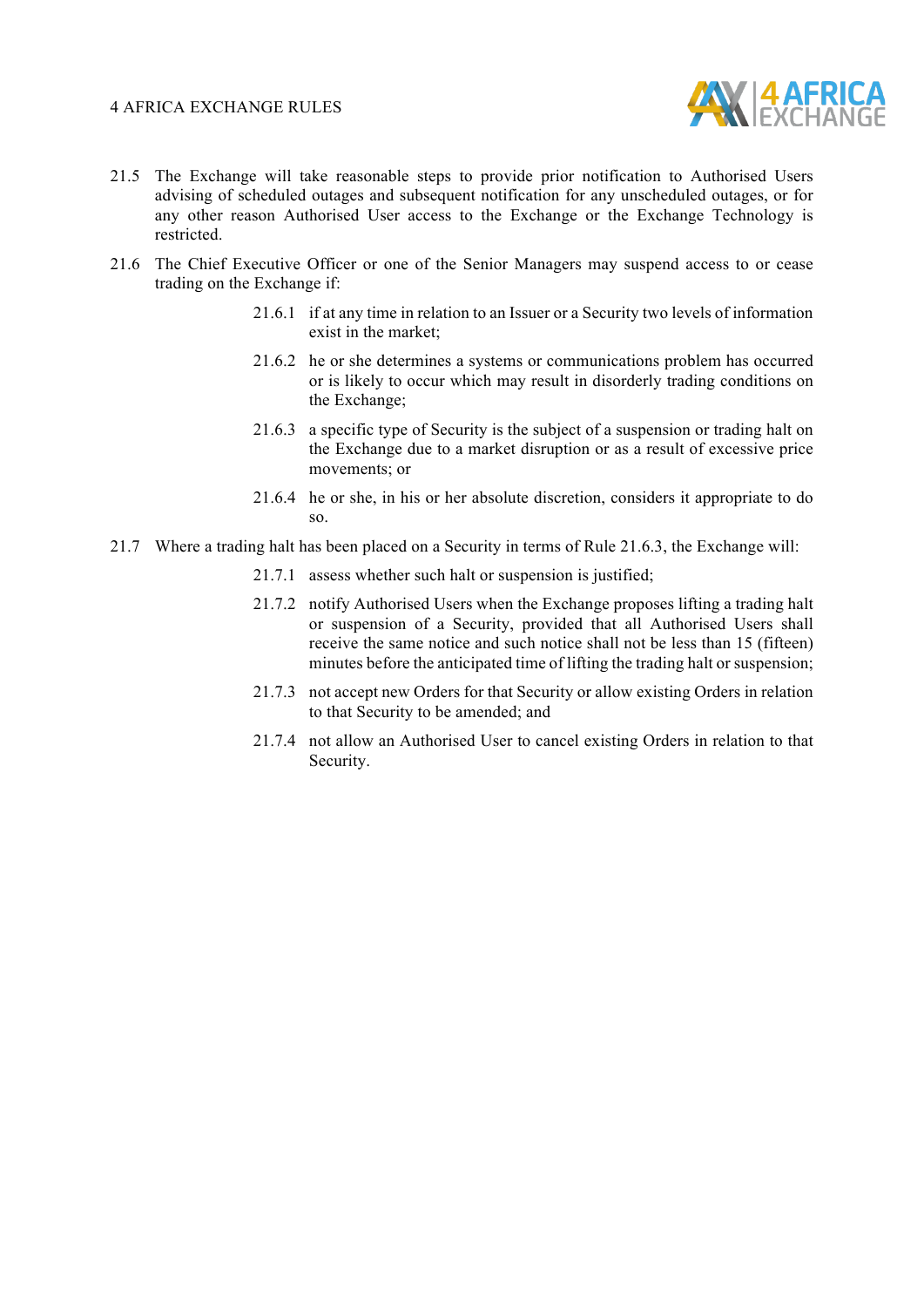

#### **22 MARKET CONDUCT**

- 22.1 The Exchange, through the actions of the Chief Executive Officer or one of the Senior Managers, may take any action it considers necessary to ensure that the Exchange is fair, efficient, transparent and operated honestly including:
	- 22.1.1 rejecting one or more Orders or other electronic messages submitted to the Exchange or entered into the Exchange;
	- 22.1.2 suspending or halting trading in all or part of the Exchange;
	- 22.1.3 directing any Authorised User or Authorised User Representative to take, or not to take, specified action in connection with the Exchange; or
	- 22.1.4 modifying, restricting or suspending access by one or more Authorised Users or Authorised User Representatives to all or part of the Exchange.

#### **23 MARKET DISPUTES**

- 23.1 An Authorised User may notify the Chief Executive Officer or Senior Manager of any Dispute between the Authorised User and another Authorised User arising in relation to any of the Rules. Any notice by an Authorised User pursuant to this Rule must be made:
	- 23.1.1 if the Dispute relates to a Transaction, within 60 (sixty) minutes of execution of the Transaction; or
	- 23.1.2 if the Dispute does not relates to a Transaction, by 18:00 on the Business Day on which the Dispute has arisen;
- 23.2 Any notification by an Authorised User pursuant to Rule 23.1 must provide:
	- 23.2.1 sufficient details of the Dispute including details of the Transaction or other actions in the Exchange relevant to the Dispute; and
	- 23.2.2 details of the action the Authorised User requests the Exchange to take and why the Authorised User considers such action would be appropriate and consistent with ensuring a fair, efficient and transparent market.
- 23.3 The Chief Executive Officer r Senior Manager may in his/her absolute discretion, disclose to an Authorised User the identity of the counterparty to a Transaction the Authorised User has entered, in order that the Authorised User may discuss the Transaction with the counterparty directly.
- 23.4 The Chief Executive Officer or Senior Manager will consider a Dispute as soon as reasonably practicable following the referral by an Authorised User.
- 23.5 In considering a Dispute, the Chief Executive Officer or Senior Manager may make any enquiries relevant to the Dispute, seek information from the relevant Authorised Users and determine how the Dispute will be considered.
- 23.6 The Chief Executive Officer or Senior Manager may decide to take any action (or refrain from taking action) and give any directions it considers appropriate in relation to the Dispute.
- 23.7 The Chief Executive Officer or Senior Manager will notify each Authorised User involved in the Dispute, of the action, if any, it proposes to take.
- 23.8 The Chief Executive Officer or Senior Manager will not take steps to implement the action proposed in a notice issued pursuant to Rule 23.7 unless:
	- 23.8.1 the period for notifying a request for a review under Rule 10.1.1 has expired (unless the Authorised Users affected agree to waive that period); or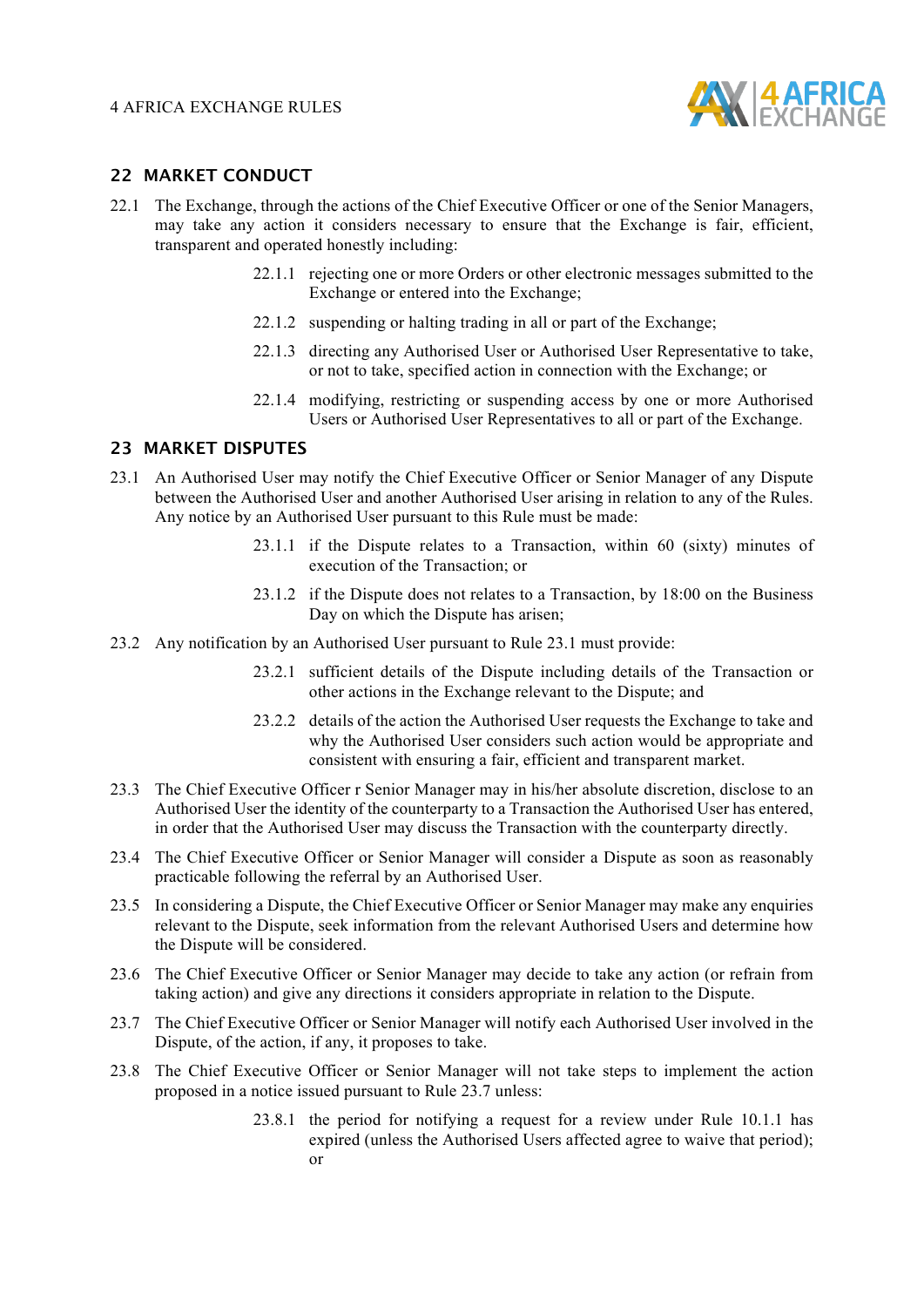

- 23.8.2 in the opinion of the Chief Executive Officer or Senior Manager, circumstances require the proposed action to be taken immediately.
- 23.9 Nothing in Rule 23 precludes the Exchange from taking any other action which it is permitted to take under the Rules and the Procedures in connection with a Dispute including, without limitation, the taking of disciplinary action under Rule 7.

#### **24 CLEARING AND SETTLEMENT**

- 24.1 The manner in which Clearing (which includes matching) and Settlement will occur, including Authorised User access to the Exchange and the conditions to which Transactions in Securities are subject to and will be effected are set out below:
- 24.2 Access to the Exchange
	- 24.2.1 Access to the Exchange is restricted to Authorised User Representatives *via* their activated individual Access Codes.
	- 24.2.2 To access the Exchange, Authorised User Representatives must also have a suitable internet connection, computer hardware and software and communication connections.
	- 24.2.3 The Exchange does not provide any warranty with regards to:
	- 24.2.3.1 an Authorised User's ability to submit Orders and execute Transactions on the Exchange; or
	- 24.2.3.2 the response times for viewing, querying, or transferring data on the Exchange Technology.
		- 24.2.4 An Authorised User is responsible for all obligations and liabilities arising from the entry, amendment, deletion and/or execution of all electronic messages, including Orders, submitted to the Exchange by or on behalf of the Authorised User.
		- 24.2.5 It is the obligation of an Authorised User Representative to ensure the accuracy of all details, the integrity and *bona fides* of all Orders submitted for that Authorised User.
		- 24.2.6 The Exchange is not responsible for, or obliged to verify the accuracy and correctness of the figures, information, and data contained in any Orders submitted on the Exchange.
- 24.3 The types of Securities that may be traded on the Exchange are specified in the Listing Requirements and will be included in the Procedures.
- 24.4 Securities may only be traded through the Exchange and only where there is a change in beneficial ownership in the Security. Any change in beneficial ownership of a Security shall be considered a trade. The Chief Executive Officer may however agree to exempt certain corporate activity from the requirements of this 24.4, where in his/her discretion he/she considers that such activity has been undertaken in a normal commercial way and not simply to avoid compliance with these Rules.
- 24.5 Orders (Bids and Offers)
	- 24.5.1 Only an Authorised User Representative of an Authorised User admitted under Rule 15 may submit Orders in the Exchange.
	- 24.5.2 The following types of Orders may be submitted on the Exchange:
	- 24.5.2.1 Bids; and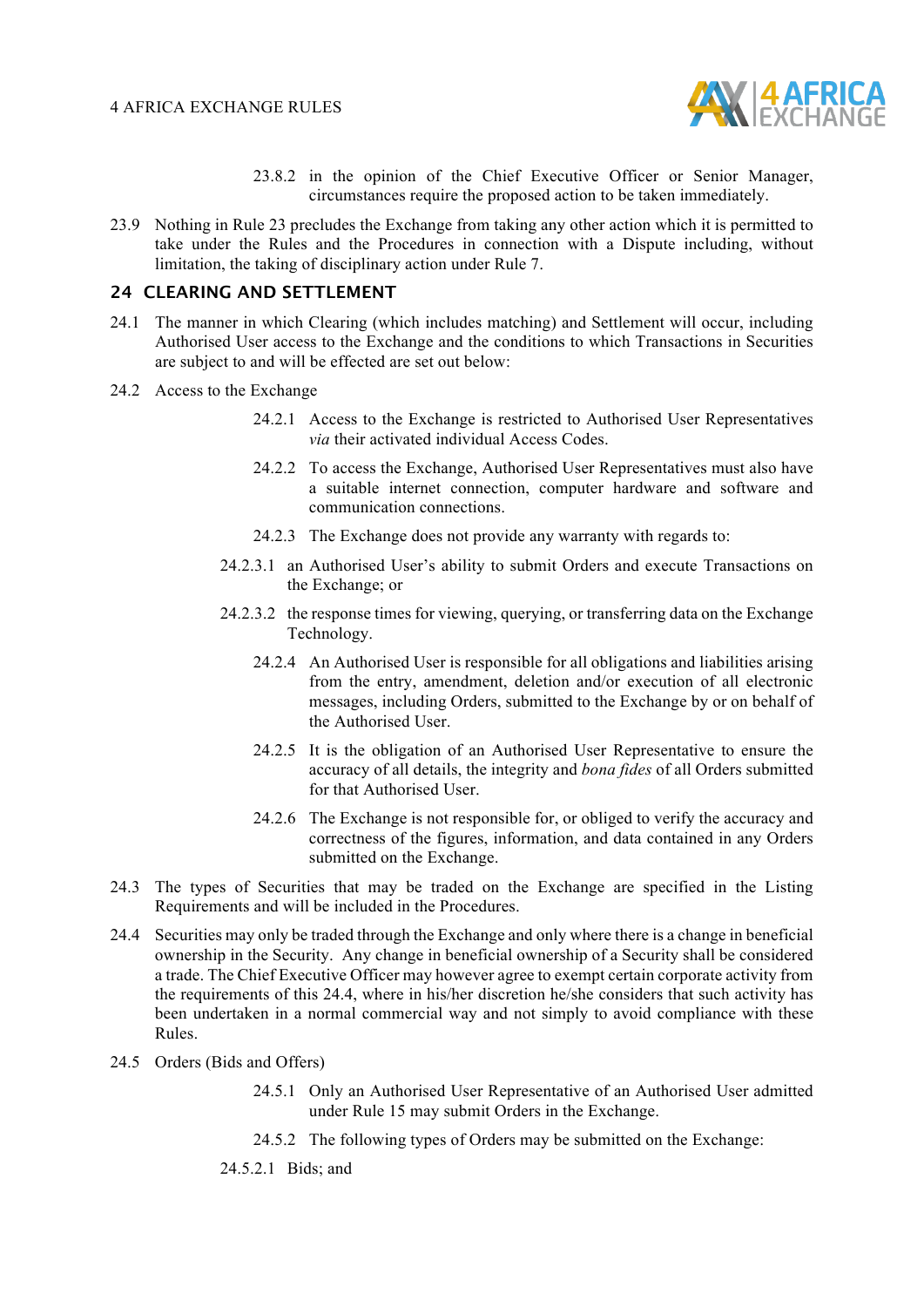

24.5.2.2 Offers.

24.5.3 An Order submitted to the Exchange:

- 24.5.3.1 must have all mandatory attributes that may be specified in the Procedures;
- 24.5.3.2 must identify whether it is a Director or an "*Insider*" (as contemplated in terms of the FMA) of the Issuer or has an beneficial interest in the Security to be traded; and
- 24.5.3.3 may have any optional attributes that may be specified in the Procedures.

24.5.4 All Orders entered in the Exchange:

- 24.5.4.1 must be made on an Authorised User's own behalf and must not be made on behalf of other Authorised Users or any other entity or Person;
- 24.5.4.2 must be valid for a specified period or for an unspecified period which shall be deemed to be for 30 (thirty) Business Days;
- 24.5.4.3 are firm and available for execution, subject to these Rules;
- 24.5.4.4 will remain open until Cleared in the 4AX Order Book by way of electronically matching Bids with Offers or until such time as they are withdrawn, removed or cancelled by the Authorised User or removed by the Exchange in accordance with these Rules;
- 24.5.4.5 will be Cleared based on price/time and priority, subject to any exceptions that may be set out in the Procedures including the following:
	- 24.5.4.5.1 Bids are automatically sorted by ascending price, with the highest price listed at the top of the queue;
	- 24.5.4.5.2 Offers are automatically sorted by descending price, with the lowest price listed at the top of the queue; and
	- 24.5.4.5.3 within each queue Bids or Offers ranked equally are sorted by time with the earliest Bid or Offer ranked above subsequent Bids or Offers.
	- 24.5.5 If an Authorised User:
- 24.5.5.1 amends the Offer or Bid by reducing the quantity or amending the intention of whether or not to accept a partial fulfilment of the Order, the amendment does not affect the priority ranking;
- 24.5.5.2 withdraws or cancels an Offer or Bid, then the Offer or Bid is deleted from the 4AX Order Book; or
- 24.5.5.3 makes any other amendment to an Offer or Bid, the Offer or Bid loses its priority ranking, and the amended Order is treated as a new Order.
	- 24.5.6 All Orders entered in the Exchange must otherwise comply with the **Procedures**
	- 24.5.7 An Authorised User may only submit a Bid if sufficient funds are held in the Authorised User Cash Account to settle the Transaction, including all related Transaction costs, and which are not the subject of one or more other Bids.
	- 24.5.8 An Authorised User may only submit an Offer if the Securities which are the subject of the proposed Offer are held in the Product Account.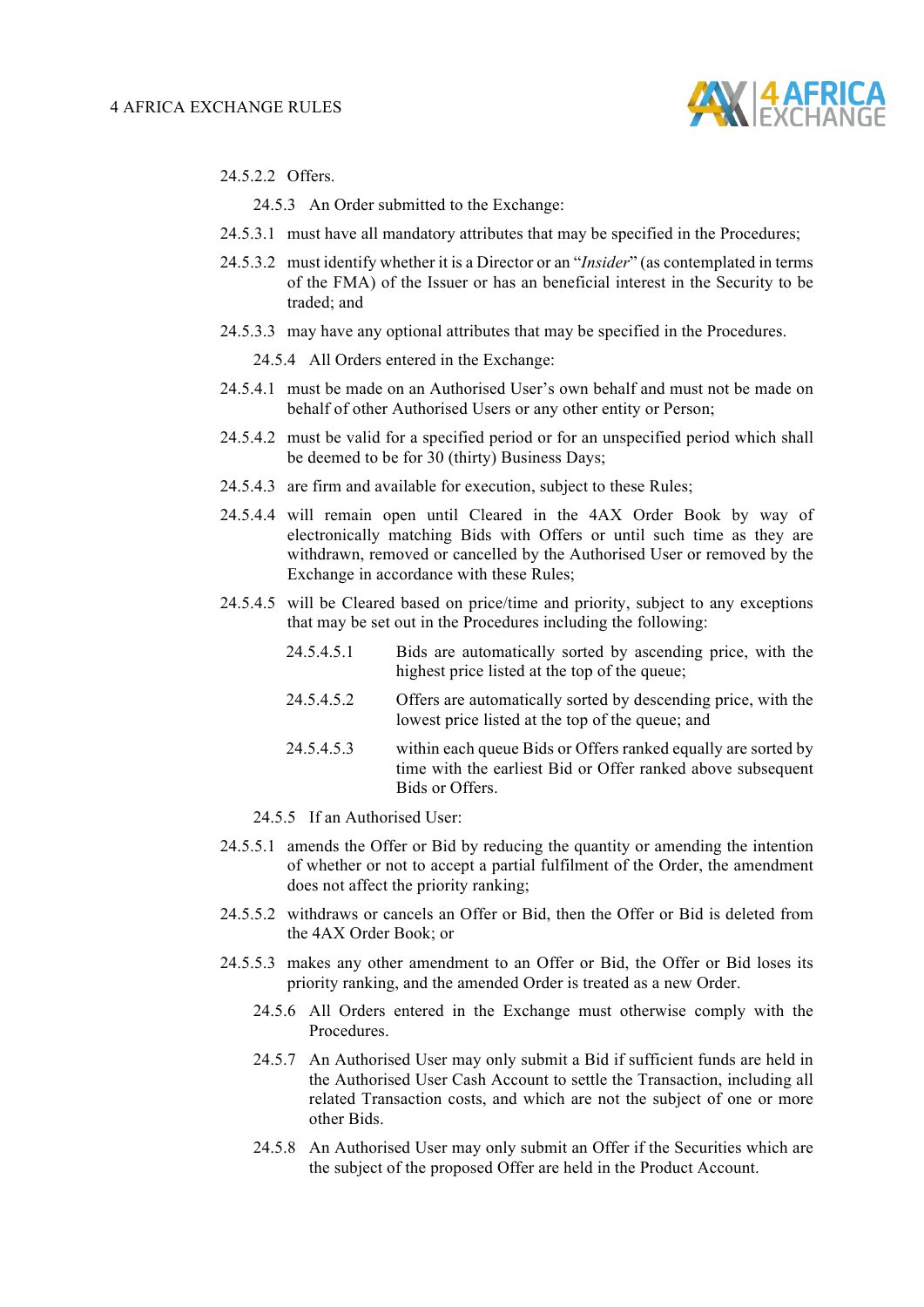

- 24.5.9 When submitting an Offer, the selling Authorised User:
- 24.5.9.1 is guaranteeing to the Exchange and other Authorised User's that the selling Authorised User's Client holds full and unencumbered legal title to the Securities the subject of the Offer;
- 24.5.9.2 indemnifies the Exchange and other Authorised Users against any loss or damage suffered if the selling Authorised User breaches this guarantee;
- 24.5.9.3 is authorising the Exchange to transfer the Securities the subject of the Offer as soon as (and to the extent that) the Offer (or part of it) is Cleared; and
- 24.5.9.4 is instructing the Exchange to deliver funds the subject of a Transaction to the Authorised User's Cash Account of the selling Authorised User.
	- 24.5.10 When submitting a Bid, the buying Authorised User:
- 24.5.10.1 is guaranteeing to the Exchange and other Authorised User's the accuracy and completeness of the buying Authorised User's Client information to support acquiring legal title of the Securities which are the subject of the Offer in terms of any Restrictions and verification procedures agreed to by the Issuer and the Registry;
- 24.5.10.2 indemnifies the Exchange and other Authorised Users against any loss or damage suffered if the buying Authorised User breaches this guarantee;
- 24.5.10.3 is authorising the Exchange to transfer funds the subject of a Bid as soon as (and to the extent that) the Bid (or part of it) is electronically matched with an Offer through the Clearing process; and
- 24.5.10.4 is instructing the Exchange to deliver Securities the subject of a Transaction to the Authorised User's Registry Account of the buying Authorised User.
	- 24.5.11 The Exchange may impose restrictions and limits in relation to the entry of Orders or the execution of Transactions.
	- 24.5.12 Authorised Users are responsible for setting, monitoring and controlling their own internal restrictions and limits.
	- 24.5.13 The Exchange may remove an Order at any time before it is Cleared in the circumstances that the Order does not comply with the Rules, or to otherwise ensure a fair, efficient and transparent market, including a determination being made by the Chief Executive Officer in his or her sole discretion to cancel unmatched Orders because of an Issuer corporate action, after the submission of such Orders, which could prejudice the Exchange, an Authorised User or a Client.
	- 24.5.14 The Clearing of Orders in the Exchange results in the execution of a Transaction between the relevant Authorised Users. Except when in accordance with these Rules, the Exchange will not disclose the identity of Authorised Users that are counterparties to a Transaction.
	- 24.5.15 A Transaction may only be terminated by the Exchange prior to the Clearing of the affected Transaction, in the event that Insolvency Proceedings have commenced against the Client.
	- 24.5.16 Transactions executed on the Exchange are subject to the Clearing and Settlement arrangements outlined in these Rules and any Procedures.

#### 24.6 Purging of Orders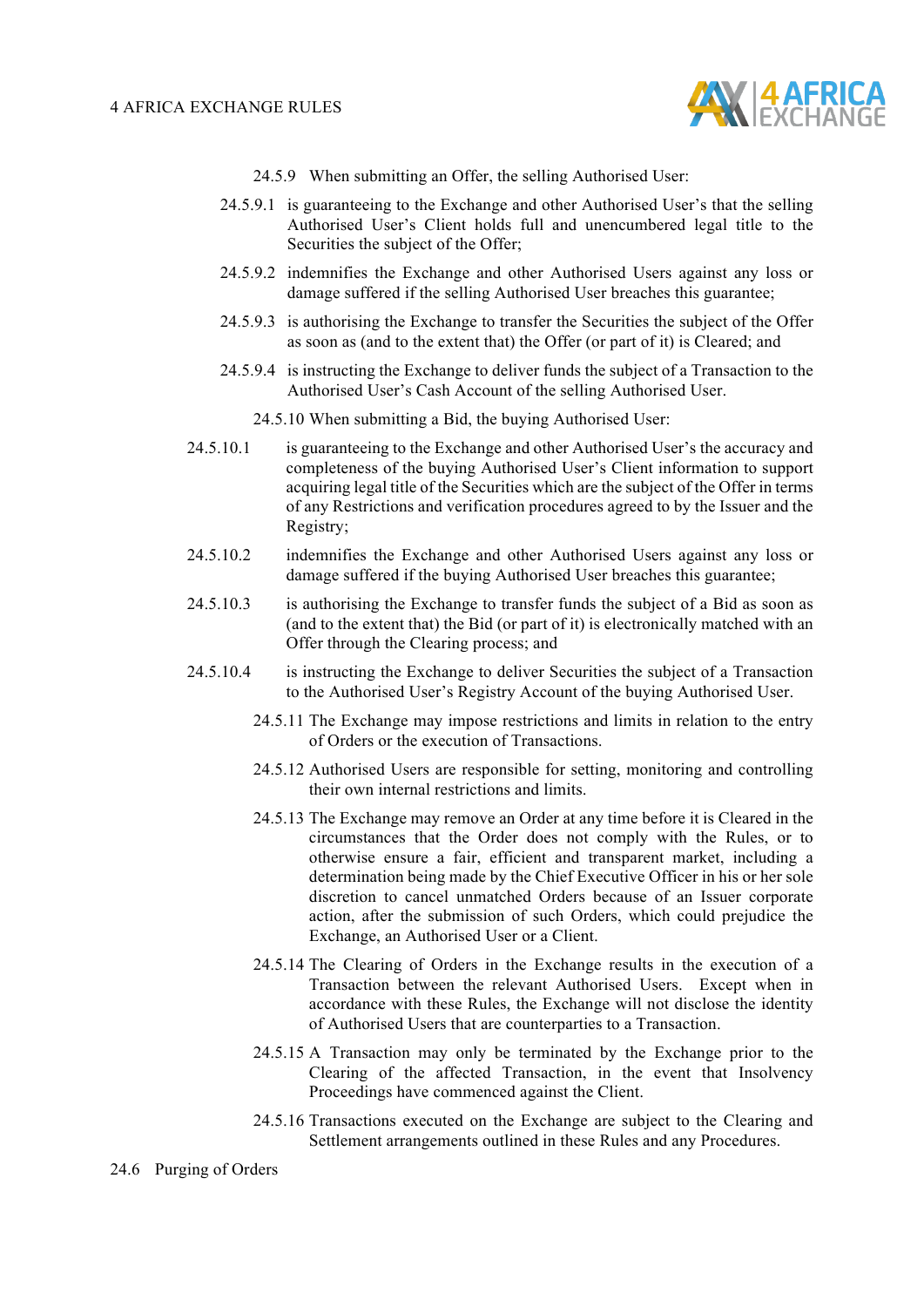

- 24.6.1 An Order on the Exchange that is not Cleared at the close of trading will be cancelled by the Exchange on the earliest of:
	- 24.6.1.1 being removed by the Exchange in terms of Rule 24.5.13;
	- 24.6.1.2 cancellation by the Authorised User;
	- 24.6.1.3 a determination being made by the Chief Executive Officer in his or her sole discretion to cancel the Order because, an Issuer corporate action, after the submission of the Order, may prejudice the Exchange, an Authorised User or a Client; if an Order was submitted more than 30 (thirty) Business Days prior by an Authorised User and is unlikely to be Cleared in the foreseeable future.

#### 24.7 Costs

The Authorised User is responsible for any costs associated with submitting Orders, Clearing and Settlement of Transactions on the Exchange and any other activities of the Authorised User in connection with the Exchange.

- 24.8 General Clearing and Settlement Rules
	- 24.8.1 Each Authorised User that is a party to a Transaction acknowledges that automated Clearing and Settlement arrangements have been incorporated into the design and operation of the Exchange and authorises the Exchange to take such action as is necessary to Clear and Settle each Transaction.
	- 24.8.2 Authorised Users must ensure that all actions taken in terms of Clearing and Settlement comply with these Rules and facilitate the efficient, honest, transparent and fair processing of Transactions.
	- 24.8.3 The Exchange may take any action it considers necessary against an Authorised User to ensure that there are adequate arrangements for the Clearing and Settling of Transactions.
	- 24.8.4 An Authorised User must pay the Exchange the applicable fees specified in the Procedures for each Transaction Settled on the Exchange. Authorised Users acknowledge that these fees will be deducted by the Exchange from the Authorised User's Cash Accounts associated with each Transaction in accordance with the **Procedures**
	- 24.8.5 The Exchange may not revoke any Settlement instruction following the Clearing of a Transaction on the Exchange, unless Insolvency Proceedings have commenced against a Client or an Authorised User and in addition, the Operations and Trading Division conclude that such a revocation is necessary to ensure that the Exchange remains fair, efficient and transparent.
	- 24.8.6 No Settlement instruction may be revoked in the event that Insolvency Proceedings have commenced against the Exchange, save for those provided in any applicable insolvency laws.
- 24.9 Monitoring compliance and investigation
	- 24.9.1 The Exchange will monitor the execution of Transactions including the monitoring of Clearing and Settlement obligations of Authorised Users and their Clients for the purpose of ensuring a fair, efficient and transparent market.
	- 24.9.2 The Exchange will monitor compliance by an Authorised User with the Rules, Exchange Directives and the FMA.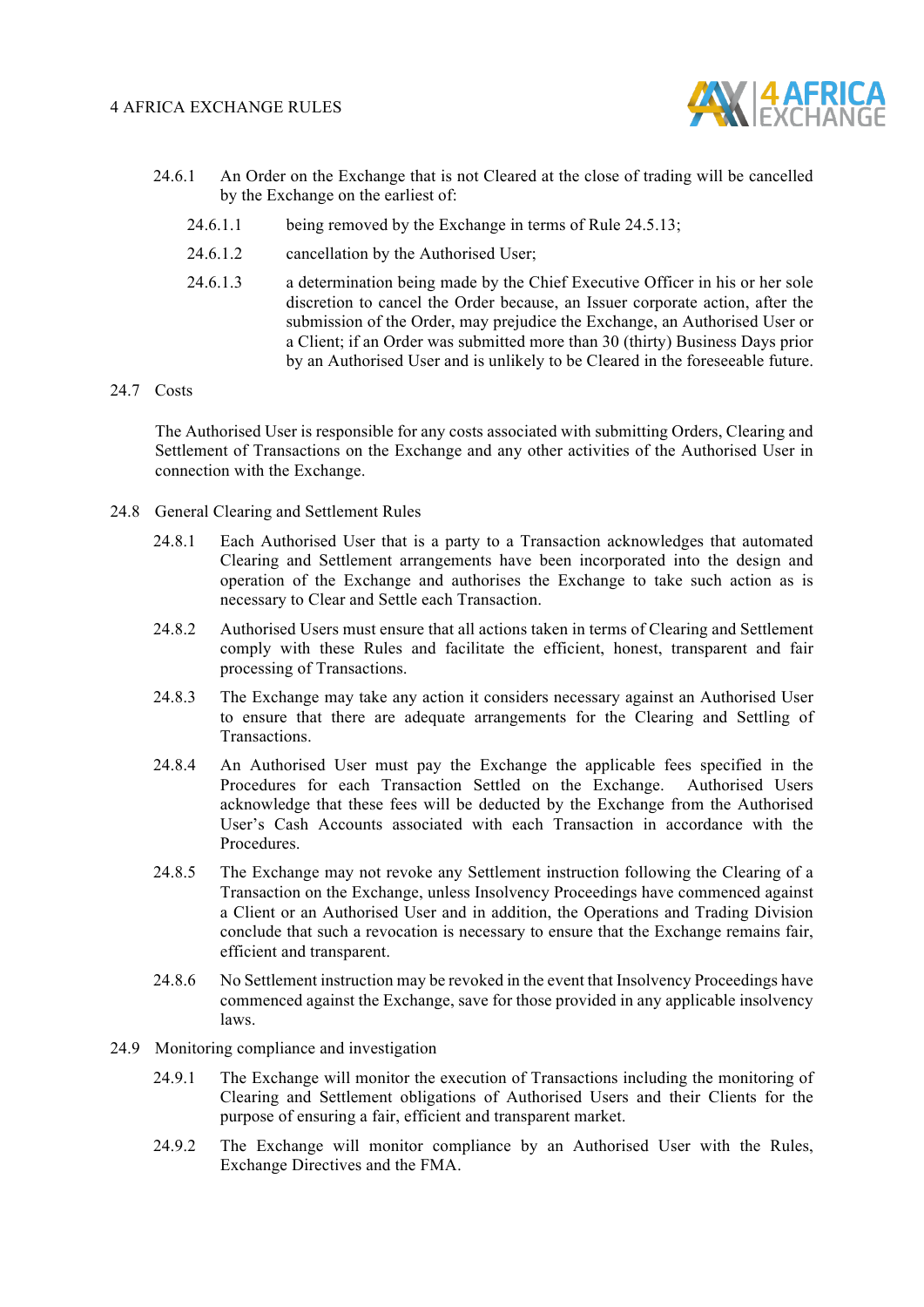

24.9.3 The Exchange may at any time investigate the activities of an Authorised User or an Authorised User Representative.

#### **25 CLIENT PROTECTION FUND**

- 25.1 The Exchange shall establish the Client Protection Fund for the purpose of protecting Clients in their dealings with the Exchange, Authorised Users, Authorised User Representatives and Issuers.
- 25.2 The Exchange shall open a separate trust account for the Fund.
- 25.3 The Compliance Committee will act as custodians to such Fund and administer the Fund in terms of these Rules, which shall include, *inter alia*:
	- 25.3.1 opening and operating the separate trust Bank account or depositing the money with an attorney trust account for the Fund;
	- 25.3.2 investing surplus cash, including the interest earned, resources into a call account, a money market fund or such other investment vehicle that they believe serve the objectives of the Fund; and
	- 25.3.3 obtaining insurance cover against claims that may be lodged against the Fund, to the extent that the Fund can afford the related premiums pursuant thereto.
- 25.4 The Compliance Committee will report to the Board at least 2 (two) times per year (or more to the extent that the Board specifically request same), which report shall:
	- 25.4.1 be audited annually at least, along with the Exchange's annual financial statements; and
	- 25.4.2 disclose fully and appropriately in terms of IFRS:
		- 25.4.2.1 all the assets and liabilities of the Fund at the end of the period under review;
		- 25.4.2.2 details of all inflows into the Fund for the period under review;
		- 25.4.2.3 details of all claims lodged and/or paid during the period under review;
		- 25.4.2.4 details of all claims dismissed during the period under review and reasons for such dismissal;
		- 25.4.2.5 details of any amount that may become repayable to the Exchange in terms of these Rules; and
		- 25.4.2.6 any insurance cover in place to cover the risks of the Fund.
- 25.5 The Fund will be capitalised as follows:
	- 25.5.1 The Exchange shall contribute:
		- 25.5.1.1 an initial amount of R2,500,000 (two million five hundred thousand Rand), which amount shall be deposited into the Fund's separate trust Bank account within 10 (ten) Business Days of the issue of the Exchange Licence:
		- 25.5.1.2 on an annual basis, 25% (twenty five percent) of the Exchange's net profits (based on its audited profits), up to aggregate amount of R2,500,000 (two million five hundred thousand Rand), which funds shall be transferred by the Exchange into the Fund's separate trust Bank account within 1 (one) month of the approval of its audited accounts by the Board;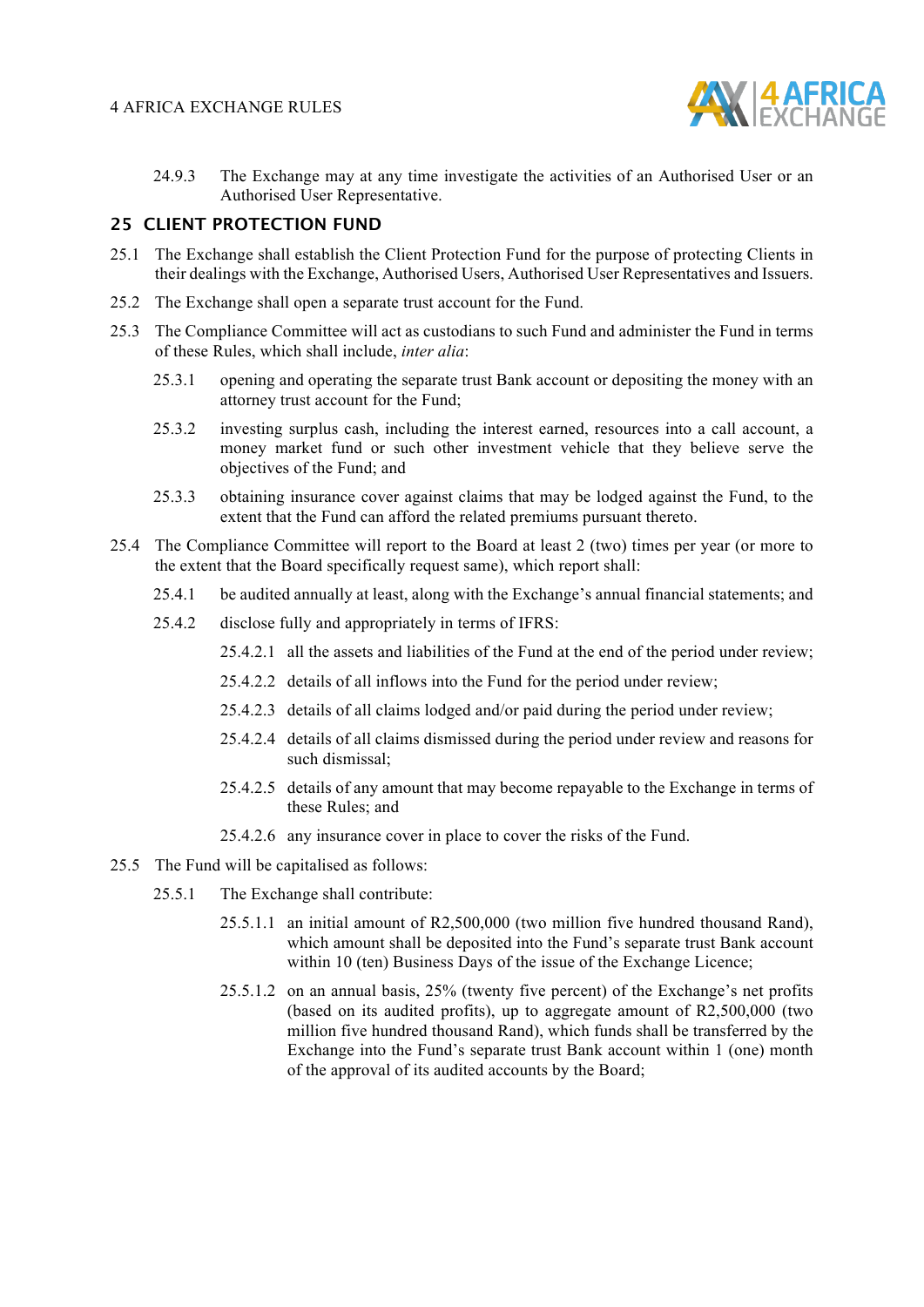

- 25.5.1.3 levying an investor protection levy of 0.01% (one basis point) of the trade value on all Transactions, which levy shall be transferred into the Fund's separate trust Bank account within 30 (thirty) days of the end of the month to which it relates. Provided, however, that the Exchange may elect, with the consent of the Compliance Committee, to cease levying such investor protection levy in terms of this Rule, when the Fund's size exceeds the average value of 4 (four) Settlement periods, per the latest audited accounts of the Exchange;
- 25.5.1.4 any monetary penalties levied by the Exchange on any Issuer or Issuer Agent in terms of the Listing Requirements;
- 25.5.1.5 any monetary penalties levied by the Exchange on any Authorised User or Authorised User Representative in terms of the Exchange Rules; and
- 25.5.1.6 any income derived from the Fund's assets and/or investment activities in terms of these Rules.
- 25.5.2 The Fund shall not be allowed to go into debt or to incur any liabilities, other than those relating to claims against the Fund and permissible deductions under these Rules.
- 25.6 The Compliance Committee, as custodian of the Fund, shall allow the following expenses to be deducted from the Fund's resources:
	- 25.6.1 any Bank charges, fees and costs associated with the transfer of funds;
	- 25.6.2 audit fees and related disbursements in respect to the annual report of the Compliance Committee as set out in these Rules;
	- 25.6.3 any expenditure actually incurred by the Compliance Committee in assessing any claim lodged under these Rules, which may include utilising the services of an independent expert or legal advisors;
	- 25.6.4 any expenditure incurred by the Exchange, and authorised by the Compliance Committee, in respect of market/brand development or investor education programs, whether to market or conduct them; and
	- 25.6.5 any insurance premiums actually incurred, whether by the Fund or the Exchange, to cover risks of the Fund and/or against claims against the Fund;
- 25.7 The Compliance Committee shall reimburse the Exchange with its contributions to the Fund in terms of these Rules, as follows:
	- 25.7.1 the Exchange's contribution made in terms of Rule 25.5.1.2, when the Fund's resources, excluding any Exchange contribution, exceeds R2,500,000 (two million five hundred thousand Rand); and
	- 25.7.2 the Exchange's contributions made in terms of Rule 25.5.1.1, when the Fund's resources, excluding any Exchange contribution, exceeds R5,000,000 (five million Rand).
- 25.8 Without limiting any claim that a Client may have against an Authorised User or Issuer, the Fund will compensate Clients for any direct trading losses arising from any Transaction, as determined by the Compliance Committee, which result from any of the following:
	- 25.8.1 failure of the Exchange Technology, other than those arising from a *Force Majeure* Event;
	- 25.8.2 Disputed trades in terms of the Exchange Rules;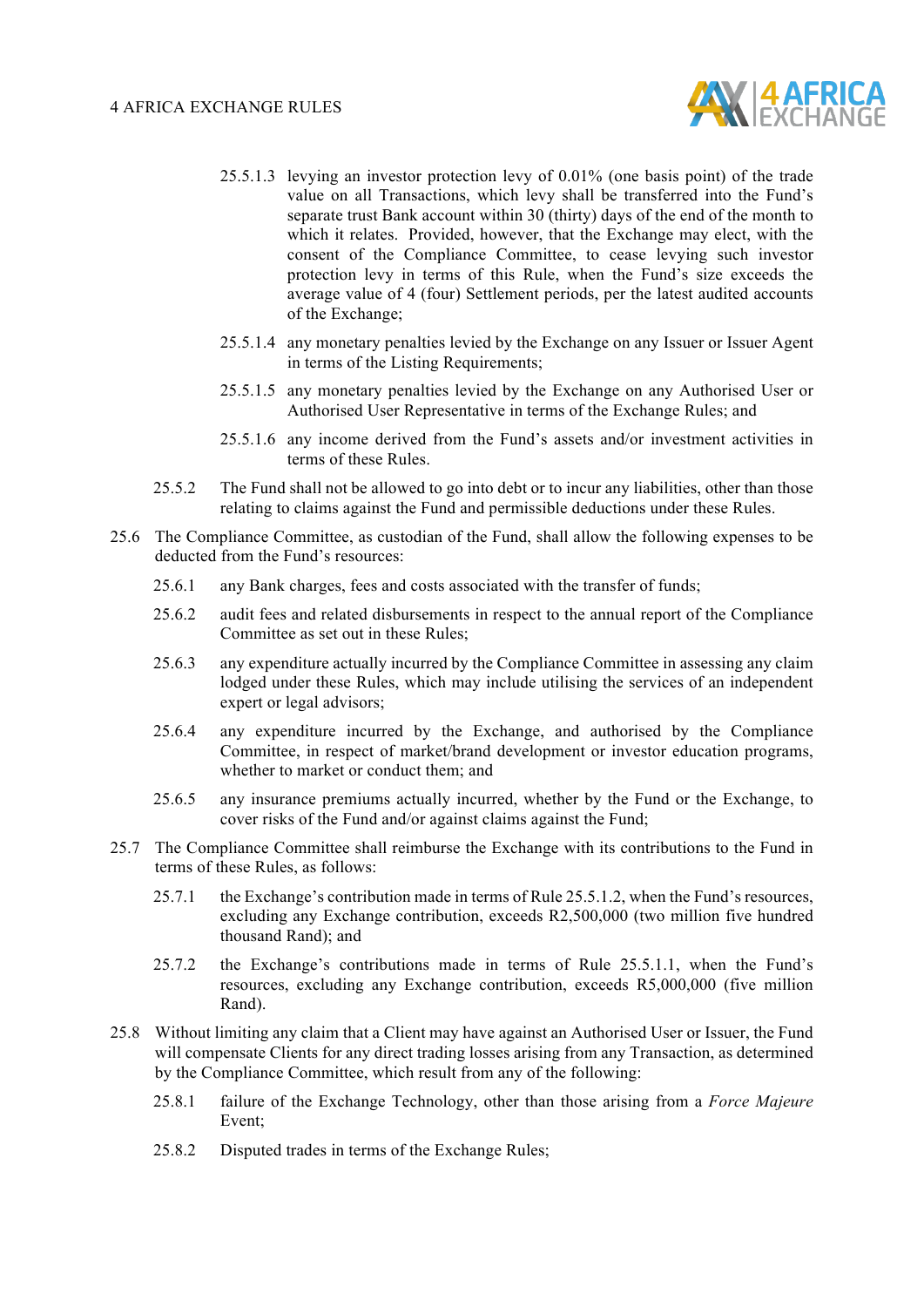

- 25.8.3 trading on misleading Issuer information, or a lack of Issuer information, in contravention of the Listing Requirements, which the Exchange was aware of and allowed to persist/continue, provided, however, that any claim against the Fund shall be limited to the amount of any monetary penalty paid into the Fund by the Issuer concerned; and/or
- 25.8.4 any other cost that the Compliance Committee may considers to be necessary for the proper administration of the Fund and/or furthering the objectives of the Fund.
- 25.9 Once the Fund has net assets of R50,000,000 (fifty million Rand) or more in size, and for as long as the value of the Fund's resources exceeds R50,000,000 (fifty million Rand), the Compliance Committee shall reimburse the Exchange the actual costs incurred by the Exchange, or any part thereof, in respect of:
	- 25.9.1 the Compliance Committee, including payments to members and relating to conducting the affairs of the Compliance Committee;
	- 25.9.2 the Issuer Regulation Committee, including payments to members and relating to conducting the affairs of the Issuer Regulation Committee;
	- 25.9.3 the Audit Committee of the Exchange, including payments to members and relating to conducting the affairs of the Audit Committee;
	- 25.9.4 market surveillance and enforcement, including the costs incurred in respect of the Legal, Compliance and Issuer Regulation Division;
	- 25.9.5 Exchange Licence fees and regulatory fees paid to the FSB for the Exchange Licence; and
	- 25.9.6 any VAT payments, including any other taxes or statutory charges beyond the control of 4AX levied on any of the above deductions or the activities of the Fund.
- 25.10 The Exchange shall be entitled to take such steps it considers necessary to limit claims against the Fund in terms of these Rules, including, without being limited to, entering into Transactions.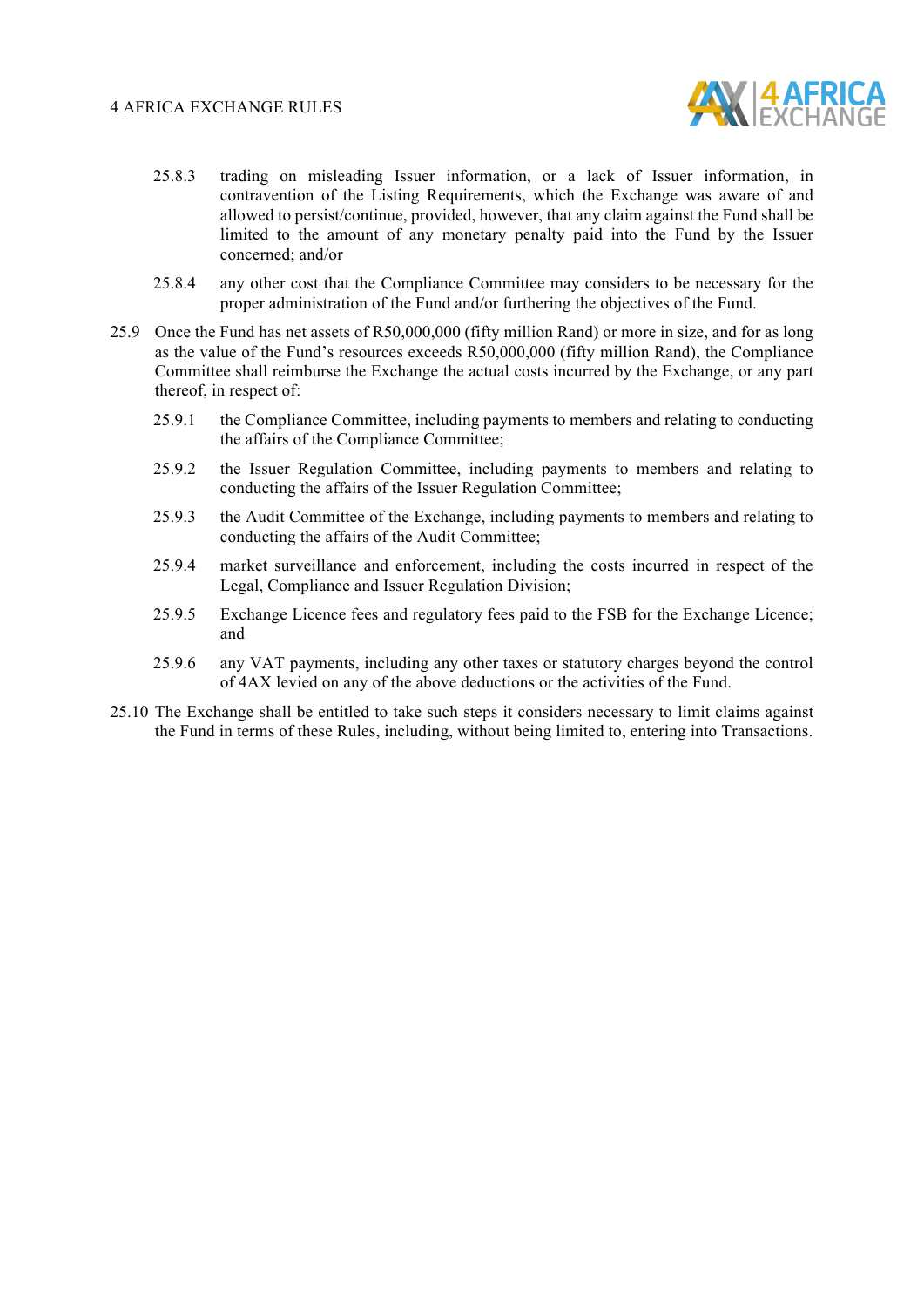

#### **26 GENERAL**

- 26.1 Exchange Liability
	- 26.1.1 Exclusions:

While the Fund is established to protect Clients and may settle a claim in terms of Rule 25, the Exchange, subject to Rule 26.1.2, is not liable to an Authorised User, Participant or Client for any direct, indirect or consequential losses, damages and/or expenses (including legal costs) arising in any way in relation to:

- 26.1.1.1 a *Force Majeure* Event;
- 26.1.1.2 the rendering and/or supplying of services, goods or products relating to the Exchange, including without limitation, any services, goods or products relating to Transactions, trading information or documentation concerning an Authorised User;
- 26.1.1.3 any negligent act or omission of the Exchange including without limitation, any systems malfunctions or failure, programming error, error inputting data or any other error, in relation to a computer or otherwise, in connection with the supply by the Exchange of any services, goods or products;
- 26.1.1.4 any implied conditions and warranties, including those implied by statute, general law or custom, in relation to the rendering and/or suppling of services, goods or products by the Exchange; or
- 26.1.1.5 the operation, enforcement or implementation of these Rules, including without limitation, any act or omission to ensure the Exchange is operated in an efficient, honest, transparent and fair manner.
- 26.1.2 Certain liability not excluded:
	- 26.1.2.1 the Exchange does not exclude under this Rule any liability arising from conditions and warranties implied by or contained in statute, general law or custom where the exclusion or limitation of that liability would contravene any statute or cause any part of this Rule to be void.

#### 26.1.3 Limitation of liability

The liability of the Exchange under any condition or warranty in Rule 26.1.1.5 may be limited at the discretion of the Exchange to:

- 26.1.3.1 in the case of services, the cost of services supplied by the Exchange or payment of the cost of having the relevant services supplied by a third party; and
- 26.1.3.2 in the case of goods and products, the repair or replacement of those goods and/or products or the payment of the cost of having the goods and/or products repaired or replaced.
- 26.1.4 Extension of liability exclusions and limitations to others: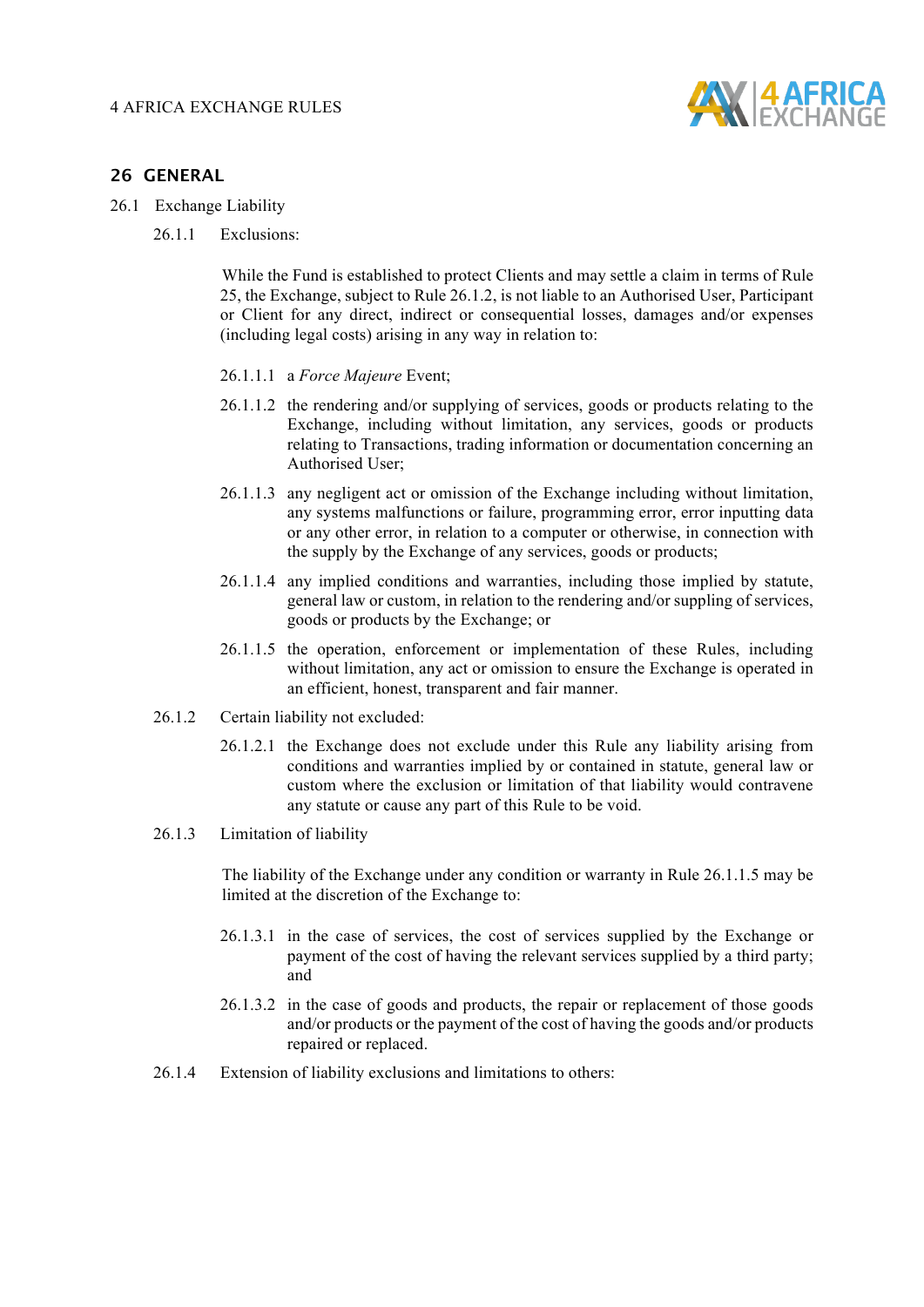

- 26.1.4.1 To the extent permitted by law, each exclusion and limitation in this Rule 26 extends to every Related Party of the Exchange and every Employee acting for or on behalf of the Exchange or a Related Party as if a reference to the Exchange included a reference to each of them. The benefit of any limitation or exclusion under this Rule 26 in favour of any Person other than the Exchange under this Rule 26 is held by the Exchange for the benefit of those other Persons and the Exchange may enforce that benefit on their behalf.
- 26.1.4.2 To the extent permitted by law, and except in the case of fraud, the Exchange is not liable for any damage, whether direct, indirect, special, consequential or loss of profits suffered by the Authorised User, or its Authorised User Representative or Employee as a result of:
	- 26.1.4.2.1 any use of the Exchange Technology by the Authorised User, or an Authorised User Representative or an Employee; and/or
	- 26.1.4.2.2 any acts, events, omissions, defaults, loss or other damage caused directly or indirectly by any Suspension Event; and/or
	- 26.1.4.2.3 any technical problems with the Exchange computer hardware or software; and/or
	- 26.1.4.2.4 any loss suffered as a result of restricted access to the Exchange or the Exchange Technology; and/or
	- 26.1.4.2.5 the implementation and enforcement of these Rules or any negligent act or omission or the Exchange, including input errors; and/or
	- 26.1.4.2.6 any implied conditions and warranties; and/or
	- 26.1.4.2.7 any imperfection, invalidity or defect of any kind with respect to any Securities, including in relation to the legal title or any claims related to the use or characteristics of Securities; and/or
	- 26.1.4.2.8 any acts, omissions and defaults of the administrators of the Approved Settlement Bank; and/or
	- 26.1.4.2.9 any changes in market conditions; and/or
	- 26.1.4.2.10 any third party who gains authorised or unauthorised access to or otherwise makes use of the Exchange Technology through the use of an Access Code; and/or
	- 26.1.4.2.11 any breach by the Authorised User or an Authorised User Representative of any part of these Rules; and/or
	- 26.1.4.2.12 a suspension, expulsion or any disciplinary action that the Exchange takes in accordance with these Rules.
- 26.1.4.3 Hold Harmless
	- 26.1.4.3.1 the Exchange is a service provider whose purpose is the provision of the Exchange through the operation and maintenance of the Exchange Technology, including Clearing and Settlement arrangements and associated administrative services; and/or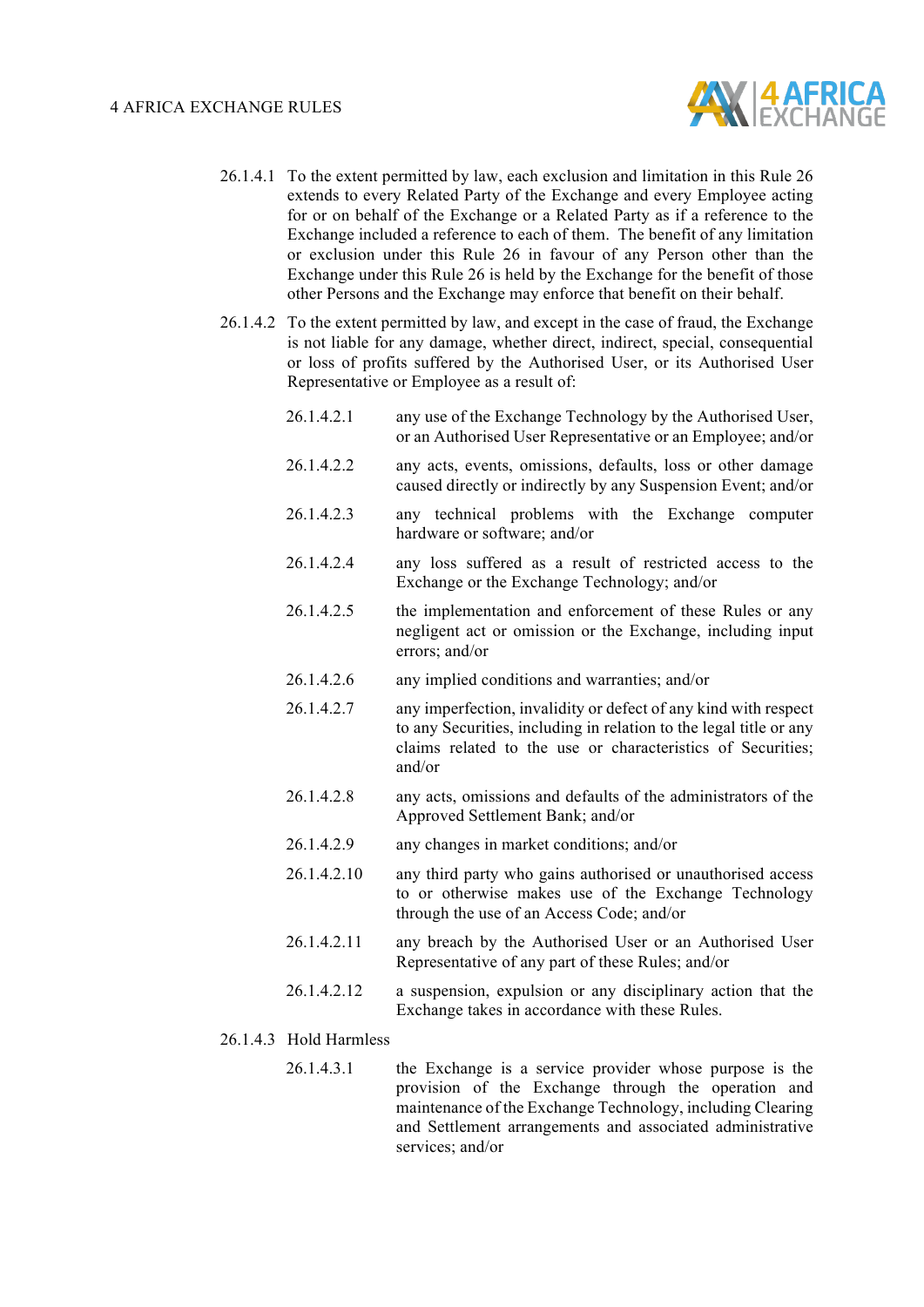

- 26.1.4.3.2 the Exchange does not in any way guarantee the legal title or fulfilment of any Restrictions of the Securities which are the subject of Offers;
- 26.1.4.4 Each Authorised User:
	- 26.1.4.4.1 relies on any information obtained in the Exchange at its own risk; and
	- 26.1.4.4.2 holds the Exchange harmless for any failure of another Authorised User to comply with these Rules and the Procedures.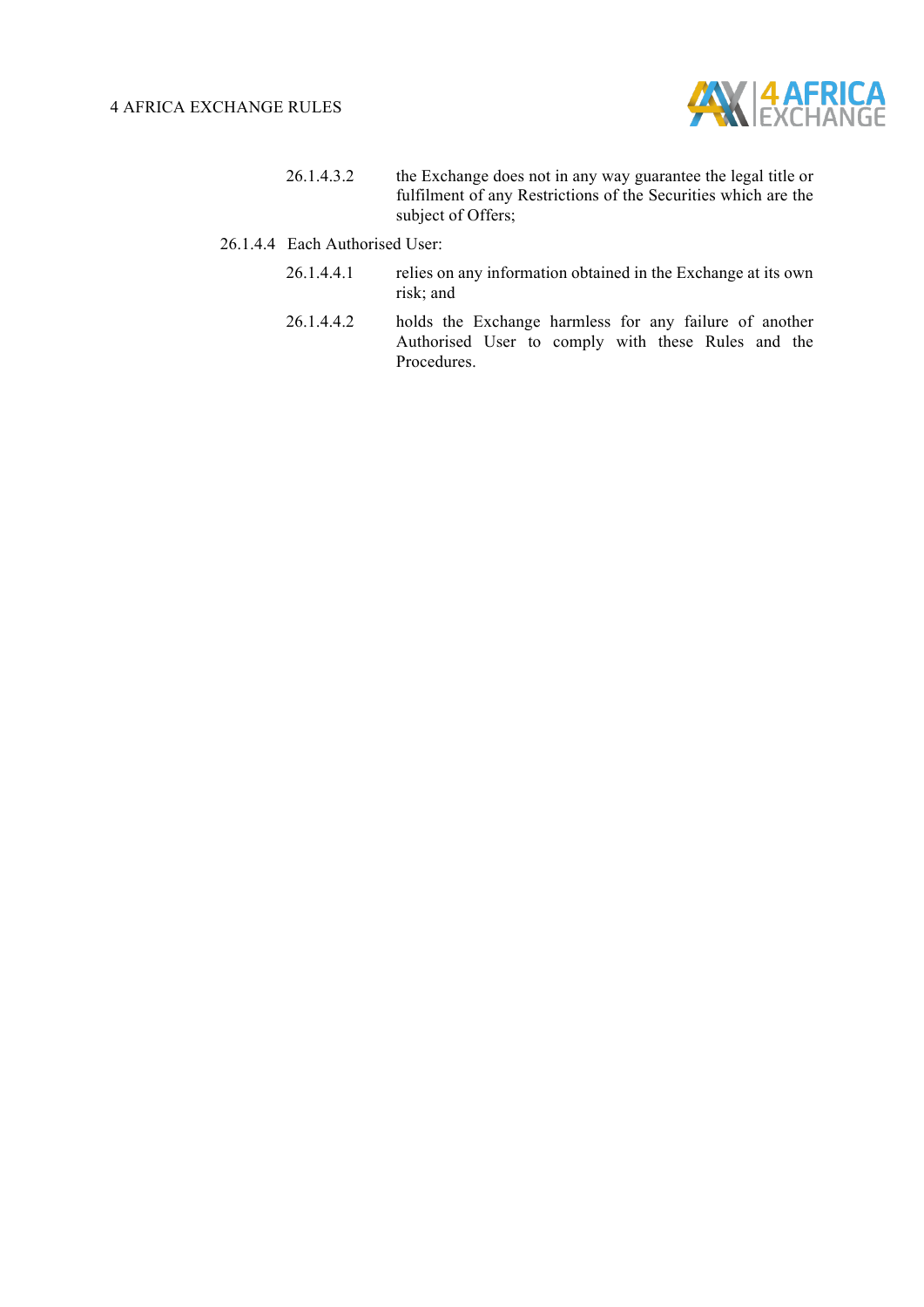

- 26.1.4.5 Indemnities and warranties
	- 26.1.4.5.1 In addition to the statutory warranties and indemnities provided for in Section 55 of the Companies Act, and the FMA, every Authorised User, Issuer and Client shall be deemed to have indemnified the Exchange and its Employees against any loss, legal costs, damage or liability suffered or incurred by the Exchange, as a result of any grossly negligent or wilful act or omission, on the part of such, Issuer or Client, as the case may be, or any of their officers, Employees; and
	- 26.1.4.5.2 Each Authorised User, Issuer and Client shall be deemed to have waived any claim that it may have against the Exchange or, its Employees resulting from any negligent performance or failure to perform by the Exchange, its Directors, executive officer, officers, Employees or representatives of any function under or in terms of the FMA, the Rules or Exchange **Directives**
- 26.2 VAT and taxes
	- 26.2.1 Authorised Users are liable for all stamp duty and other taxes or duties that may arise in respect of any Transaction to which it is a party or any services provided by the Exchange under these Rules. Authorised Users will indemnify the Exchange against liability for any taxes or duties so arising under this Rule and the Exchange may set off any applicable taxes against any monies owed by the Exchange to the Authorised User.
	- 26.2.2 all subscriptions, charges, fees and any other costs due in accordance with these Rules, the Procedures or in any agreement signed by the Exchange are expressly stated exclusive of VAT.
	- 26.2.3 Each Authorised User indemnifies the Exchange and its Employees for any loss or damage suffered and any obligations, claims or penalties that may arise directly or indirectly as a consequence of the Authorised User's misuse of the Exchange for an improper purpose.
- 26.3 Financial surveillance

Each Authorised User must ensure that it has complied with or will comply with any applicable financial surveillance laws or regulations.

#### **27 INSOLVENCY OF AN AUTHORISED USER**

- 27.1 Notwithstanding any other Rule above, in the event that Insolvency Proceedings have commenced against an Authorised User, the Exchange may take any action it deems necessary to protect the Exchange, Authorised Users or Clients ("**Relevant Parties**"), including:
	- 27.1.1 directing that all accounts which the Authorised User holds for Clients be transferred to another Authorised User or to the Exchange, including all related documentation and information pertaining to the accounts;
	- 27.1.2 directing that all funds that are attributable to the accounts held for Clients are deposited into secure and separate trust Bank accounts;
	- 27.1.3 appointing an insolvency manager to administer the transfer of accounts and take all such actions necessary to protect Client funds; and
	- 27.1.4 issue Procedures or any other operational directive to protect the Relevant Parties.